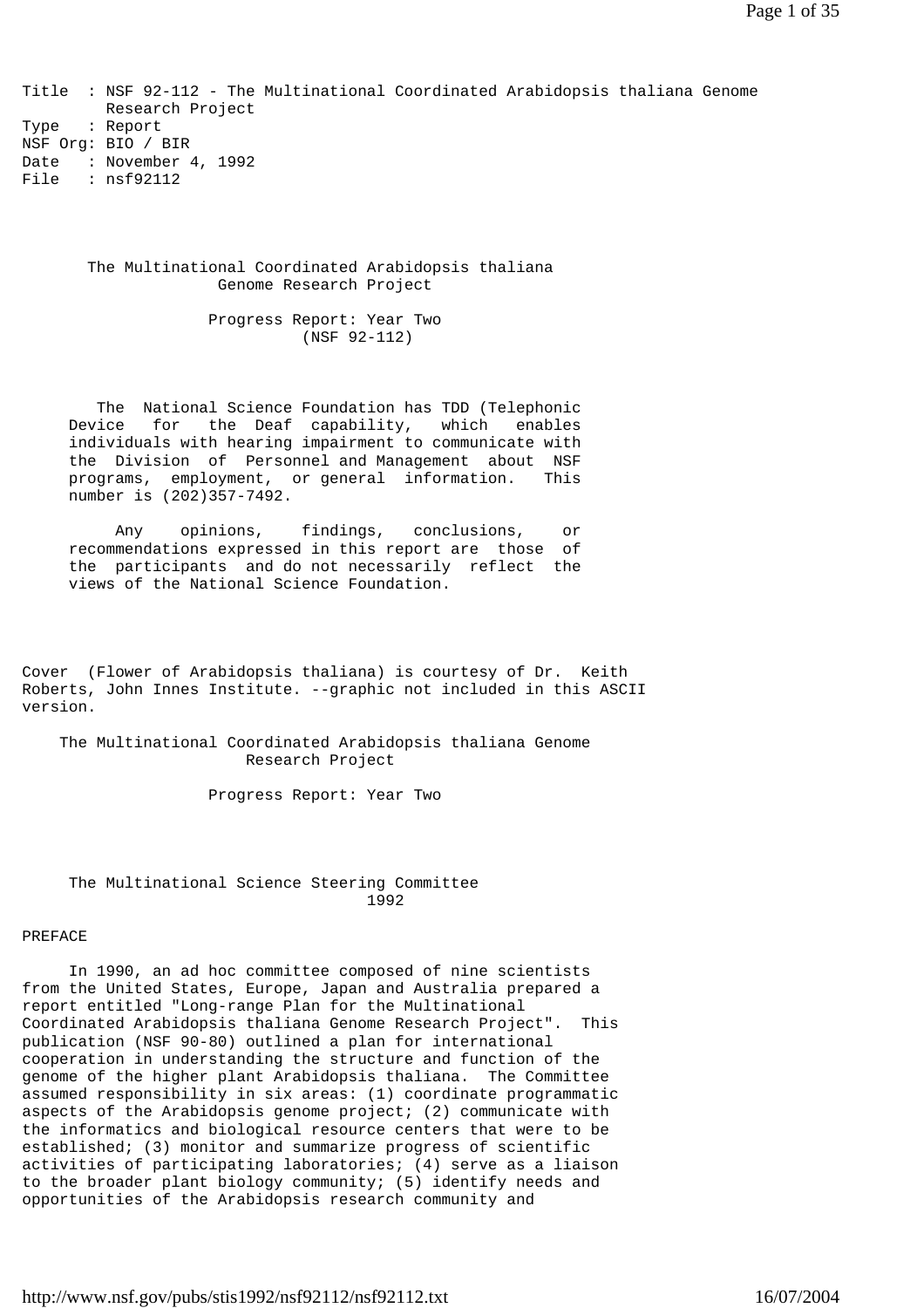communicate these needs to the funding agencies of participating nations; and (6) periodically update the long-range plan.

 This report of the Multinational Science Steering Committee is intended to summarize progress made during the past year and to foster communication among those scientists with a primary research interest in Arabidopsis as well as with other plant scientists and the general scientific community. We also identify areas of present need for the international group of funding agencies concerned with the project, and set forth a series of new goals for the coming year. A previous report, describing progress made during the first year of the project is available as publication NSF 91-60.

 The information contained in this report was provided by members of the Multinational Science Steering Committee and by others acknowledged below1. Sources include both the published literature and less formal sources, including abstracts and presentations at symposia, communications of the Arabidopsis electronic newsgroup, and personal communications. The Committee outlined this report at Keystone, Colorado (USA) in April 1992. It is the nature of any general progress report, representing the work of hundreds of scientists worldwide, that some of the important experiments of the past year may have been overlooked or misrepresented. Therefore, we ask not only that our colleagues overlook such shortcomings but that they feel free to communicate their concerns and plans with their committee representatives, so that future reports will be as accurate as possible.

 The Multinational Science Steering Committee Chairman: Marc van Montagu Members: Caroline Dean, Richard Flavell, Howard Goodman, Maarten Koornneef, Elliot Meyerowitz, Jim Peacock, Yoshiro Shimura, Chris Somerville

## August 1992

# I. Progress of the Previous Year

 Because Arabidopsis is now widely used as an experimental organism, it has become increasingly difficult to formulate a concise description of progress. The growth of information about Arabidopsis, in particular, and plant biology, in general, is exploding. Much of the general progress in this discipline is directly attributable to the fact that Arabidopsis has many attractive features as an experimental organism. In addition, a substantial proportion of the visible progress is attributable to the advantages of having a large number of scientists working on a single organism where information, methods and materials can be freely exchanged. Several of the initial objectives of the Arabidopsis genome project, which were designed to facilitate these advantages, have been implemented during the past year and appear to have had the desired effects. The results of these initiatives, and the projected effects of new initiatives are summarized in the following sections under the major topics of genome analysis, technology development, resource centers, informatics, human resource development and symposia. In addition, various organized national research projects coordinated as the Multinational Arabidopsis thaliana Genome Research project, are described.

# 1. Genome Analysis

 In the original conception of the Arabidopsis Genome Research Project, a broad approach to the dissection of the genome was envisioned. The rationale was that in order to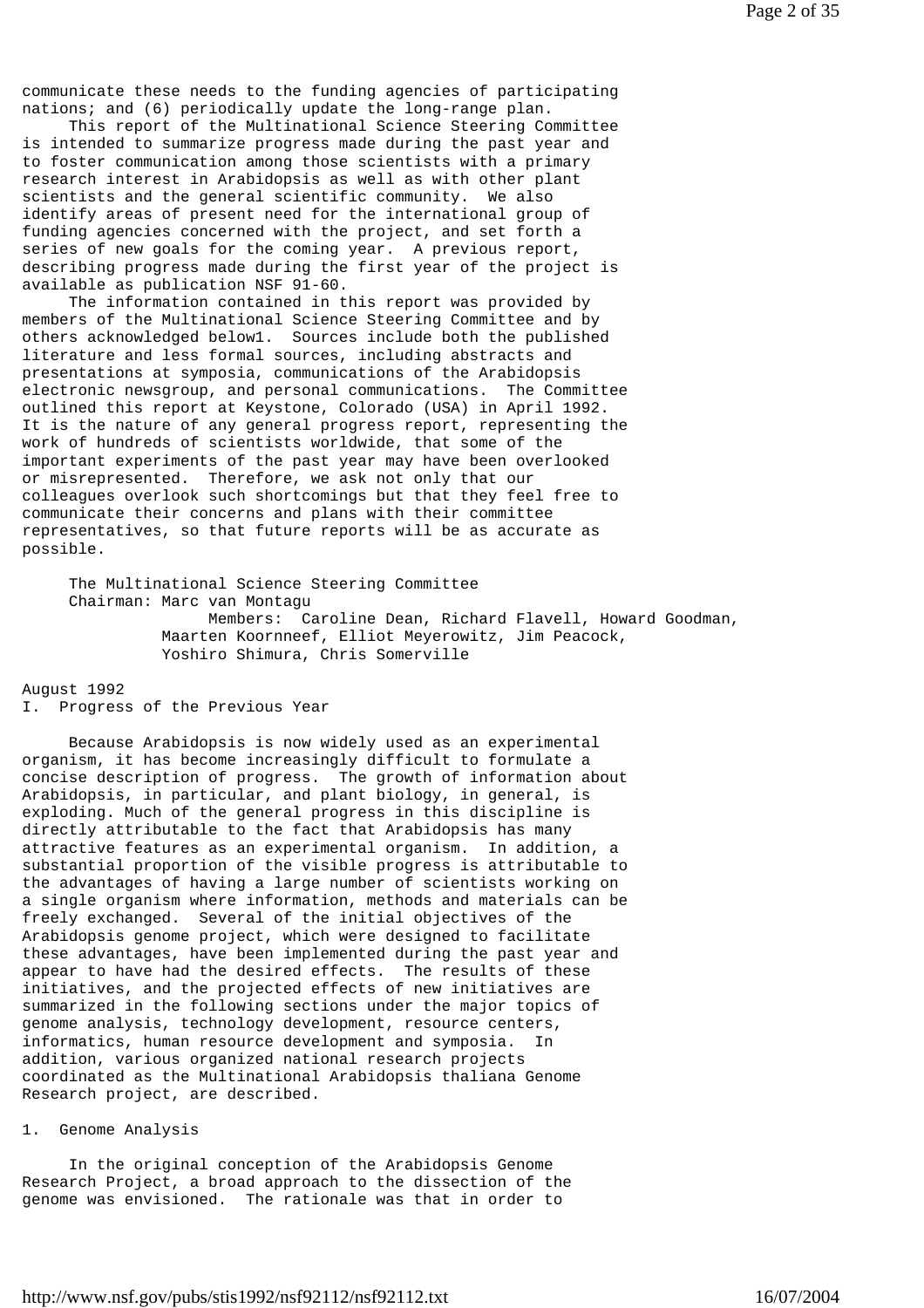interpret the coding capacity, it was most desirable to characterize genes by all available criteria. These included mutational analysis, the mapping of new mutations and genes, the mapping of RFLP markers and the cloning and sequencing of genes on the basis of functional criteria, as well as the eventual objective of obtaining the entire nucleotide sequence of the genome. Progress on these fronts is summarized below under three headings: maps, mutations, and new genes cloned and sequenced.

#### A. Maps

 One of several promising genetic methods for the isolation of new genes is map based cloning in which a gene is isolated solely on the basis of genetic map position. If a sufficiently large number of RFLP markers were mapped, it would be possible to isolate virtually any gene for which a mutation was known by probing a suitable genomic library with the RFLP markers which closely flank the gene of interest, and isolating clones which carry both of the flanking markers. It is, therefore, of substantial importance to have a high density, accurate genetic map available for Arabidopsis. An international collaboration to integrate the two RFLP maps with a total of approximately 300 markers, and the map of approximately 120 visible markers is nearing completion. In addition, a new map based on randomly amplified polymorphic DNA (RAPD) markers and recombinant inbred (RI) lines was published (Reiter et al., Proc. Natl. Acad. Sci. USA 89,1477, 1992). This map contained 252 new markers which were mapped relative to 60 previously mapped RFLP markers. The RI lines have been deposited with the Nottingham and Ohio Resource Centers. Because they have been scored for a large number of genetic markers, the availability of these lines will greatly facilitate the high resolution genetic mapping of cloned genes.

 Another project to add an additional 140 RFLP markers is nearing completion in Japan (Mitsui Plant Biotechnology Research Institute, Tsukuba). These markers are being mapped using another set of RI lines produced and characterized by C. Lister and C. Dean (Norwich, U.K.) so there should be no impediment to the integration of these additional markers with existing maps. Hybridization of 30 markers from each of the two previously published maps onto these RI lines has also improved the integration of the two maps.

 Progress towards completion of a physical map continues on several fronts. A collaborative effort by several U.S. laboratories and a British group has identified and mapped yeast artificial chromosomes (YACs) covering approximately 33,000 kb or about one third of the genome (Hwang et al., and Schmidt et al., Plant J. 1, 367 (1991)). The YAC libraries used in these experiments are also being used to link up the approximately 750 cosmid contigs representing the entire genome, which were produced by H. Goodman, B. Hauge and collaborators (Boston, MA). A systematic effort on genome linking using YAC to contig hybridization is underway in H. Goodman's laboratory (Boston, MA). To date, Goodman and his colleagues have completed approximately 2,500 hybridizations (approximately four genome equivalents of YAC clones) to the gridded cosmid filters containing the 1,920 cosmids and approximately 500 hybridizations to the gridded cosmid filters with 480 cosmids. They have written computer programs to transform the data into a form suitable for orienting with the contig map, and are in the early stages of comparing the hybridization linkages with the established contig map. The complete collection of 1,920 cosmids used on the filter grids has been archived with the intention of making it available to the community.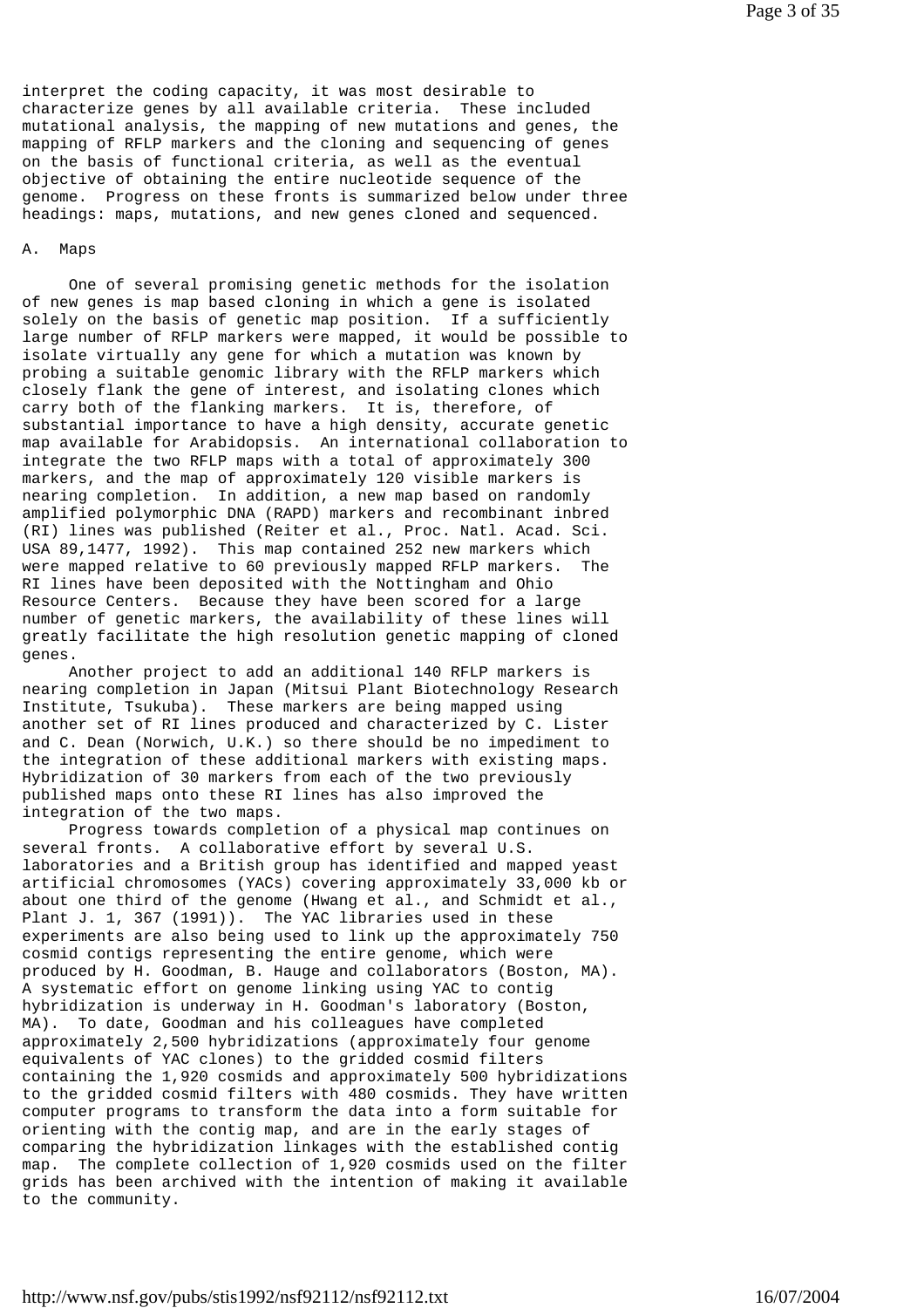As noted below, the widespread use of the YAC libraries for chromosome walking has resulted in the construction of maps covering more than 1 million bp for at least four regions of the genome. However, because of the presence of chimeric YACs and the frequent occurrence of low copy number repetitive sequences in the Arabidopsis genome, constructing a physical map by using ends of the YACs as hybridization probes has progressed slowly. Because of increased interest in large-scale sequencing of Arabidopsis cDNAs (see below), the most economical option may be to link up the YACs by hybridizing a large number of partially sequenced cDNA clones to the YAC libraries. This would provide useful information about the cDNA clone and would frequently provide information about overlap of YACs. Progress toward a complete YAC map should also be greatly facilitated by the completion of a new YAC library by J. Ecker and colleagues (Philadelphia, PA) which reportedly has significantly larger inserts than previous libraries.

 Several important initiatives, such as large-scale cDNA sequencing, and the development of physical maps, are predicated on the concept that these methods will eventually intersect with the results of research which is driven by specific biologically based questions. The probable mechanism of integration is at the level of the genetic map. Thus, the utility of these initiatives will ultimately depend upon the richness of the information anchored by mapped mutations. The number of published newly mapped mutations increased by approximately 20% during the past year. As an indication that significant expansion of the genetic map is pending, work is currently underway in the Meinke laboratory (Stillwater, OK) to map 100 new embryo defective mutations.

B. New Mutations Characterized

 If the complete sequence of the Arabidopsis genome were available today, it would not be possible to deduce the function of most of the genes because a relatively small proportion of the genome has, as yet, been marked by informative mutations. Therefore, one of the highest priorities for the genome project remains the development of an exhaustive collection of characterized and mapped mutations. Although it has not been possible to catalog all of the newly described mutations, progress on this front continues at an explosive pace. Indeed, one of the plant biology journals (Plant J.) has instituted a new section for short reports of new mutations in a manner analogous to the short reports of new gene sequences which were used before the advent of widespread and facile access to the nucleotide sequence databases. Unfortunately, there appears to be a substantial lag between the isolation of a new mutation and its appearance on the linkage map. It is hoped that the development of several new databases (see below) will facilitate and accelerate the dissemination of this important information.

 An example of recent progress in the identification of new mutations during the past year has been the maturation of a broadly based thrust to develop well-defined host/pathogen systems of Arabidopsis and the characterization of genetic variation for resistance or susceptibility. In spite of the importance of disease to crop productivity, almost nothing is known about the molecular mechanisms which specifically mediate the plant response to pathogens. Thus, the rapid progress towards isolation of several disease resistance loci in Arabidopsis promises to have direct practical applications in agriculture.

 Pseudomonas syringae, P. cichorii, and Xanthomonas campestris strains that develop compatible or incompatible interactions in Arabidopsis have been identified. At least two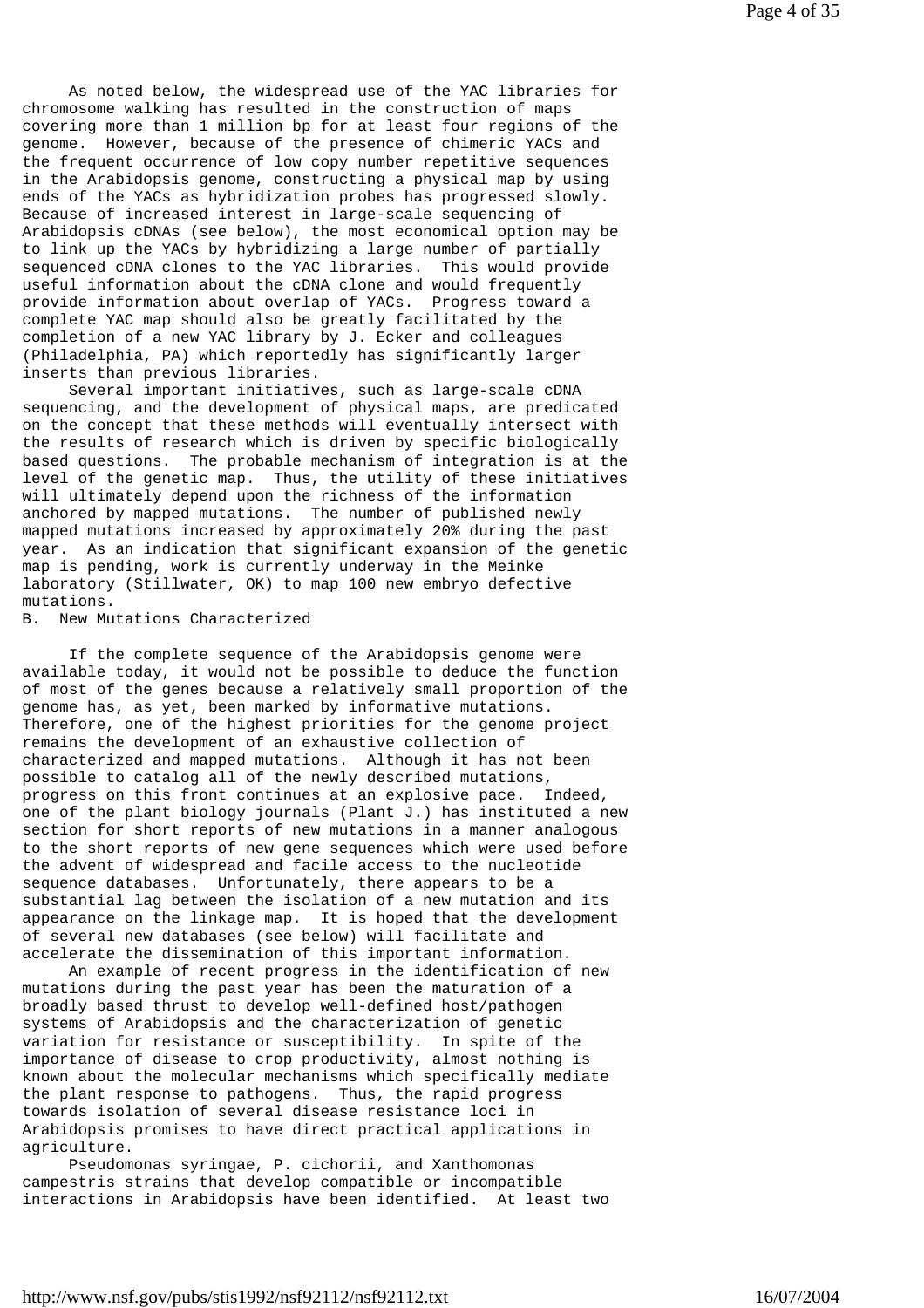cloned bacterial avirulence (avr) genes, avrRpt2 and avrRpm1, elicit the hypersensitive necrosis response in an ecotype specific manner in Arabidopsis. At least four mutant alleles of a nuclear locus in Arabidopsis fail to give a hypersensitive response when infiltrated with P. syringae carrying the avrRpt2 gene, and an allele of a nuclear locus, found as a naturally occurring variation in Arabidopsis ecotypes from the Kranz collection, confers resistance to avrRpm1. Efforts are now underway in several laboratories to clone these putative resistance genes using chromosome walking techniques. At a recent meeting in Köln (Germany) several laboratories reported that they had identified RFLP markers within 1 to 2 cM of disease resistance genes and the laboratory of J. Dangl (Köln, Germany) reported the isolation of a YAC fragment which appears to carry the resistance gene RPM1.

 Substantial progress has also been made in defining genes which confer susceptibility or resistance to two obligate fungal biotrophs Albugo candida and Peronospora parasitica. Screening of Arabidopsis accessions from the public strain collections identified lines which were resistant or susceptible to Peronospora, Albugo and the powdery mildew pathogen Erysiphe cruciferum. A hypothetical model involving eight resistance loci has been proposed to explain differential interactions between six accessions and six isolates of Peronospora. One of the loci has been mapped near gl1 on chromosome 3. Two other loci, RPP2 and RPP4, have been located near to each other on chromosome 4. In addition, thirteen Arabidopsis accessions have been found on which sporulation by Albugo does not occur or is delayed. The first resistance locus (RAC1) is currently being mapped.

 A variety of viruses are infectious in Arabidopsis, including cauliflower mosaic virus and turnip crinkle mosaic virus, and at least one virus-resistant ecotype has been identified. Arabidopsis has also been shown to be a good host for several sedentary root nematodes including the cyst-knot nematode Heterodera schachtii and the root-knot nematode Meloidogyne incognita. One advantage of Arabidopsis for the study of nematode-root interactions is that the roots are sufficiently transparent to observe the entire life cycle of the nematodes using video-enhanced contrast light microscopy. This has provided a unique opportunity to observe the infection cycle in intact living tissue for the first time.

 In addition to the direct analysis of disease resistance mechanisms involving major genes, the rapidly expanding genetic resources in Arabidopsis provide unique opportunities to examine the role of variation in other aspects of plant biology. For instance, ethylene has been hypothesized to play a role both in disease resistance and in disease susceptibility. This was tested using isogenic virulent and avirulent bacterial pathogens, and mutants of Arabidopsis thaliana altered in ethylene physiology. Ethylene-insensitive ein1 and ein2 mutants of Arabidopsis were resistant to P. syringae pv. tomato made avirulent by addition of the cloned avirulence genes avrRpt2, avrRpm1, or avrB, suggesting that ethylene is not required for active resistance against avirulent bacteria. As another example, the structure of an Arabidopsis phytoalexin (camalexin) was determined and mutants deficient in the accumulation of camalexin were isolated. The availability of mutants should facilitate a direct and unequivocal test of the role of phytoalexins in disease resistance to a broad spectrum of bacterial and fungal pathogens. In addition, mutants have been isolated that show accelerated cell death symptoms (acd mutants) when infected with bacterial or fungal pathogens.

C. Genes Cloned and Sequenced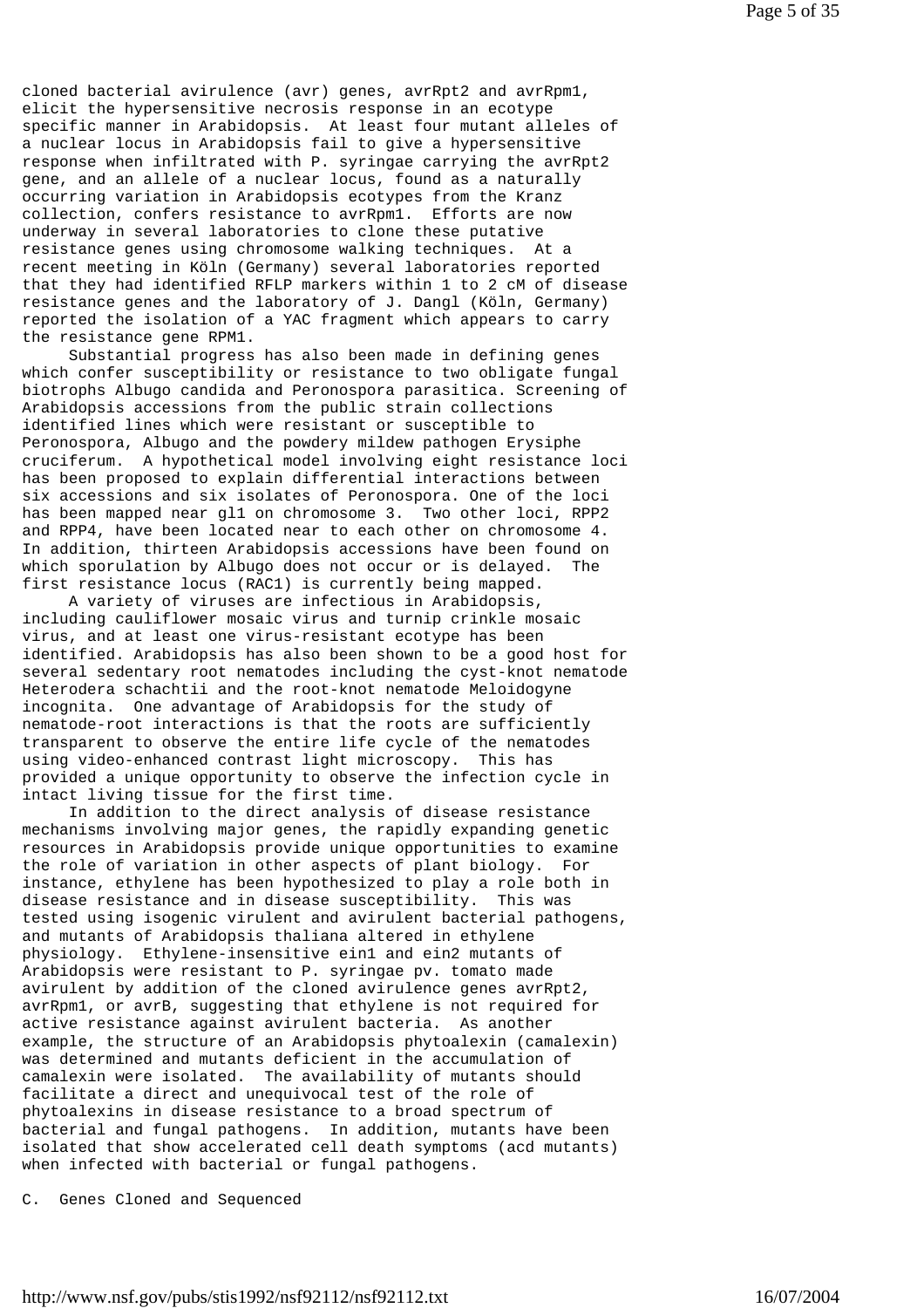The most important method for the isolation of new genes in Arabidopsis has become the use of T-DNA tagging developed by K. Feldmann and D. Marks. At present, there are approximately 13,000 lines in the collections maintained by DuPont and the two Arabidopsis Resource Centers, each of which has a randomly inserted T-DNA. Approximately 30% of the mutations observed in these lines are due to the insertion of T-DNA into a gene which can then be readily cloned. The relative ease with which T-DNA tagged genes can be cloned has led to rapid progress in understanding several previously intractable problems. For instance, T-DNA tagging and related methods have been exploited with spectacular success to isolate a number of genes involved in floral morphogenesis. During the past year at least 3 new genes involved in flower development (APETALA3, LEAFY, PISTILLATA) have been isolated and a large group of new enhancers, suppressors, and potentially tagged new flower mutations have been isolated by E. Meyerowitz and collaborators (Pasadena, CA). In parallel with the isolation of genes by genetic methods, a relatively large number of genes of already known function have been isolated and characterized. For instance, because of the rapidly expanding interest in pathogenesis in Arabidopsis, a variety of defenserelated genes have been isolated for use in monitoring reactions to pathogens. These include PAL1 (phenylalanine ammonia lyase), CHS (chalcone synthase), BGL1, BGL2, BGL3 (ß-1,3-glucanases), GST1 (glutathione-S-transferase), SOD1 (superoxide dismutase), and LOX1 (lipoxygenase). Several calmodulin-like proteins, chitinase and HMG CoA reductase genes have been cloned. The number of cloned and sequenced genes in the nucleic acid databases currently totals almost 300.

## D. Large Scale Sequencing

 The EC (European Community) is planning to fund a major initiative on sequencing Arabidopsis. The working title is ESSA - European Scientists Sequencing Arabidopsis. Some funding will be allocated to small scale sequencing in which wellcharacterized regions of the genome will be sequenced at a rate of 25 kb/year. It is expected that grant proposals to sequence cDNA clones on a similar scale will also be solicited. A small number of grants will be awarded to undertake medium-scale sequencing of contiguous regions of approximately 1,000,000 bp per year. It is estimated that there are currently three European laboratories which possess the infrastructure to mount medium scale sequencing efforts. A medium-scale sequencing project is also underway in the laboratory of H. Goodman (Boston, MA). In preliminary feasibility studies, 35 kb of contiguous sequence has been completed.

 Large-scale cDNA sequencing has recently begun in France and the USA. The French cDNA sequencing initiative is supported by CNRS. This project, in which 8 groups are participating, is part of the French Government's initiative on Genome Projects. Each group has prepared its own cDNA library corresponding to the biological problem it is interested in, and has started to sequence, from both ends, cDNA clones selected either at random or after differential screening. Nine months after the start of this program, approximately 600 clones have been partially sequenced. Although limited, the available sequence information has allowed the identification of slightly more than 200 genes by comparison with sequences already in databanks. About half of them had not been identified previously in plants. The initial goal is to partially sequence 3-4,000 clones. The general idea is to use these tagged sequences to establish a transcription map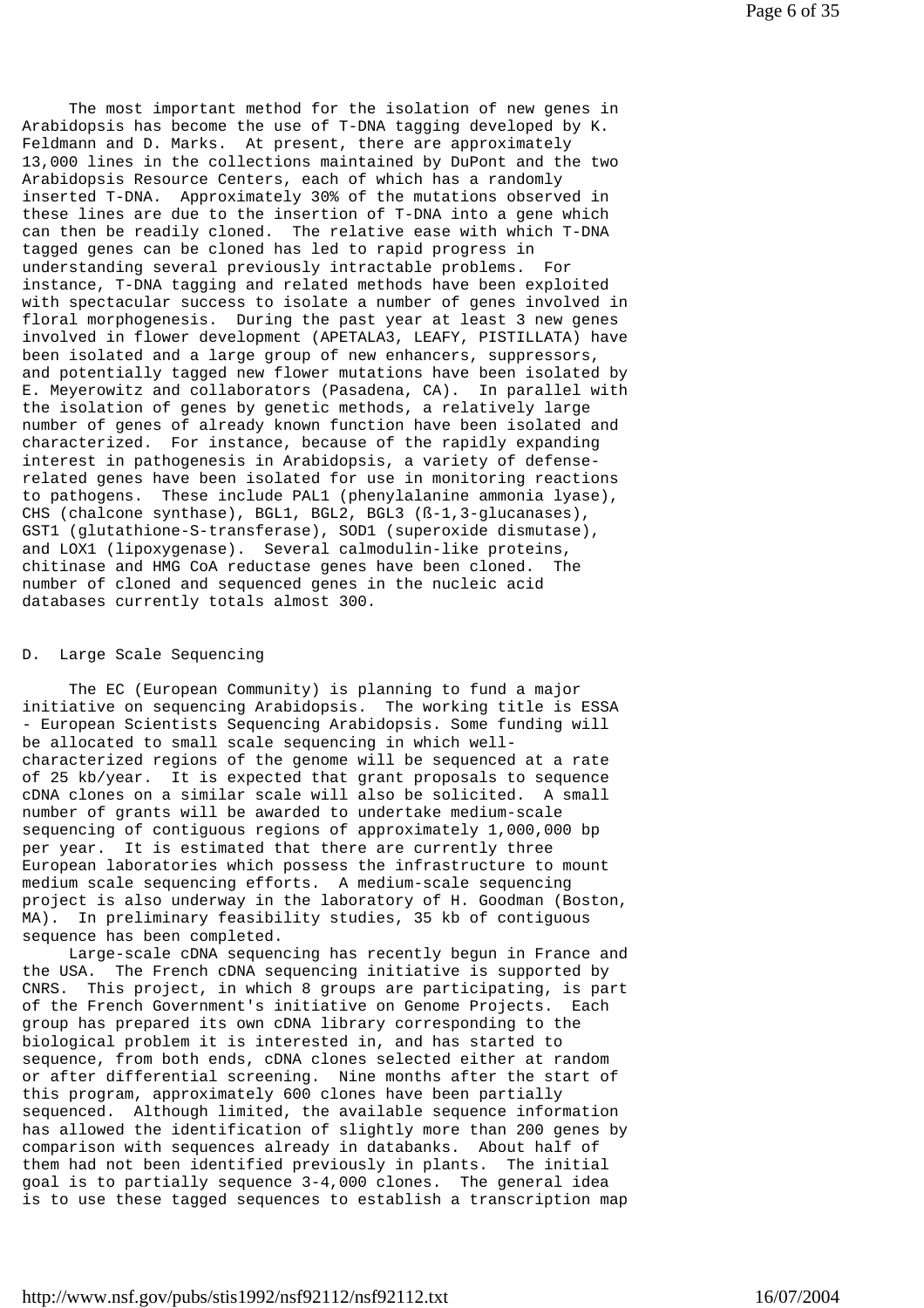of the Arabidopsis genome and to facilitate the genome sequencing projects by providing the corresponding cDNA clones. These efforts will be integrated with the EC BIOTECH program mentioned above and, through the use of common database (AAtDB), with the other programs in the world. The coordinator of the program is Bernard Lescure (Laboratoire de Biologie Moléculaire des Intéractions Plantes-Microrganismes, INRA-CNRS B.P. 27, 31326 Castanet-Tolosan).

 In the U.S., a cDNA sequencing laboratory has also been established at Michigan State University with support from the U.S. Department of Energy Biological Energy Research Program and the State of Michigan. The sequencing project was organized as a joint project by ten laboratories at MSU and is managed by T. Newman. Sequencing reactions are performed by an ABI Catalyst robot and resolved on ABI 373A Sequenators. Sequencing has begun on random clones from a cDNA library representing roots, shoots, leaves, and etiolated seedlings. The MSU project anticipates achieving a throughput rate of 200 partial cDNA sequences (approximately 500 bp each) per week by the end of the year. The sequences are being deposited on a daily basis in dbEST, a new public access database for expressed sequence tag (EST) sequences operated by the National Center for Biotechnology, National Library of Medicine. This database utilizes preprocessing and filtering tools that make EST analysis more efficient and effective than the tools available in the larger databases (eg. GenBank). For more information about dbEST, contact Mark Boguski at boguski@ncbi.nlm.nih.gov (Internet) or 301-496-2475 (phone). In addition, sequences will be analyzed for the presence of known motifs and homology to known proteins by E. Retzel and colleagues at the University of Minnesota. Results of these analyses will be deposited in the AIMS database.

## 2. Technology Development

## A. Transformation Methods

 During the past year the number of laboratories in which transformation has become routine has greatly expanded due to the identification of several races of Arabidopsis which respond well to improved transformation protocols. In addition, there have been several reports that a method of Agrobacterium-mediated transformation reported several years ago by Hong-Gil Nam (Korea) has been implemented in several laboratories. This method, which is an adaptation of the method used by Feldmann to generate T-DNA inserts, involves inoculating decapitated plants with A. tumefaciens. Approximately one plant in five reportedly produces at least one transformed progeny from such an inoculation. The method may have the potential advantage of being race-insensitive and requiring substantially less effort than tissue-culture based methods.

 Important progress has been made during the past year in methods for large-scale transformation of protoplasts and regeneration of transformed plants. The development of these capabilities represents tangible progress toward the much needed methods for homologous gene replacement and, possibly, the development of PACs (plant artificial chromosomes).

## B. New Gene Cloning Methods

# a. Chromosome walking

 One of the important advantages of Arabidopsis is the small genome size and the relatively low abundance of interspersed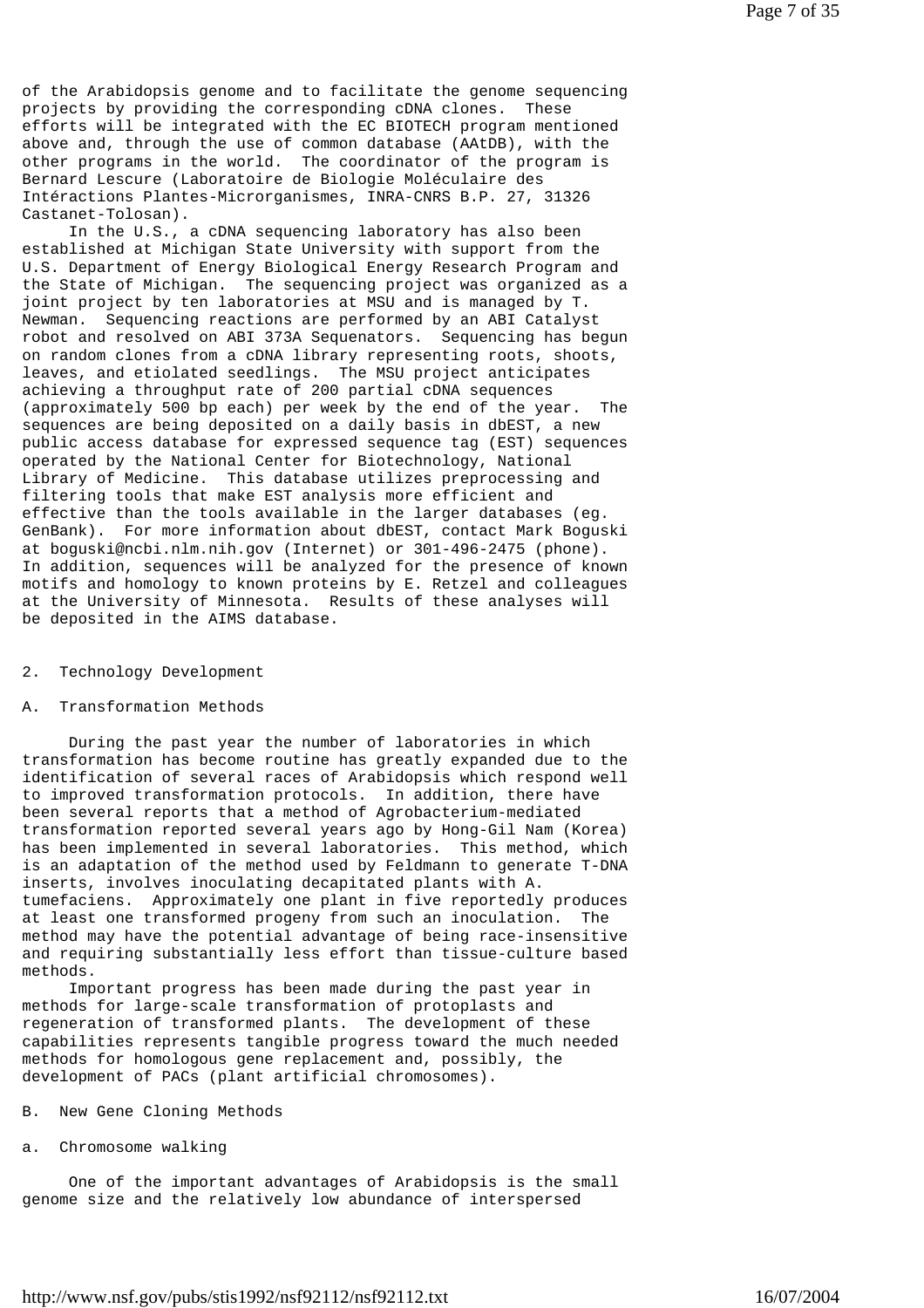repetitive DNA. This makes it feasible to undertake gene isolation by chromosome walking from flanking RFLP markers. There are currently approximately 40 chromosome walking efforts underway worldwide. Several of these have recently resulted in the isolation of functional genes which have complemented the mutations used to mark the genes. In one instance, V. Arondel (East Lansing, MI) and collaborators cloned a gene encoding an intractable enzyme in lipid metabolism by mapping a mutation affecting membrane lipid composition and using the flanking RFLPs to isolate YACs covering the mutation. The identified YACs were used to screen a cDNA library, and the gene identified by transforming cDNA clones into the mutant in order to identify a clone which complemented the mutation. In another instance, M. Estelle and collaborators (Bloomington, IN) isolated a gene involved in mediating the response to exogenous auxin by identifying YACs covering the axr1 mutation, then using a DNA rearrangement induced by the mutation to identify the region of YAC DNA containing the gene. The isolation of these genes is expected to be followed in the near future by the isolation of genes involved in pathogenesis, phytohormone and phytochrome responsiveness, and regulation of flowering among other things. At least four walks have covered regions of the genome of between 1000 and 1300 kb. Thus, although most scientists involved in the walking efforts have found the approach to be expensive and demanding in many respects, the fact that it is possible at all represents important progress. It is no longer necessary to abandon an interesting mutation because of the lack of a method for isolating the gene. If the mutation is sufficiently interesting, it can be cloned.

 Progress on several fronts promises to facilitate the cloning of genes by map-based cloning methods. Because of the participation of a relatively large number of laboratories in chromosome walking efforts, the genetic maps in the regions of the walks have been significantly refined and the YACs covering these regions defined. This process has already resulted in the identification of YACs covering more than one third of the genome. As this process continues, it will be increasingly possible to identify the YACs covering a region of the genome by reference to a database. In addition, the recent development by J. Ecker's laboratory (Philadelphia, PA) of a YAC library with significantly increased insert size will greatly facilitate the development of an overlapping YAC library of the entire genome.

## b. Insertional mutagenesis

 The most efficient method of cloning genes has been the use of T-DNA tagging. Mutants from a major collection of lines carrying T-DNA inserts, which is maintained by DuPont Central Research (Wilmington, DE), was distributed to 135 laboratories around the world during the past year. The pooled transformed lines and individual visible mutants, generated by Agrobacterium seed transformation in the Feldmann laboratory, are being distributed through the Nottingham and Ohio stock centers. A total of 5,260 transformants, including 460 transformants generated at Zoecon in 1986-87, and 4,800 generated at the University of Arizona in 1991, are available at present. The transformed families have been subjected to a preliminary screen. Most of the mutant families identified in these preliminary screens have been or are being sent to the two stock centers.

 Approximately 800 putative mutants were identified in the preliminary screen. These include:

>60 flower mutants >150 embryo-defective mutants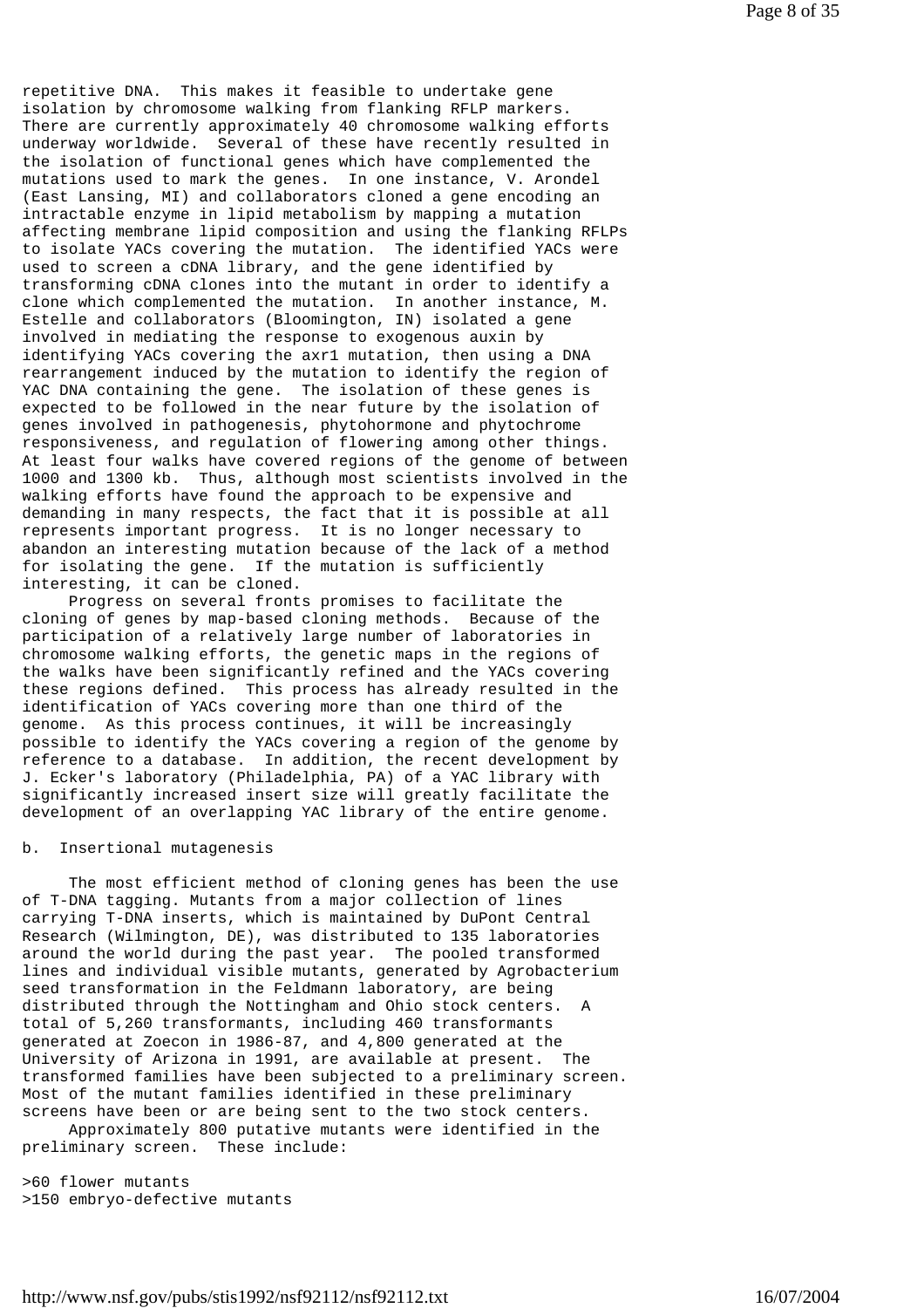~150 size variants >50 seedling-lethals >100 pigment mutants >100 other various morphological mutants.

The mutants listed above are currently available from the stock center or will be in the next month.

 A great deal of work has been involved in creating an active transposon for Arabidopsis. The first products of this effort have been realized by the isolation of several Ds-caused mutants by the groups of C. Dean and G. Coupland (Norwich, U.K.). Also, in the process of characterizing a mutation which arose in one of the Ac lines generated by the Dean group, a new transposon was isolated in a spontaneous mutant of the chl1 locus. Work in the laboratory of N. Crawford (La Jolla, CA) indicates that this transposon is apparently active and may be useful as an endogenous tagging system.

#### 3. Biological Resource Centers

 One of the initial objectives of the genome project was realized this year with the opening of the Arabidopsis Biological Resource Center at Ohio State University (ABRC), in addition to the previously established Nottingham Arabidopsis Stock Center (NASC) at the University of Nottingham, U.K., and the DNA Resource Center in Köln, Germany. The Nottingham Center was established under the direction of B. Mulligan and M. Anderson with five years of funding from both the U.K. Agricultural and Food Research Council and the EC BRIDGE program. The OSU Center, which is directed by R. Scholl and K. Davis, was established with a five year grant from the National Science Foundation. The Köln Center directed by J. Dangl is supported by EC-BRIDGE program. NASC and ABRC are operated as parallel collections which closely coordinate the maintenance and collecting of plant materials. As a general rule, it is expected that ABRC will service North America and NASC will service the rest of the world.

 The primary functions of these resource centers are to acquire, preserve and distribute seed and DNA stocks for use by the research community. ABRC also collects and disseminates information concerning Arabidopsis and will provide a fully computerized stock information/ordering system. In this regard, the Center is cooperating with S. Pramanik of Michigan State University to develop a comprehensive database for Arabidopsis, AIMS (Arabidopsis Information Management System). The Center, in addition to the co-principal investigators, employs four technical staff.

 The two seed stock collections currently maintain the Koornneef mutant and marker line collection, a collection of approximately 400 T-DNA insertion lines from C. Koncz (Köln, Germany), a collection of 5,000 T-DNA tagged lines from K. Feldmann (Tucson, AZ), the collection of ecotypes and mutants previously maintained by A. Kranz (Frankfurt-am-Main, Germany), and many mutant and marker lines contributed by other laboratories. In addition, the Centers distribute 100 recombinant inbred lines contributed by P. Scolnik (Wilmington, DE). Another 300 recombinant inbred lines from another cross will be contributed by C. Dean (Norwich, U.K.) in October, 1992. ABRC is working with G. Redei (Columbia, MO) to transfer his collection to the Ohio Center.

 During 1991, the Nottingham Center distributed 791 seed lines and during the first five months of 1992, more than 3,000 packets of seed were distributed to various locations around the world. Since the ABRC began accepting orders on April 20, 1992 more than 12,000 seed stocks had been distributed by August 1,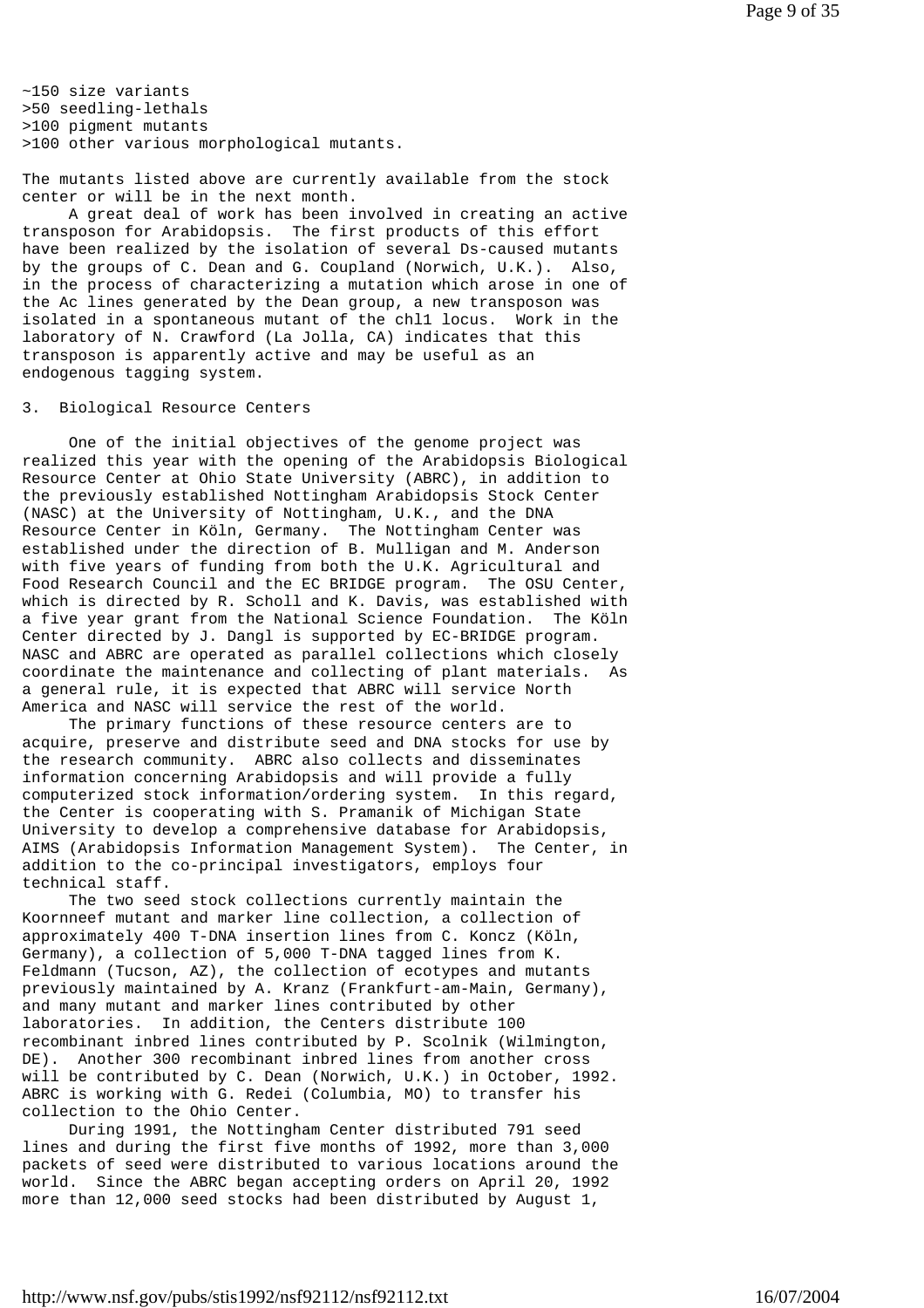1992. Major contributions to these numbers are represented by the Du Pont recombinant inbred lines and the Feldmann Agrobacterium mutants and transformant pools. In addition, large numbers of tester lines, individual mutants and T-DNA insertion mutants have also been shipped. It is obvious that there exists a large demand for these resources.

 Catalogs of the collections are available from the resource centers upon request. In addition, as noted above, the AIMS database currently under development will be utilized to keep the ABRC stock information current, for direct ordering of stocks and as a general information resource on Arabidopsis.

 Requests for stocks from the stock centers can be submitted by any of several means: Specifically, a completed order form can be mailed, faxed or e-mailed to the Center. The addresses for ordering are:

Biological Resource Center at Ohio State, 1735 Neil Avenue, Columbus, OH 43210, USA fax: 614-292-0603 telephone 614-292-9371 e-mail, seeds: seeds@genesys.cps.msu.edu (for seed orders) e-mail, DNA: dna@genesys.cps.msu.edu (for DNA orders) (NOTE: For e-mail orders, type "STOCK ORDER" in the subject line.) The ABRC Stock list is deposited in the directory, Public/BIOSCI/ARABIDOPSIS. The file name is ABRC\_stock\_lists and it can be recovered by anonymous FTP from genbank.bio.net.

For the Nottingham Center, contact:

Dr. M. Anderson, NASC, Department of Life Science, University of Nottingham, University Park, Nottingham, NG7 2RD, UK Telephone: 44-602-791216 Fax: 44-602-513251 E-mail: PLZMLH@VAX.CCC.NOTTINGHAM.AC.UK

 In addition to seed stocks, ABRC also maintains samples of plasmid, cosmid and YAC clones. These include the mapped RFLP phage (from E. Meyerowitz) and cosmids (H. Goodman), the YAC libraries produced by E. Grill (E. Lansing, MI) and E. Ward (Research Triangle, NC) and individual genes. The Center accepts deposits of any cloned and characterized Arabidopsis gene. In the three months of operation, ABRC has distributed 517 stocks of cosmid and phage clones and nine complete YAC libraries have been distributed. Anticipated DNA acquisitions include more RFLP clones, genomic and cDNA libraries, and individual clones. The DNA Resource Center maintained by J. Dangl at the Max Planck-Institut für Züchtungsforschung in Köln (Germany) also distributes cDNA and genomic libraries which have been deposited by members of the community. The Köln Center filled more than 30 requests for RFLP probes, YAC libraries and phage libraries in 1991 and 16 in 1992, so far. For information about the Köln collection contact J. Dangl at DANGL@VAX.MPIZ-KOELN.MPG.DBP.DE (Email) or 49-221-5062-613 (Fax).

## 4. Informatics

 Because of the explosion of information about Arabidopsis, it has become essential to have mechanisms to collect and organize the mass of new information. A tangible step forward was implemented with the recent release of the Arabidopsis genome database, AAtDB (See Appendix I). AAtDB (An Arabidopsis thaliana Data Base) uses the excellent ACeDB software written by Richard Durbin (MCR-LMB, U.K.) and Jean Thierry-Mieg (CNRS, France). AAtDB is funded by the U. S. Department of Agriculture Plant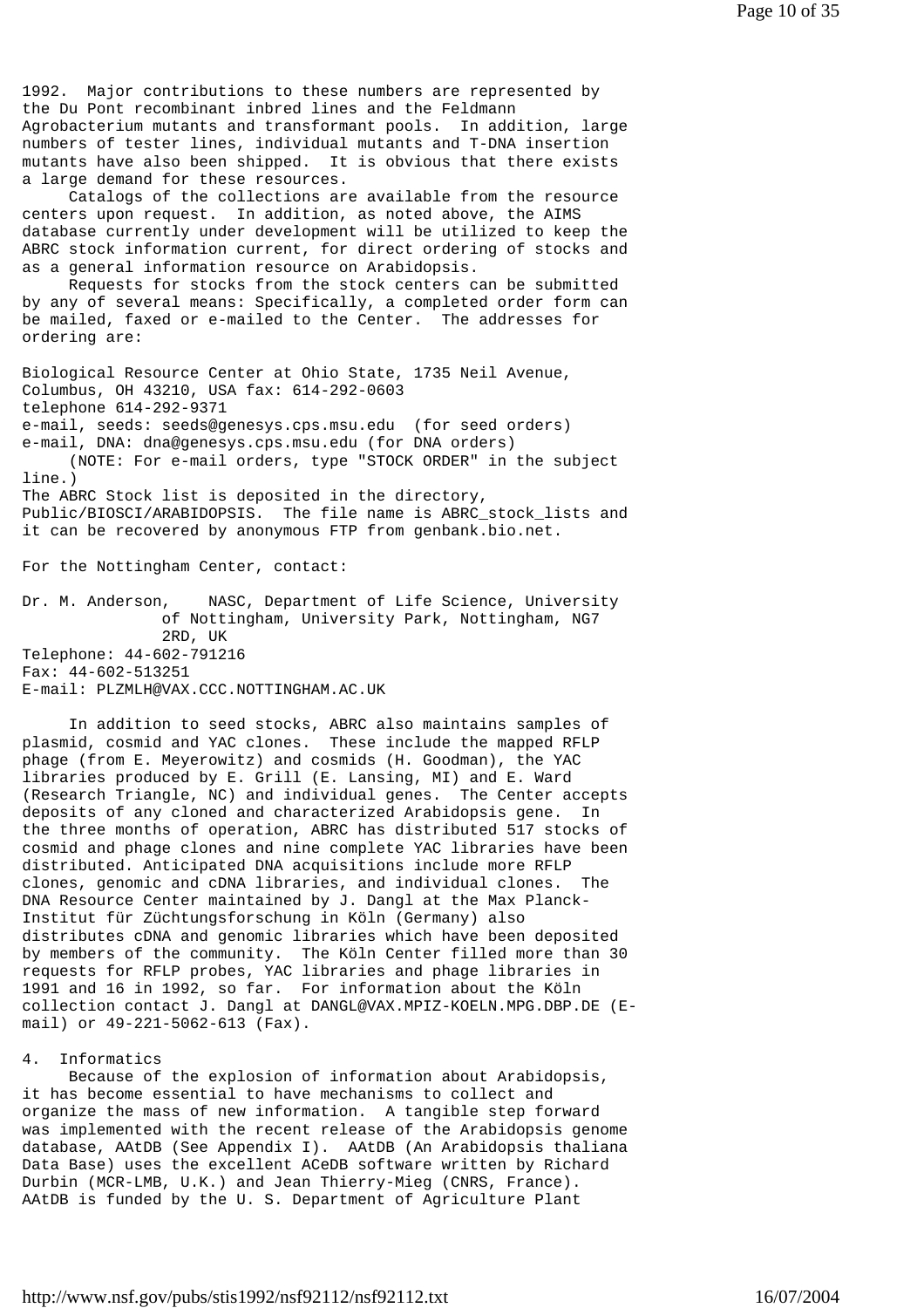Genome Research Program through the National Agricultural Library and is maintained by H. Goodman and colleagues at the Massachusetts General Hospital and Harvard University in Boston. AAtDB is available without charge via Internet network transfer.

 The ACeDB software allows the user to browse information by simply pointing and clicking with the workstation mouse. A powerful query facility is also available.

Currently AAtDB contains:

- The Hauge/Goodman cosmid/YAC physical map including >14,000 cosmid clones.
- Genetic markers, both RFLP and classical markers. Unified Genetic Map, including both the Goodman and Meyerowitz RFLP markers and classical genetic markers. Primary F2 mapping database from the Goodman and
- Meyerowitz RFLP mapping projects.
- Primary two point recombination data from M. Koornneef. A strain catalog including all strains and clones
- available from the Nottingham Stock Centre and the ABRC at Ohio State University.
- Bibliographic citations from 1964 to present, currently numbering over 2,700.
- List of Arabidopsis researchers including mail address, phone number, FAX number and electronic mail address. Currently information on over 500 colleagues is included.
- Green Book. The Green Book by Meyerowitz and Pruitt has been updated and integrated into many parts of the database, including phenotype and allele descriptions.
- All DNA sequences from GenBank, currently there are over 300 sequences.
- BLASTX defined peptide sequence homologies.
- REBASE restriction enzyme database maintained by R. Roberts.
- Graphical displays of all Genetic Maps, Physical Maps, and DNA Sequence features and homologies.
- Scanned images of RFLP autoradiograms and photographs of mutant phenotypes.

 The database presents the information in separate windows. There are many paths to any piece of information allowing the user to easily navigate the connections between the various types of information. As information about the Arabidopsis genome is expanded, AAtDB will be extended and enhanced via periodic updates.

 The database currently requires a Unix workstation running X-Windows. Versions of the ACeDB database software are available for Sun Microsystems SPARCstations, Digital Equipment's DECstation, Silicon Graphics Iris series and NeXT workstations. A printed manual "An Introduction to ACeDB: For AAtDB--A. thaliana database" is available on request from the MGH group. A MacIntosh version of the ACeDB software is under development. A public release version is expected within six months. For more information contact Mike Cherry or Sam Cartinhour at FAX number 617-726-6893 or via electronic mail at curator@frodo.mgh.harvard.edu. By mail, contact Sam Cartinhour,

J. Michael Cherry or Howard M. Goodman, Department of Molecular Biology, Massachusetts General Hospital and Department of Genetics, Harvard Medical School, Boston, MA 02114, USA.

 A second database which will be available on-line via the Internet has been developed by a collaboration between the OSU Resource Center and the laboratory of S. Pramanik (E. Lansing, MI). The database, which is written in the very powerful Sybase language, will be directly accessible by FTP via the Internet from any computer platform (i.e., Mac, PC or workstation). The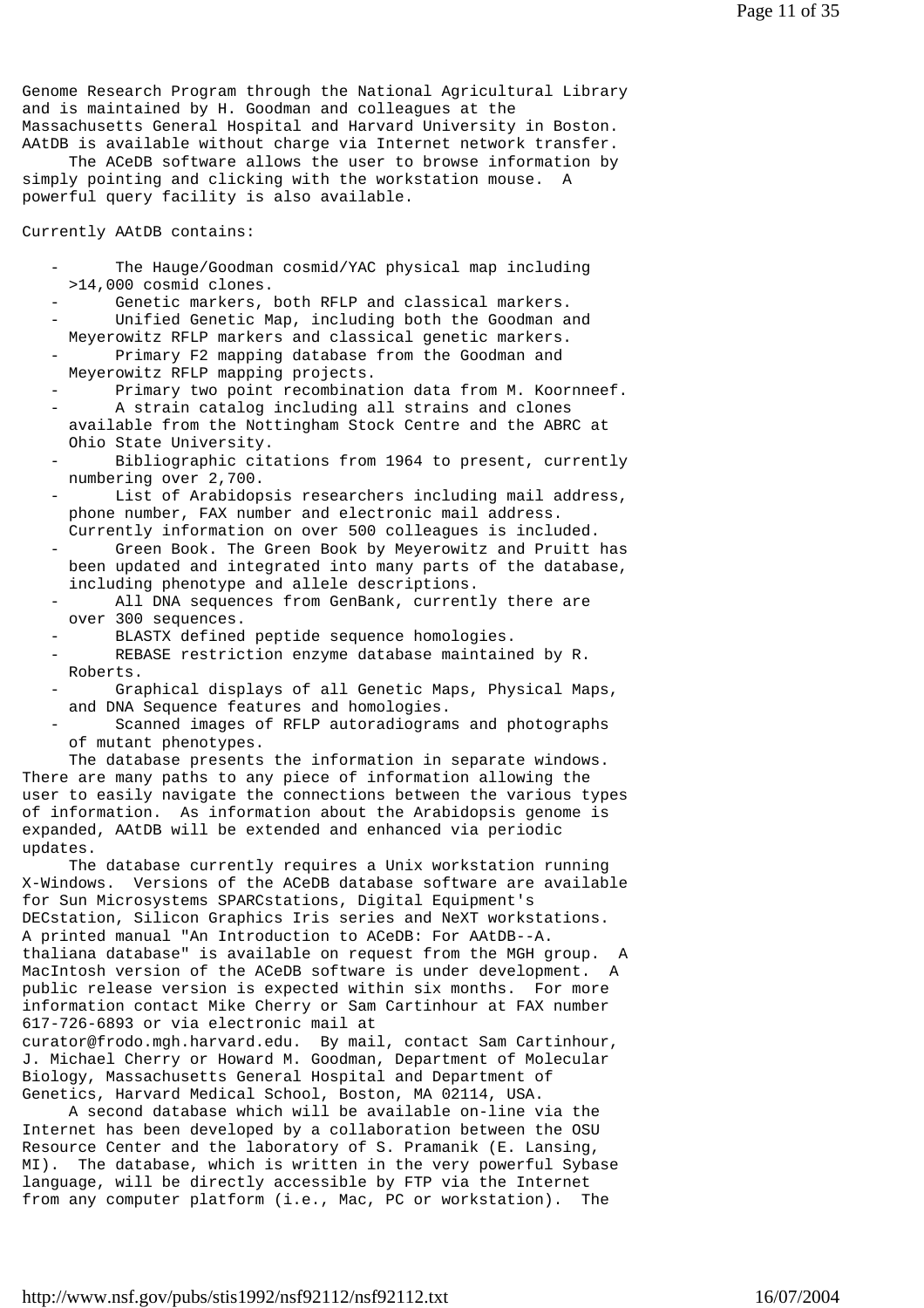first release, which is currently being tested at several sites, will contain the information on stocks in the resource centers and will permit ordering of seeds or DNA via electronic media (See Appendix II). The full system, which should be implemented around the end of 1992, will have complete genetic, phenotypic and other important data for germplasm, relevant information for all clones, consensus genetic and physical maps and mapping data, and bibliographical information. The feature of this database that distinguishes it from other species genome databases is the attempt to incorporate detailed, atomized phenotypic information and to allow complex searching involving phenotype. The MGH and MSU groups collaborate and coordinate their activities in order to serve efficiently the Arabidopsis research community.

 In order that the cDNA sequences produced by any large-scale sequencing efforts be of the broadest possible utility, it is essential that they be deposited in a public access database. However, partial cDNA sequence data is qualitatively different from traditional types of entries in the general purpose sequence libraries. For instance, because the coding sequence and reading frame of a partial cDNA sequence is not known for an EST (expressed sequence tag) in advance, searching an EST collection for deduced amino acid sequence homology requires translating all six frames with an amino acid query sequence, a function which is not routinely available on the other databases. In addition, the map location of an EST, and not its relationship to known sequences, may be the information of interest and this information is not explicitly retrievable from the general purpose sequence collections. Because of the parallel need for such a database structure in other genome projects, the National Center for Biotechnology Information (NCBI) of the National Library of Medicine / the National Institutes of Health, has created a specialized database called "dbEST" (data base of Expressed Sequence Tags). The Arabidopsis community has been invited to deposit partial cDNA sequences in this database. The large-scale sequencing effort underway at Michigan State University will also deposit all sequences in this database. For more information contact Mark Boguski at:

National Center for Biotechnology Information, National Library of Medicine, Bldg, 38A, NIH, 8600 Rockville Pike, Bethesda, MD 20894, USA Phone: 301-496-2475 Fax: 301-480-9241.

 The EC BRIDGE project has established a committee to evaluate the needs and conditions for operation of an European node to collect, analyze, disseminate and store genome data. The members of the committee are M. Bevan (chair), J. Giraudat, D. Inze, M. Zabeau, and J. Dangl. Following several meetings, including a joint EC-US workshop in January 1992, a study report has been prepared which outlines the proposed structure of an EC Arabidopsis database.

### 5. Communication

 Since the inception of the electronic Arabidopsis newsgroup two years ago, most of the laboratories working on Arabidopsis, and many scientists with a primary research interest in other organisms, have subscribed to the newsgroup. The newsgroup is distributed worldwide through both USENET news (under the name of bionet.genome.arabidopsis) and through e-mail. There are currently 402 e-mail subscribers, 299 subscribed through the U.S. BIOSCI distribution center at GenBank/IntelliGenetics and 103 subscribed through the BIOSCI center at SERC Daresbury Laboratory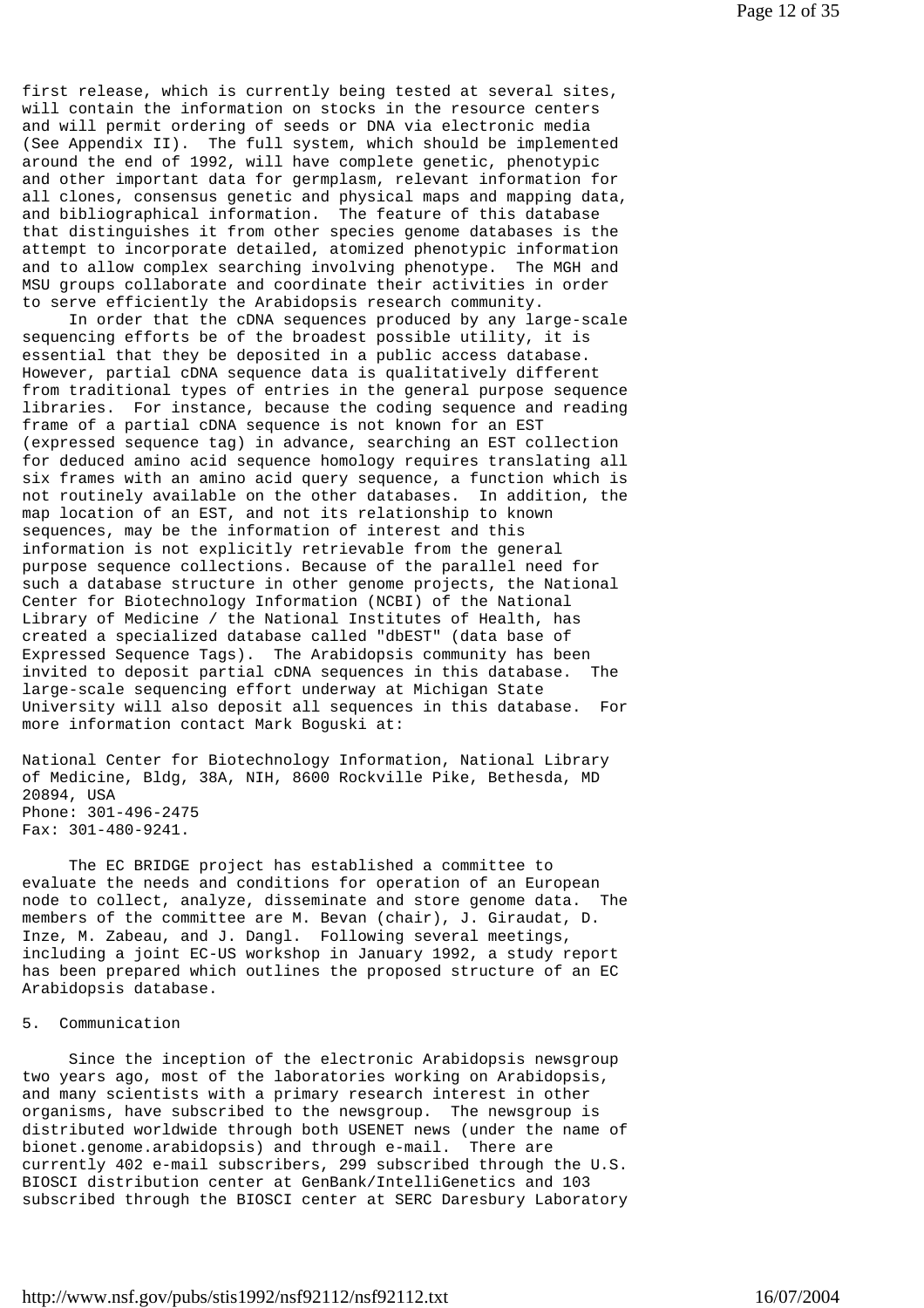in the U.K. While it is difficult to estimate precisely the number of people who access the group via USENET news, a survey on another BIOSCI newsgroup about a year ago indicated that almost 50% of the readership used USENET. This suggests that the total newsgroup readership could be approximately 800 people at sites around the globe. There have been 344 postings to the newsgroup during the

period 1 January 1992 through 27 July 1992 (209 days) for a usage rate of 1.65 messages per day. This compares to a total of 264 messages posted during 1991 (0.94 per day over the period 3/26/91 to 12/31/92). The usage rate is up by 76% compared to last year. While overall 1992 statistics for BIOSCI remain to be compiled, in 1991 the Arabidopsis newsgroup was the seventh most active group. The most active newsgroup, BIONEWS, averaged 3.78 messages per day in 1991 compared to 0.94 for Arabidopsis. The current year has seen a continuing growth in the use of most BIOSCI forums as more biologists become familiar with electronic communications. An archive of postings is maintained for anonymous FTP at genbank.bio.net in the directory pub/BIOSCI/. A listing of the available files follows:

-rwxrwxr-x 1 kristoff 275510 Jan 2 1992 1991 (archive for 1991) -rwxrwxr-x 1 kristoff 594778 Jul 27 13:46 1992 (archive for 1992) -rwxrwxr-x 1 kristoff 51562 Jul 10 14:25 ABRC\_stock\_lists -rwxrwxr-x 1 kristoff 70170 Apr 6 11:58 arab-gen.list (subscribers as of early 1992) -rwxrwxr-x 1 kristoff 34932 Apr 6 11:58 arab-gen.list.pt1 -rwxrwxr-x 1 kristoff 35238 Feb 4 15:46 arab-gen.list.pt2

 Postings are also indexed in the general "biosci.src" WAIS source on the computer genbank.bio.net. WAIS software indexes all text in every BIOSCI newsgroup posting and allows users on the Internet to search for any text string and then retrieve messages bearing the specified text.

 In order to subscribe to the newsgroup send a message requesting information on how to subscribe to biosci@net.bio.net.

 A useful and enjoyable source of information for those working on Arabidopsis has been the quarterly newsletter sponsored by the British Arabidopsis group and edited by David Flanders (Norwich, U.K.). Unfortunately, because of the limited funding available to publish this lively and interesting newsletter, its circulation has been limited. However, it is expected that a large-circulation newsletter, edited by several people worldwide, will appear in the forthcoming year and will continue in the same vein as the British newsletter (which was variously known as Arabadabadopis, Arabidian Notes, Thale and Cress, Arabido and several other pseudonyms).

#### 6. Workshops and Symposia

 An important mechanism for stimulating communication among plant biologists has been the convening of a number of specialized and general meetings focused on the use of Arabidopsis. An international ARAPANET (Arabidopsis Pathogenesis Network) workshop on pathogenesis was organized by Jeff Dangl in Köln, Germany. The workshop was attended by approximately 50 people, 20 of whom were working with bacteria, fungi, viruses, and nematodes that infect Arabidopsis.

 A workshop to discuss genome research and database issues was held at Massachusetts General Hospital (Boston, MA) in January 1992. Approximately 20 representatives of the efforts underway in the U.S. and five European nations participated in a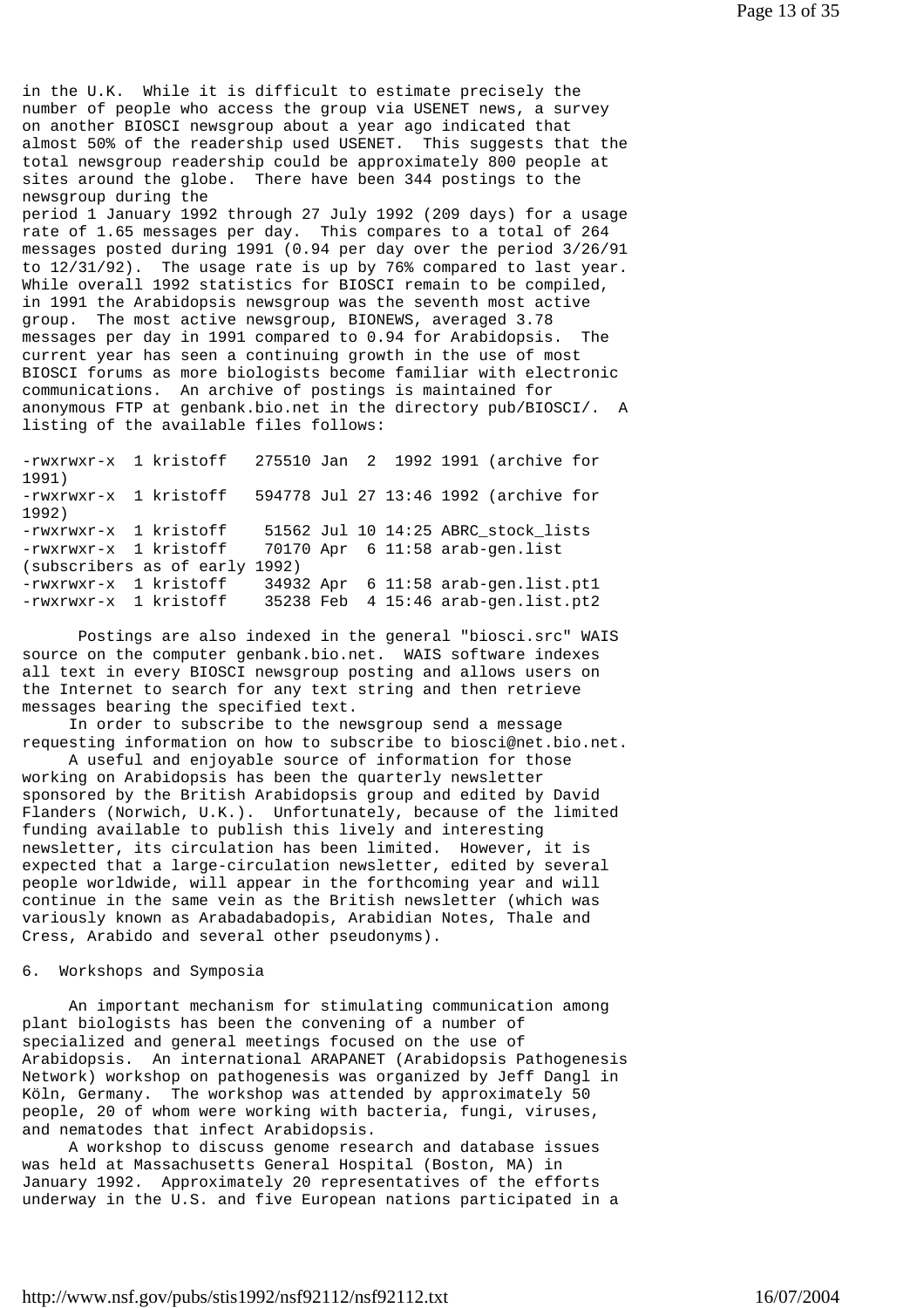roundtable discussion which was primarily focused on database issues associated with large-scale sequencing efforts. A major result of the meeting was broad consensus that large-scale cDNA sequencing projects must be organized in such a way that the community at large has rapid access to the information via electronic databases. The broad consensus on this issue obviated discussion about the problems created by the practice of seeking patents for partial cDNA sequences which was initiated by the National Institutes of Health. There was unanimous agreement among the participants of the Boston workshop that no attempt should be made to patent partial Arabidopsis cDNA sequences.

 The Fourth International Conference on Arabidopsis Research, which was attended by approximately 450 participants, was held in Vienna in June 1990. The 5th International conference is scheduled to be held at Ohio State University in 1993. The tentative dates are August 19 to 22. The organizing committee is Keith Davis, Ken Feldmann, Randy Scholl, and Roger Hangarter. For information, contact:

Roger P. Hangarter, Department of Plant Biology, Ohio State University, 1735 Neil Avenue, Columbus, OH 43206, USA E-mail: hangarter.1@osu.edu

II. Status of National and Transnational Research Projects

### 1. Australia and New Zealand

 New Zealand now has at least two groups working with Arabidopsis. One group in the Pastoral Research Institute at Palmerston North (formerly DSIR), which has a primary interest in improving white clover, is using Arabidopsis to identify root specific promoters for expressing resistance genes for various pests such as "grass grub". This illustrates how Arabidopsis research may be integrated with problems in crop plants. Another group at the School of Biological Sciences, University of Auckland, is trying to isolate genes for aluminum tolerance by screening EMS populations. A similar project is also underway at CSIRO in Canberra.

# 2. European Community

 An EC grant has been received to set up a Concerted Action Program on plant-nematode interactions. The program has 18 participating institutes from 9 EC countries with a research focus on Arabidopsis. The program will not fund research directly but can be used for general meetings, frequent bilateral exchange visits, joint publications etc. In short, it is designed to stimulate nematology groups to collaborate more through the use of a common model system. As noted earlier, proposals have been called by the EC for grants to conduct largescale sequencing of the Arabidopsis genome.

### 3. France

 During the last year, Arabidopsis research has attracted additional French scientists and the initial effort made in the preceding year by the CNRS is beginning to bear fruits. Not only has the CNRS continued its support of Arabidopsis research, but now, both INRA and the Ministry of Research and Space are also funding research in this area. This Government effort helps French groups to participate actively in the world-wide project, and promising results are being produced. Various programs are now funded for the next two years and one can estimate an input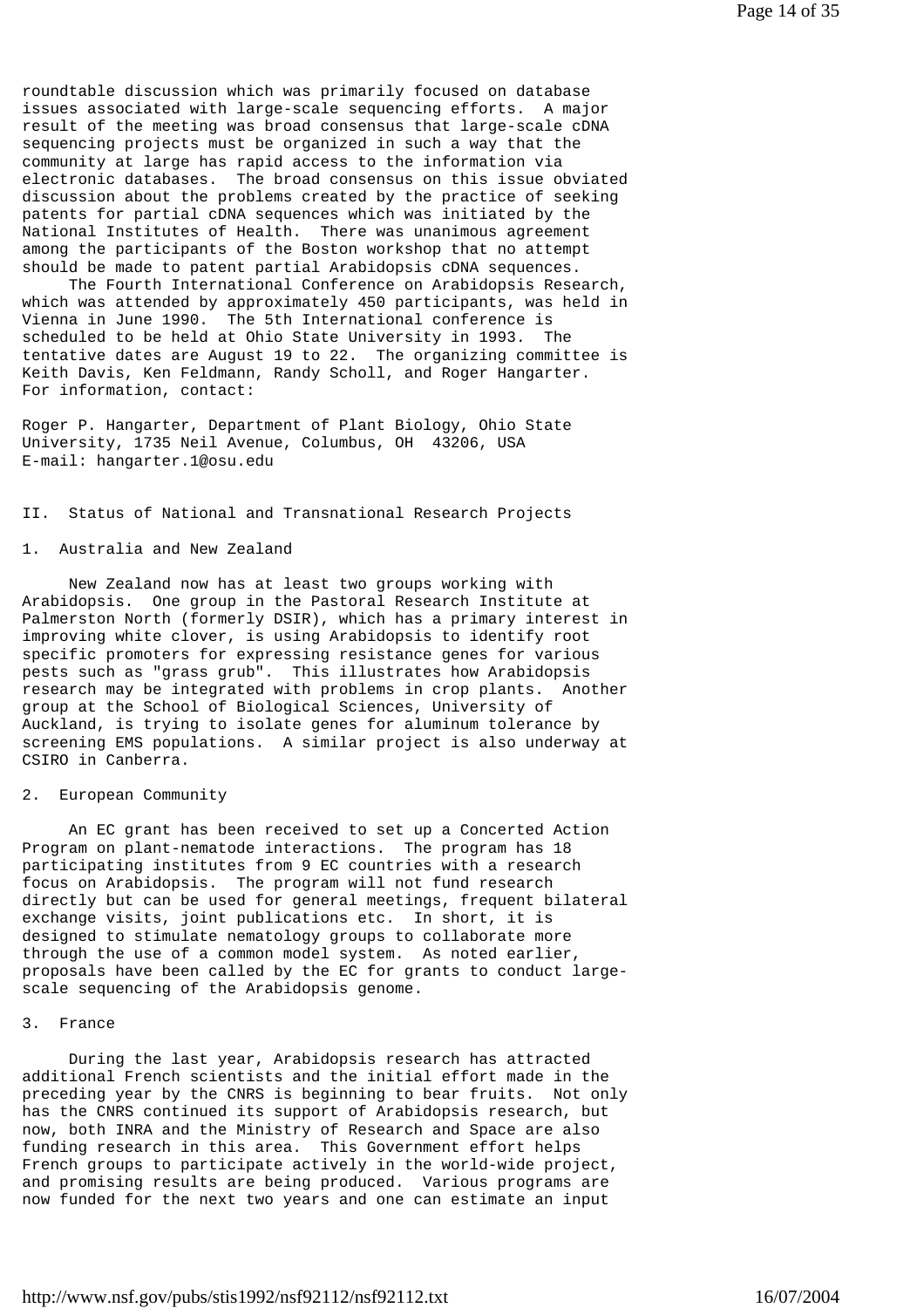of 1 million U.S. dollars per year specifically supporting Arabidopsis projects, not including regular grants and salaries of about 50 scientists and 50 technicians, students or postdocs. The major effect of these programs has been to encourage the various groups to work together and to integrate their research more closely with the international community, especially that from the EC.

 The major scientific goal of the leading groups in France remains to study genes and their biological functions, including regulation of cell cycle, analysis of seed formation and maturation, hormone and signal transduction, response to environmental stress and gametogenesis. Two landmarks should be mentioned; the cloning by chromosome positioning of the abi3 locus by Jerome Giraudat and the isolation by complementation cloning in yeast of a gene for a potassium transporter by Herve Sentenac. For the other genes under study, most of the work is focused on characterization of promoters and gene organization within each locus.

 In addition, three major programs have been launched. The first is a cDNA sequencing project mentioned earlier in this report. An important outcome of the program is that the French researchers were able to equip their laboratories with computer and automatic sequencing facilities, which should facilitate longrange mapping and sequencing. A second program, supported primarily by the Ministry of Research and Space, is designed to develop transgenic lines tagged with various insertions such as Ac, Tnt1 or various T-DNA constructs. This is part of the genetic approach to developmental biology. So far, about 3,000 independent lines have been generated by 4 groups, but their screening is still fairly limited. Finally a third project, which is mostly concerned with stress physiology, is primarily supported by INRA.

### 4. Japan

 Laboratories working with Arabidopsis have continued to increase in Japan, and now number more than 12. The research topics include mutational analyses of flower organogenesis, responses to physical and chemical stimuli, virus infection, hormonal regulation, transcriptional regulation, and transformation, as well as isolation and characterization of genes involved in heat-shock responses, desiccation, lipid biosynthesis, signaling pathways, and transcription. These studies are funded primarily by the Ministry of Education, Science, and Culture, with some grants from the Science and Technology Agency, the Ministry of Agriculture, Forestry and Fisheries, and some from private Foundations.

 The training course on the standard experimental techniques on Arabidopsis research was held at the National Institute for Basic Biology at Okazaki on November 25 - December 1, 1991. The course included lectures, demonstration, and practice on cultivation and genetic crosses, transformation, and DNA/mRNA extraction and blotting analysis, as well as special lectures and demonstration on transformation techniques by Dr. K. Feldmann of University of Arizona and by Dr. H-G Nam of Korea, and of tissue printing technique by Dr. J. Varner of Washington University. Sixteen attendants (graduate students and young researchers) were selected from nearly 60 applicants from universities, national laboratories and private industry. Most of the attendants had no prior experience in working with Arabidopsis. Following the training course, the 2nd Workshop on Arabidopsis Studies was held on December 2 and 3, at the National Institute of Basic Biology with more than 80 participants. Dr. B. Hauge of Massachusetts General Hospital gave a talk on physical mapping at this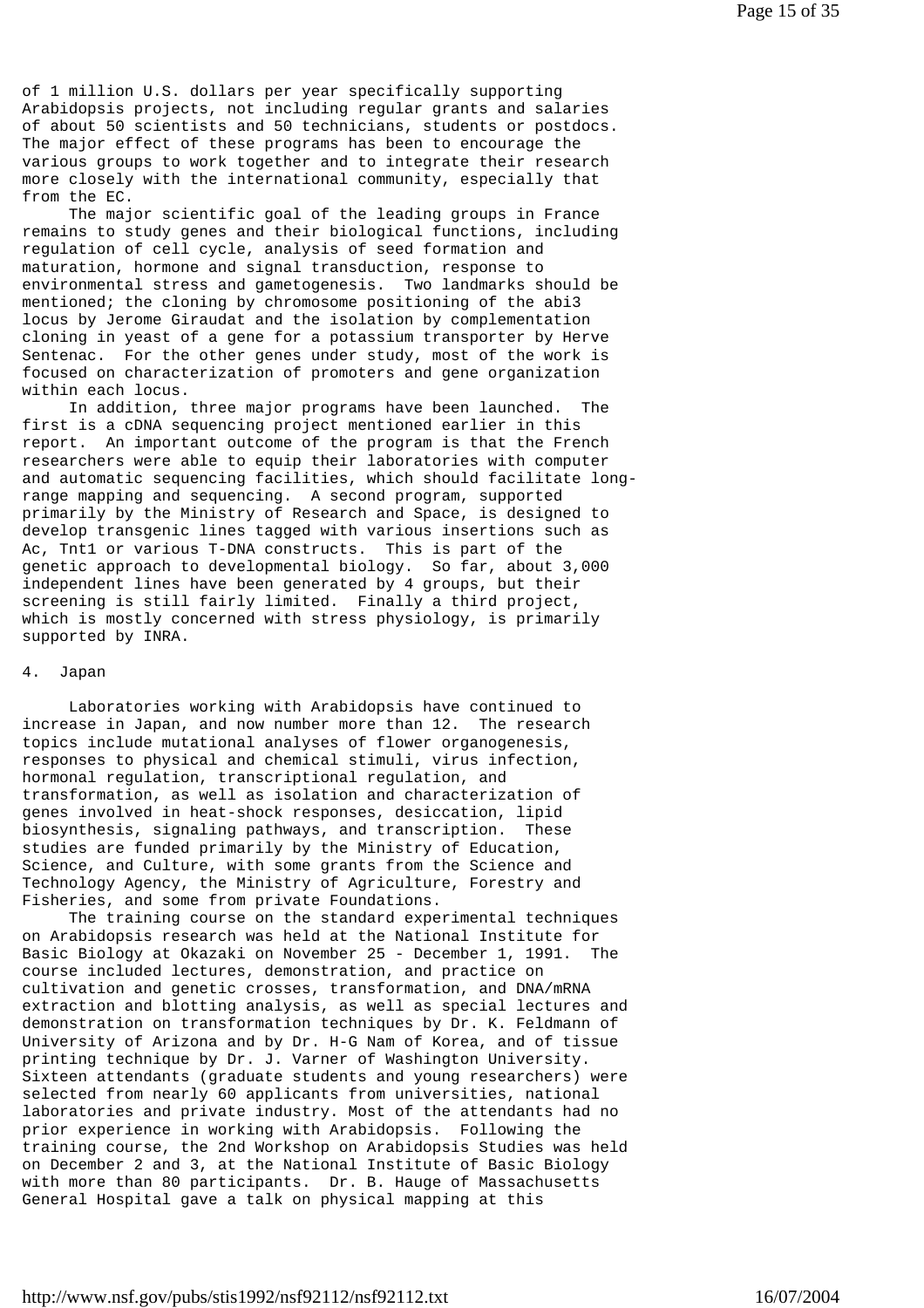workshop.

 A book describing fundamental techniques on Arabidopsis cultivation, genetic analyses, and transformation was published as part of the practical laboratory technique book series written in Japanese. The training courses and meetings are planned for the coming year as well.

## 5. Russia

 Because of a long history of using Arabidopsis as an experimental organism in Russia, significant collections of mutants exist. Contact has been established between Russian groups and the curators of the stock centers and a tentative agreement has been reached to transfer the Russian collection to the NASC and ABRC.

## 6. United Kingdom

 After the success of the 1989 three-year AFRC Plant Molecular Biology Program, part of which funded 34 Arabidopsis project grants, a smaller program, PMB II, starts October, 1992. This will consist of nearly 40 grants, over one-third of which are expected to be on Arabidopsis.

### 7. United States and Canada

 A US-Canada steering committee was elected by an electronic vote system. The steering committee consists of five members, three of whom serve on the Multinational Science Steering Committee. The national committee will coordinate Arabidopsis research activities in the U.S. and Canada by facilitating open communication among researchers and serving as an advisory body to various funding agencies.

 The U.S. Department of Agriculture, the Department of Energy, the National Institutes of Health, and the National Science Foundation (NSF) continue to support Arabidopsis research. The four agencies provided approximately \$15 million during the period from October 1, 1990 to September 30, 1991 for Arabidopsis research. This includes new funding of \$4.5 million allocated by Congress to NSF for Arabidopsis genome research. Most of the funds supported individual research programs covering virtually all plant biology research topics. In addition, a significant amount was spent in support of postdoctoral research fellowships, growth facilities, and the development of databases, technique/methods, and biological resources.

#### III. Analysis and Recommendations: New Goals for the Coming Year

 The original Long-range Plan for the Multinational Coordinated Arabidopsis Genome Research Project (publication #: NSF 90-80) identified a series of goals for the progress of the multinational Arabidopsis genome project. An ongoing goal was to achieve saturation mutagenesis so as to associate a phenotype with as many genes as possible, and to develop a transposon tagging system to facilitate the cloning of genes by insertional mutagenesis. This goal continues to be realized by the explosive growth of new mutations, by the creation and distribution of large collections of tagged mutants, and by tangible progress toward identification of a useful transposon. The short-term goals were to create satisfactory YAC libraries and to link up the YACs into an ordered array. Subsequent recommendations in the first progress report included integration of the existing linkage maps, and the definition of a strategy for the collation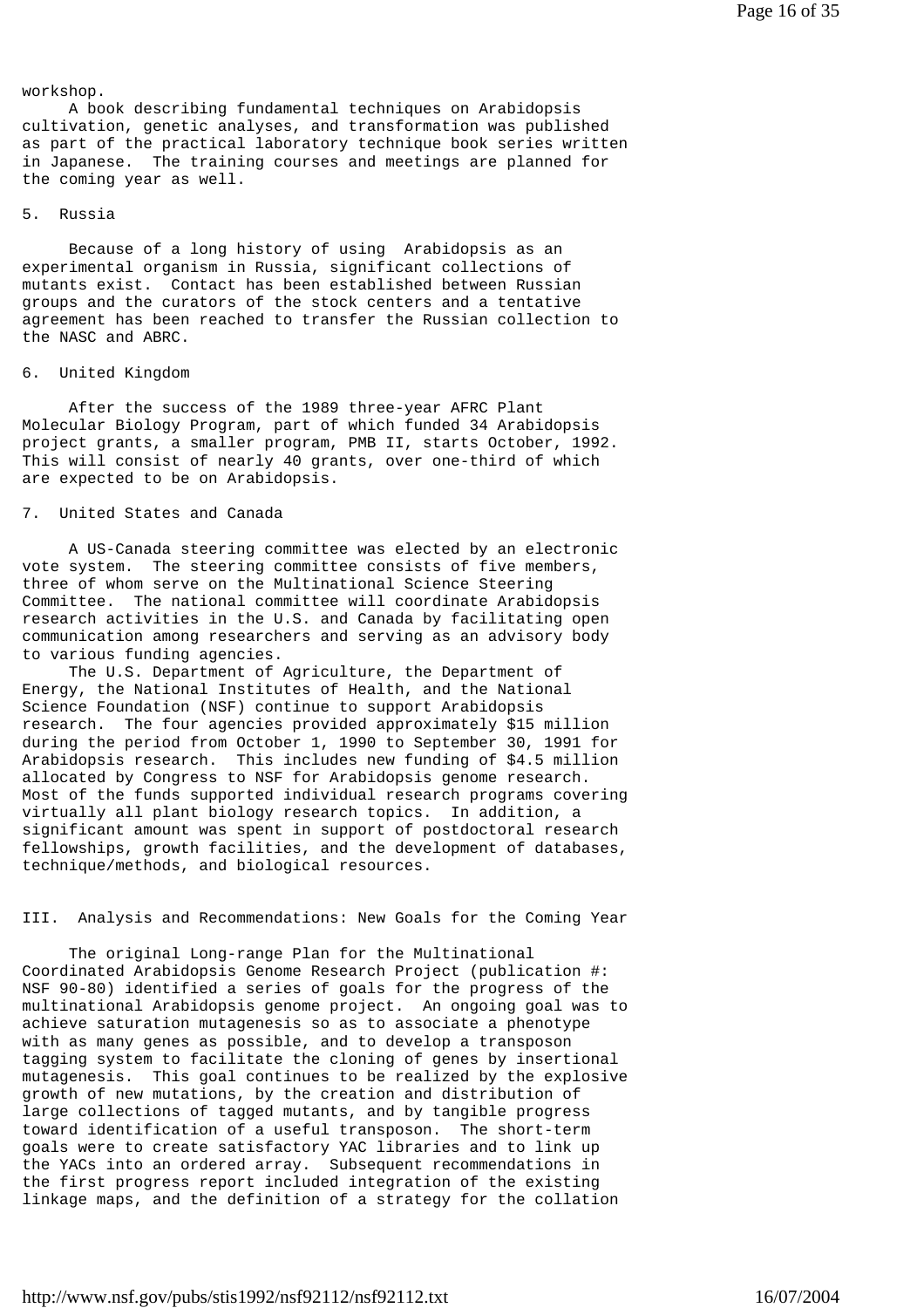of sequence data worldwide and for the mapping of sequenced regions to a unique physical map. Progress has been made on both fronts. New YAC libraries with larger inserts and fewer chimeric clones have been developed as technology has improved, and substantial progress has been made toward linking up the YACs. Also, the genetic maps have been consolidated and are being refined by the small-scale mapping efforts which are underway in many laboratories.

 Completion of the ordered YAC maps should remain a high priority. Although many laboratories are currently utilizing YACs for chromosome walking, the consensus opinion is that walking is not a sufficiently efficient way to isolate most genes. However, if an ordered set of YACs were available, it would only be necessary to obtain high resolution mapping information for a mutation of interest in order to identify the YAC containing the gene. That would reduce the complexity of the problem to simply sorting through about 100 kb of DNA in order to identify the gene of interest by its ability to complement a mutation. In addition, as the number of cloned genes increases, the most facile way of placing cloned genes on the genetic map would be to hybridize the genes to an ordered YAC library rather than to map RFLPs associated with the gene.

 At present, because of the economies of scale which can be achieved in constructing an ordered map, the work has become focused in a small number of laboratories. In view of the central importance of this project, it may be useful to consider expanding the number of laboratories involved in this project. The most efficient way of doing this is probably to coordinate the burgeoning cDNA sequencing projects with the effort to link up the YACs. That is, in order to identify the function of most randomly sequenced cDNAs, it will be necessary to obtain additional information about the clones such as genetic map location. The only feasible strategy for accomplishing this is to hybridize the cDNA clones to YAC filters, or vice versa. Whenever the cDNA clone hybridizes to two YAC clones in a region of overlap, information on linkage of the YACs will result. Thus, by hybridizing several thousand cDNA clones to the YAC libraries, it will be possible to link up the YACs. Therefore, we recommend that support be allocated to large-scale mapping of partially sequenced cDNA clones.

 A long term goal of the genome project was the complete sequencing of all cDNAs and the mapping of these cDNAs on the genetic map. This aspect of the project has been initiated with the establishment of one US laboratory dedicated to cDNA sequencing, and at least seven European laboratories with this goal. In view of recent improvements in automated sequencing instruments, it is apparent that with a modest investment, it is possible to obtain partial sequence information on a majority of the estimated 20,000 mRNAs in Arabidopsis within the next several years. In view of the fact that it has become possible to identify an increasing number of deduced amino acid sequences by sequence identity or homology to polypeptides of known function, this project promises to be very productive. As noted above, mapping of partially sequenced cDNAs should be an integral part of this aspect of the project. We recommend that the cDNA sequencing and mapping be assigned support with the caveat that suitable mechanisms be put in place to ensure that the entire community has rapid and unrestricted access to the results of all large-scale sequencing efforts. As noted below, additional cooperation must be implemented to avoid wasteful duplication of effort in this enterprise.

 Because of the importance of an accurate genetic map to all map based cloning efforts, it is recommended that support be allocated to the establishment of a genetic map committee which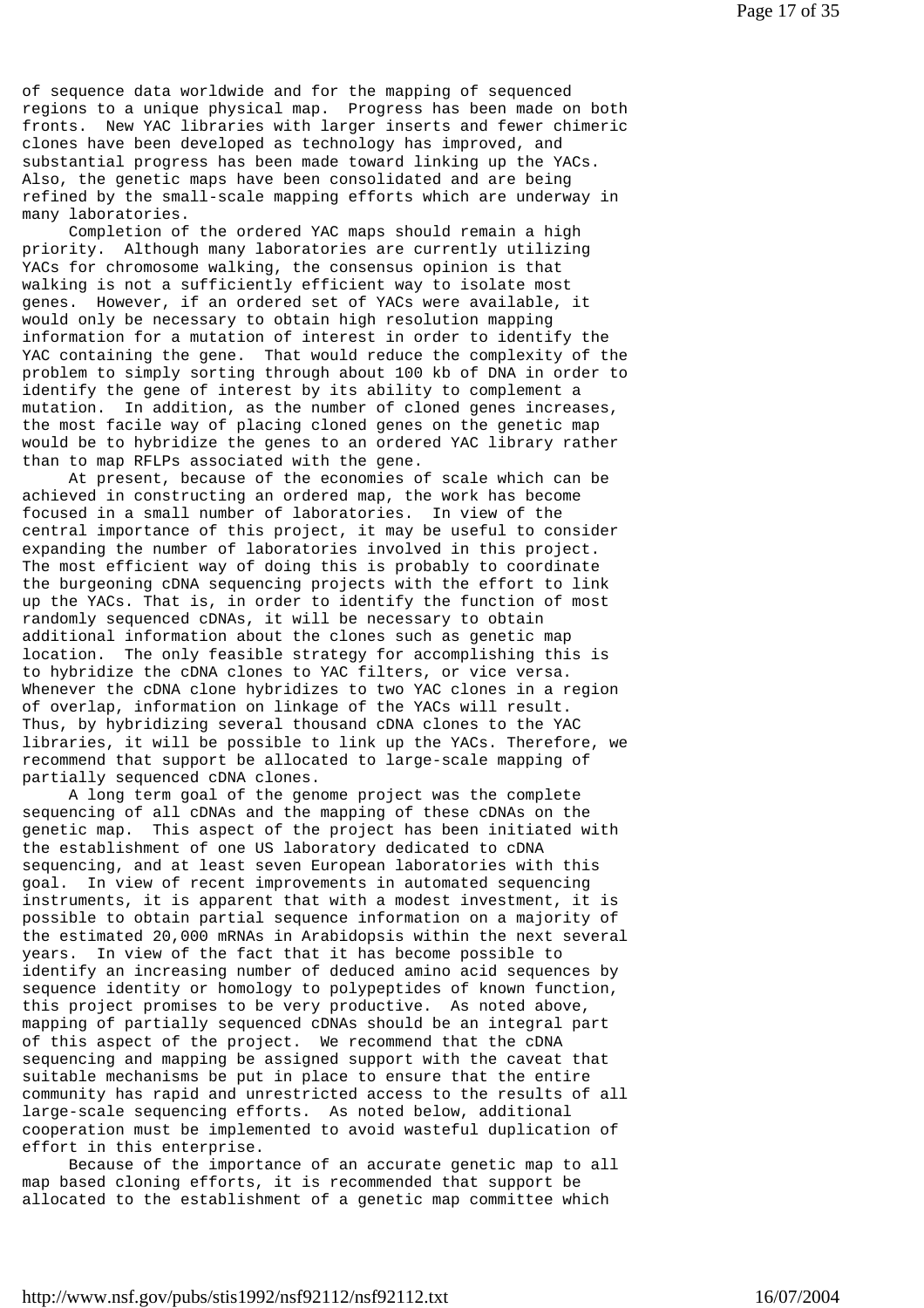would be responsible for collecting all sequence information and integrating the data into a consensus map which would be distributed via the databases and newsletters.

 A result of the US-EC Sequence Database Workshop in January 1992 was the recognition that there are a number of important issues pertaining to the organization of international Arabidopsis nucleotide sequence databases that should be resolved in the immediate future by subsequent meetings. In particular, a central database should be designated and the design of data descriptors and nomenclature resolved before a large stream of data has already been acquired. Issues pertaining to release of information from individual laboratories must be resolved and some attempt to utilize the same biological materials as sources of DNA should be agreed upon.

 In the original goals of the project, a high priority was assigned to the creation of biological resource centers. Two stock Centers and two DNA repositories are now operating and the preliminary evidence indicates that they will serve an important role in ensuring rapid and continuing access to the biological materials and information as they are developed. The development of two databases is also an important step forward in providing rapid access to the explosion of information. We strongly endorse continuing support for these resources. In the area of communications, the Arabidopsis newsgroup has become an important mechanism for discussion of issues and the sharing of technical information. The success of this important medium must be attributed in large part to the responsive and efficient contribution of Dave Kristofferson, the Genbank manager of the BIOSCI network. It is to be hoped that support for the BIOSCI network will remain strong and unabated. The one remaining aspect of communication which must be addressed in the near future is the creation of a newsletter. The newsletter is expected to differ from the electronic newsgroup by providing a readily accessible record of selected items from the electronic newsgroup, and by the inclusion of concise notes about scientific observations which are of relevance primarily to the Arabidopsis community. We anticipate that a newsletter will appear in the forthcoming year and encourage anyone who would be interested in participating as an editor to contact a member of the Multinational Science Steering Committee.

 In addition to the progress described in this report, Arabidopsis research has undergone a major transition during the past several years. In effect, the organism has become the most widely utilized experimental organism in experimental plant biology. Thus, to present a full account of Arabidopsis research has become very similar to summarizing progress in plant biology. The implication in the present context is that it suggests that in order to avoid losing sight of the goals of the genome project, it may be appropriate to begin focusing the project more narrowly on the goals which are directly related to the Arabidopsis genome. In particular, we believe it is time to begin allocating increased support for large-scale sequencing of both cDNA and genomic clones.

 In the area of human resource development, the ongoing goals which we continue to endorse, were the support of multinational postdoctoral fellowships and short term exchanges and short term courses.

 An important aspect of research on Arabidopsis has been the spirit of cooperation and openness which has characterized the field. The Arabidopsis genome project will generate many unique research resources (nucleotide sequences, mapping data, clones, strains, databases and software). Some mechanisms have now been established to facilitate free and unrestricted access to these resources by all members of the international committee. It is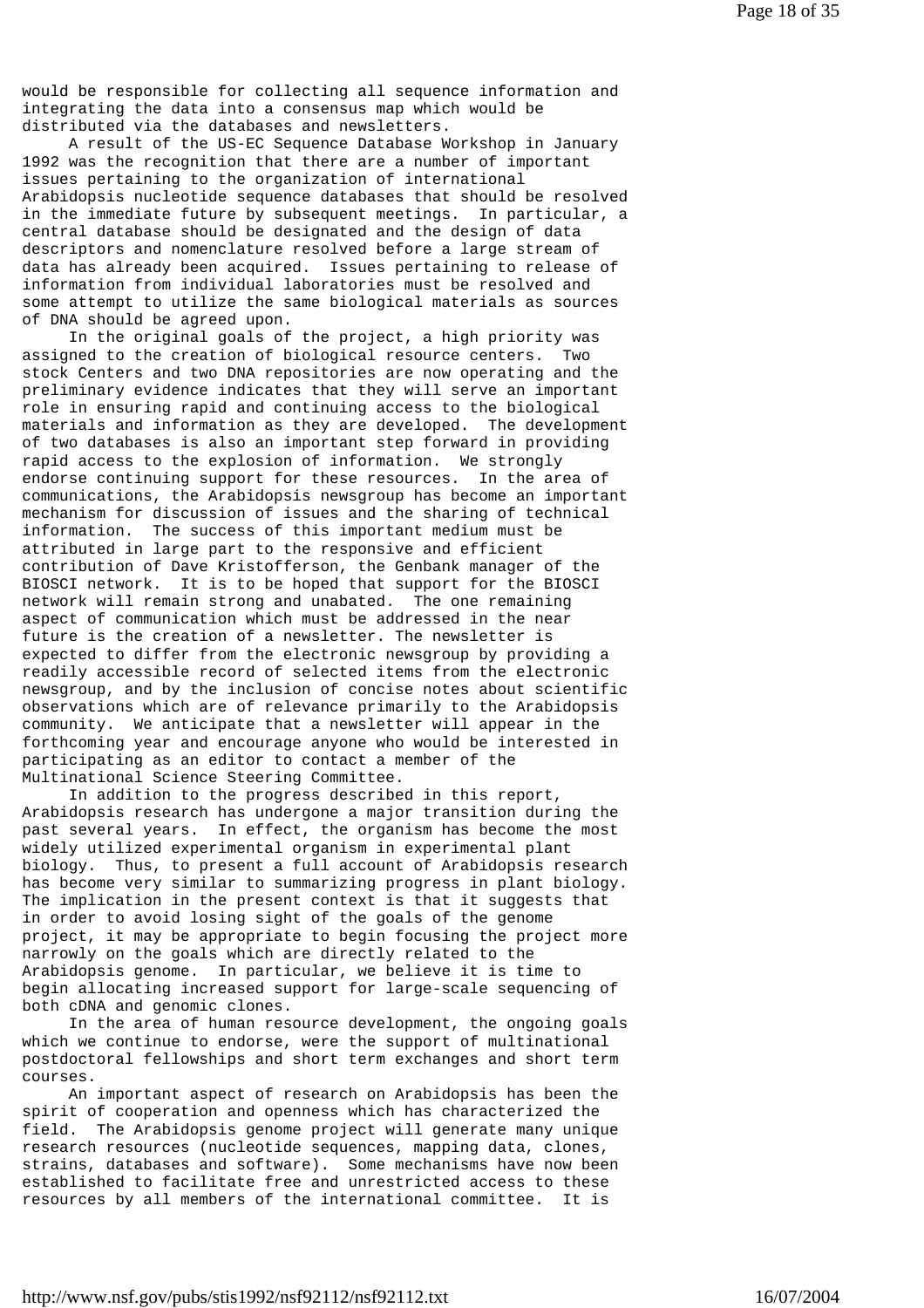to be hoped that all participants in Arabidopsis research, regardless of their affiliation, will continue to make their research results and accomplishments readily available. One mechanism which we strongly endorse is the deposition of samples of new mutants, libraries and cloned genes in the resource centers.

 Progress in Arabidopsis research has occurred, in part, because Arabidopsis is integrated into general genome and plant biology research activities. The Arabidopsis research community has been quick to take advantage of any new developments in biological sciences, and at the same time, information and knowledge gained through studies of Arabidopsis have been utilized by the general biological research community. Major progress on many previously intractable problems has been made using Arabidopsis as a model system and we anticipate that we will soon begin to see the application of these advances to directed improvement of plants of economic significance. It is, therefore, of great importance that mechanisms for interrelating the information gained in Arabidopsis research and research on other plants be fostered. One promising mechanism for facilitating this interplay will be the development of common standards in the databases which are being developed for many crop species such as maize, wheat, soybean and tomato. Another facilitating mechanism is to ensure that committees which review grant proposals and related matters concerning research in crop species include members of the Arabidopsis community who can provide information about the current developments in Arabidopsis research. For similar reasons, membership on committees which deal primarily with Arabidopsis research should continue to have representation by colleagues with primary research interests which extend beyond Arabidopsis.

 Finally, we recommend continued and expanded commitment to all of the goals set forth for the Multinational Arabidopsis thaliana Genome Research Project. Funding agencies around the world should continue to recognize the value of the truly international nature of the Arabidopsis genome project, and allocate sufficient resources to help achieve the important international goals.

Appendix I: AAtDB Example Display

This figure illustrates examples of the windows used by the ACeDB software developed by Drs. Richard Durbin and Jean Thierry-Mieg to display the many types of research information contained within the Arabidopsis thaliana database, AAtDB. Clockwise from upper left: AAtDB main window listing the different topics included in the database, YAC and cosmid physical map correlated to the genetic map, unified Arabidopsis genetic map of RFLP and classical markers, strain descriptions and ordering information for both the ABRC at Ohio State and the Nottingham Stock Center in the U.K., protein sequences with features, and finally, extensive bibliographic citations. Version 1.1 of AAtDB was released to the public in early July, 1992, after three months of beta testing at Arabidopsis laboratories around the world. (Courtesy of Dr. Michael Cherry.)--graphic images not available in this ASCII version.

## Appendix II: AIMS Sample Screen

AIMS (Arabidopsis Information Management System) contains detailed information on many aspects of Arabidopsis. Included are data on DNA and seed stocks (see table at the top of sample screen) and the facility for direct order placement. The graphic display of genetic maps, etc. also is possible (see map of available chromosome 5 mutants at the bottom of sample screen).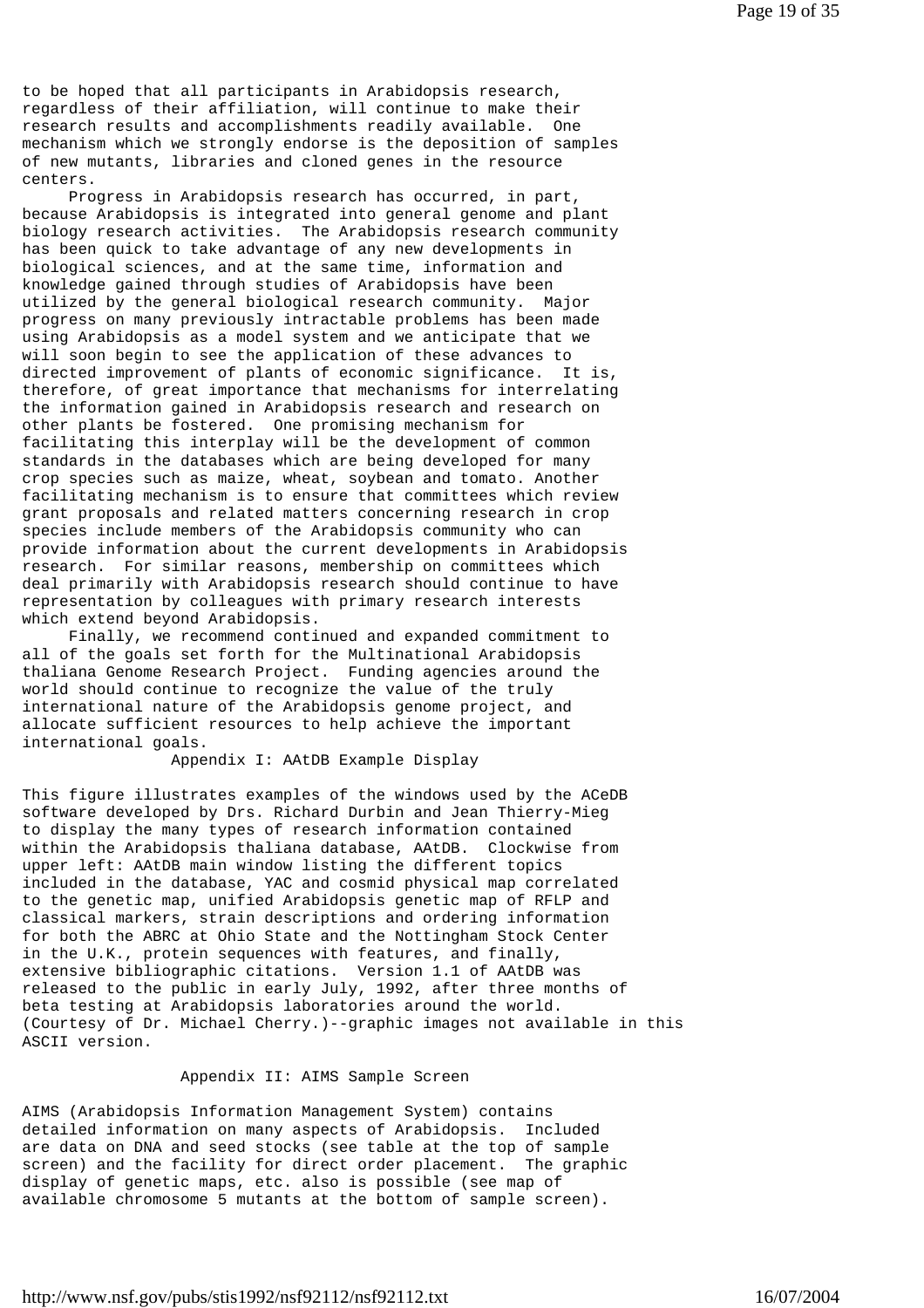(Courtesy of Dr. Sakti Pramanik.) --graphic images not available in this ASCII version.

### Appendix III:

Partial Listing of Recent Arabidopsis Publications

The following represents a partial listing of Arabidopsis research papers published from January 1991 to August 1992. This list was downloaded from "Reference Update" (Research Information Systems, Inc., Camino Corporte Center, 2355 Camino Vida Roble, Carlsbad, CA) and updated by Chris Somerville.

cDNA clones encoding Arabidopsis thaliana and Zea mays mitochondrial chaperonin HSP60 and gene expression during seed germination and heat shock, Prasad,T.K., Stewart,C.R. Plant Mol. Biol., 18:873-885 (1992)

Characterization of rps17, rpl9 and rpl15: Three nucleus-encoded plastid ribosomal protein genes, Thompson,M.D., Jacks,C.M. Lenvik,T.R., Gantt,J.S. Plant Mol. Biol., 18:931- 944 (1992)

Identification of an Arabidopsis DNA-binding protein with homology to nucleolin, Didier,D.K., Klee,H.J. Plant Mol. Biol., 18:977-979 (1992)

An Arabidopsis thaliana cDNA clone encoding a 17.6 kDa class II heat shock protein, Bartling,D., Buelter,H., Liebeton,K. Weiler,E.W. Plant Mol. Biol., 18:1007-1008 (1992)

A new homeobox-leucine zipper gene from Arabidopsis thaliana, Mattsson,J., Soederman,E., Svenson,M., Borkird,C., Engstroem, P. Plant Mol. Biol., 18:1019-1022 (1992)

Ion channels in Arabidopsis plasma membrane. Transport characteristics and involvement in light-induced voltage changes, Spalding, E.P., Slayman,C.L., Goldsmith,M.H.M., Gradmann,D., Bertl,A. Plant Physiol., 99:96-102 (1992)

A role for membrane lipid polyunsaturation in chloroplast biogenesis at low temperature, Hugly,S., Somerville, C.R. Plant Physiol. 99:197-202 (1992)

Isolation and characterization of a mutant of Arabidopsis thaliana resistant to Alpha-methyltryptophan, Kreps,J.A., Town,C.D. Plant Physiol., 99:269-275 (1992)

An Arabidopsis thaliana gene with sequence similarity to the S-locus receptor kinase of Brassica oleracea. Sequence and expression, Tobias,C.M., Howlett,B., Nasrallah,J.B. Plant Physiol., 99:284-290 (1992)

Exon-intron organization of the Arabidopsis thaliana protein kinase genes CDC2a and CDC2b, Imajuku,Y., Hirayama,T., Endoh, H., Oka,A. FEBS Lett., 304:73-77 (1992)

Genes encoding a histone H3.3-like variant in Arabidopsis contain intervening sequences, Chaubet,N., Clement,B., Gigot,C. J. Mol. Biol., 225:569-574 (1992)

Identification of two tungstate-sensitive molybdenum cofactor mutants, chl2 and chl7, of Arabidopsis thaliana, LaBrie,S. T., Wilkinson,J.Q., Tsay,Y.-F., Feldmann,K.A., Crawford,N.M. Molec.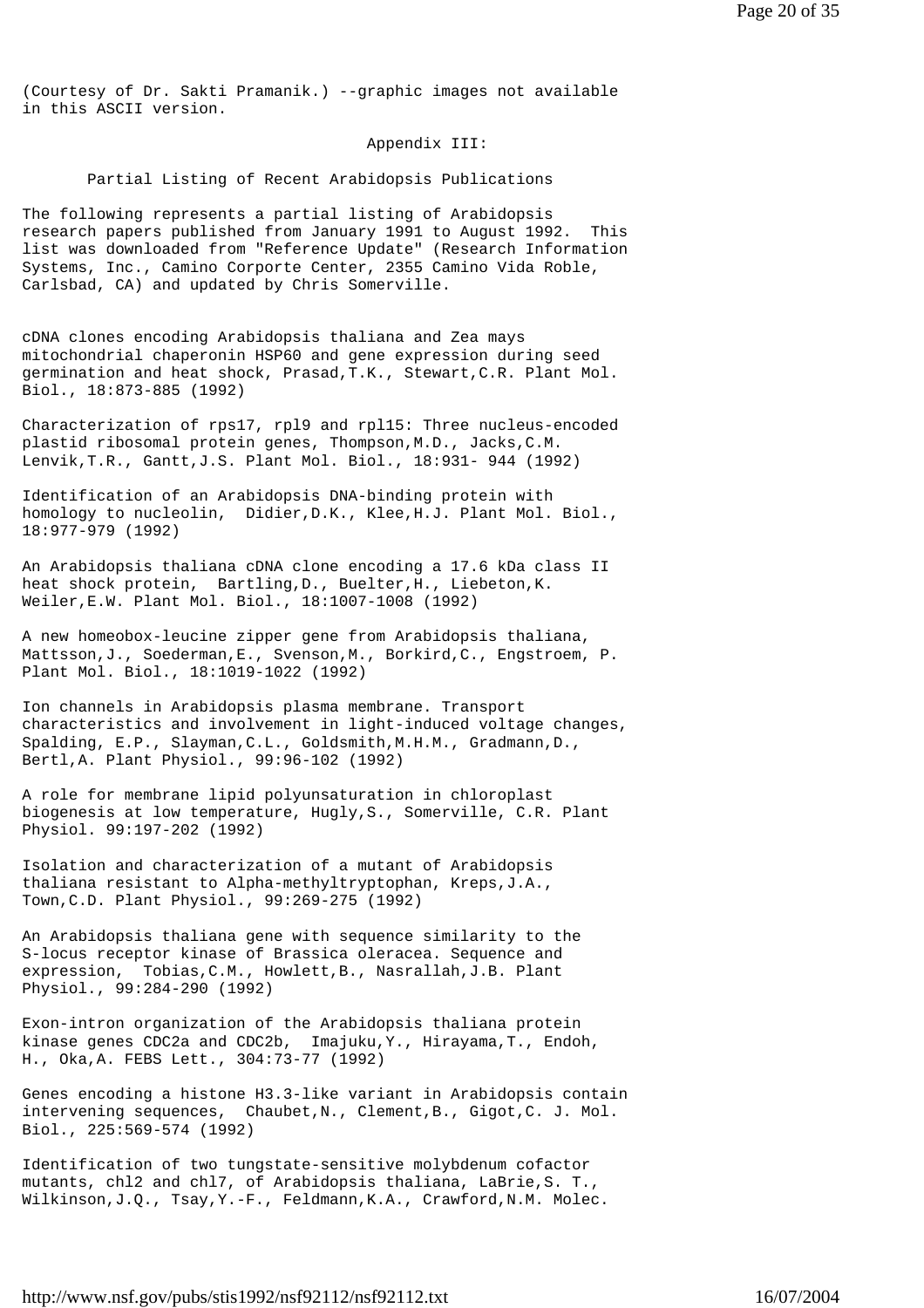Gen. Genet., 233:169-176 (1992) Expression of variant nuclear Arabidopsis tRNASer genes and pre-tRNA maturation differ in HeLa, yeast and wheat germ extracts, Beier, D., Beier, H. Molec. Gen. Genet., 233:201-208 (1992)

Phytoalexin accumulation in Arabidopsis thaliana during the hypersensitive reaction to Pseudomonas syringae pv syringae, Tsuji,J., Jackson,E.P., Gage,D.A., Hammerschmidt,R., Somerville, S.C. Plant Physiol., 98:1304-1309 (1992)

Role of abscisic acid in the induction of desiccation tolerance in developing seeds of Arabidopsis thaliana, Meurs,C., Basra, A.S., Karssen,C.M., Van Loon,L.C. Plant Physiol., 98:1484-1493 (1992)

H-protein of the glycine decarboxylase multienzyme complex. Complementary DNA encoding the protein from Arabidopsis thaliana, Srinivasan,R., Oliver,D.J. Plant Physiol., 98:1518-1519 (1992)

Isolation and characterization of a gene encoding a carboxypeptidase Y-like protein from Arabidopsis thaliana, Bradley,D. Plant Physiol., 98:1526-1529 (1992)

Complementary DNA sequence of a low temperature-induced Brassica napus gene with homology to the Arabidopsis thaliana kin1 gene, Orr,W., Iu,B., White,T.C., Robert,L.S., Singh,J. Plant Physiol., 98:1532-1534 (1992)

LEAFY controls floral meristem identity in Arabidopsis, Weigel, D., Alvarez,J., Smyth,D.R., Yanofsky,M.F., Meyerowitz,E.M.: Cell, 69:843-859 (1992)

A genetic model for light-regulated seedling development in Arabidopsis, Chory,J. Development, 115:337-354 (1992)

Germinal and somatic activity of the maize element Activator (Ac) in arabidopsis, Keller,J., Lim,E., James,D.W.,Jr., Dooner, H.K. Genetics, 131:449-459 (1992)

Strategies for mutagenesis and gene cloning using transposon tagging and T-DNA insertional mutagenesis, Walbot,V. Ann. Rev. Plant. Physiol. Plant Mol. Biol., 43: 49-82 (1992)

Fusion events during floral morphogenesis, Verbeke,J.A. Ann. Rev. Plant. Physiol. Plant Mol. Biol., 43:583-598 (1992)

Mapping and sequencing of an actively transcribed Euglena gracilis chloroplast gene (ccsA) homologous to the Arabidopsis thaliana nuclear gene cs(ch-42), Orsat,B., Monfort,A., Chatellard,P. Stutz,E. FEBS Lett., 303:181-184 (1992)

A 126 bp fragment of a plant histone gene promoter confers preferential expression in meristems of transgenic Arabidopsis, Atanassova,R., Chaubet,N., Gigot,C. Plant J., 2:291- 300 (1992)

Complementation of Saccharomyces cerevisiae auxotrophic mutants by Arabidopsis thaliana cDNAs, Minet,M., Dufour,M.-E., Lacroute, F. Plant J., 2:417-422 (1992)

Light-induced phosphorylation of a membrane protein plays an early role in signal transduction for phototropism in Arabidopsis thaliana, Reymond,P., Short,T.W., Briggs,W.R., Poff,K.L.: Proc. Natl. Acad. Sci. USA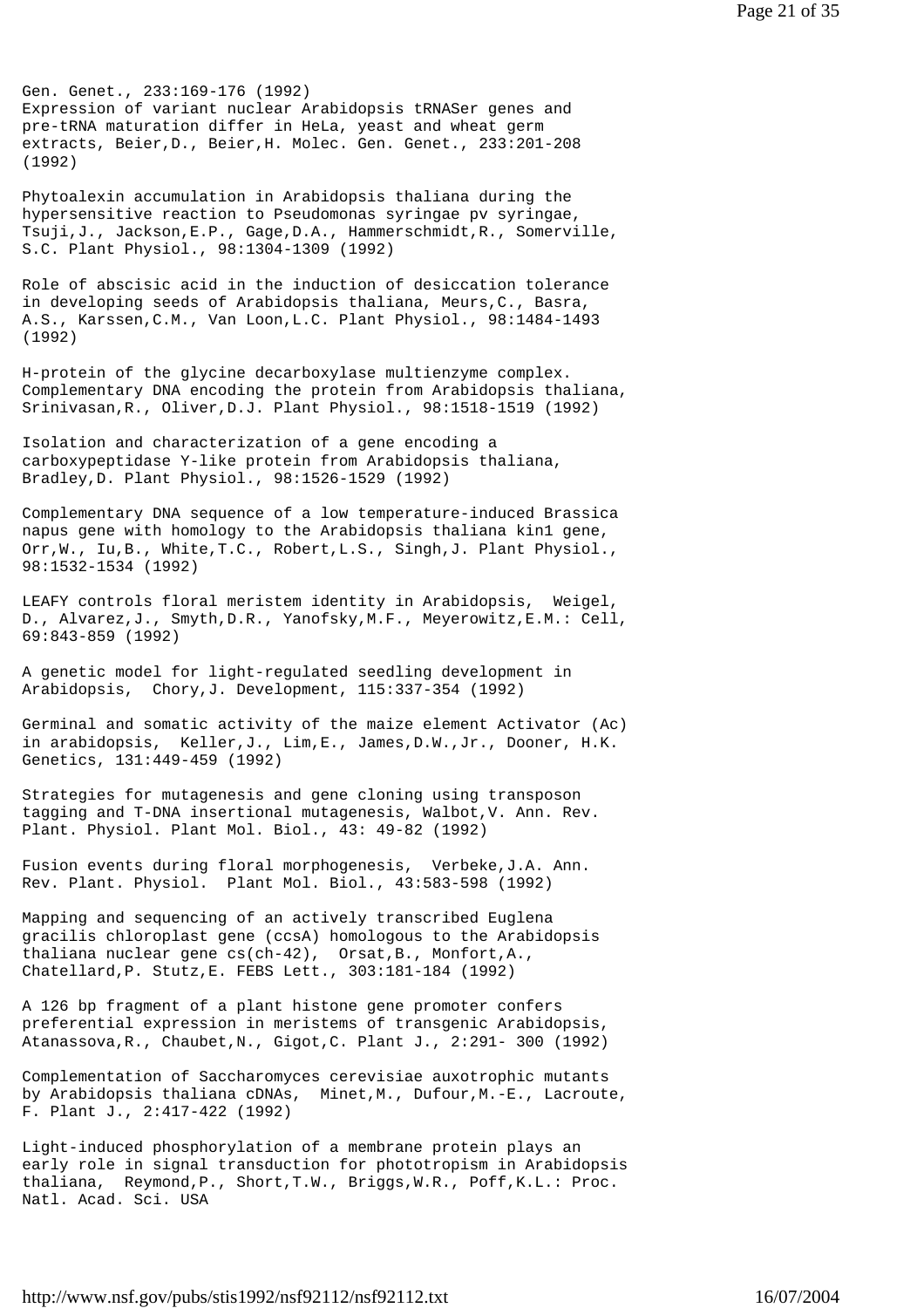Genes that regulate plant development, Aeschbacher,R.A., Benfey, P.N. Plant Sci., 83:115-126 (1992)

Functional expression of a plant plasma membrane transporter in Xenopus oocytes, Boorer,K.J., Forde,B.G., Leigh,R.A., Miller, A.J. FEBS Lett., 302:166-168 (1992)

Identification of a single-copy gene encoding a Type I chlorophyll a/b-binding polypeptide of photosystem I in Arabidopsis thaliana, Jensen,P.E., Kristensen,M., Hoff,T., Lehmbeck,J., Stummann, B.M., Henningsen,K.W. Physiol. Plant., 84:561-567 (1992)

Analysis of multiple photoreceptor pigments for phototropism in a mutant of Arabidopsis thaliana, Konjevic,R., Khurana, J.P., Poff,K.L. Photochem. Photobiol., 55:789- 792 (1992)

A complete cDNA for adenine phosphoribosyltransferase from Arabidopsis thaliana, Moffatt,B.A., McWhinnie,E.A., Burkhart, W.E., Pasternak,J.J., Rothstein,S.J. Plant Mol. Biol., 18:653-662 (1992)

Cloning and sequencing of a cDNA encoding ascorbate peroxidase from Arabidopsis thaliana, Kubo,A., Saji,H., Tanaka,K., Tanaka, K., Kondo,N. Plant Mol. Biol., 18:691-701 (1992)

Nucleotide sequence of a cDNA encoding a protein kinase homologue in Arabidopsis thaliana, Mizoguchi,T., Hayashida,N., Yamaguchi-Shinozaki,K., Harada,H., Shinozaki,K. Plant Mol. Biol., 18:809-812 (1992)

Functional expression of a probable Arabidopsis thaliana potassium channel in Saccharomyces cerevisiae, Anderson,J.A., Huprikar, S.S., Kochian,L.V., Lucas,W.J., Gaber,R.F. Proc. Natl. Acad. Sci.USA,

HD-Zip proteins Members of an Arabidopsis homeodomain protein superfamily, Schena,M., Davis,R.W. Proc. Natl. Acad. Sci.USA

Embryonic mutants of Arabidopsis thaliana, Meinke,D.W. Dev. Genet., 12:382-392 (1991)

Improved method for the transformation of Arabidopsis thaliana with chimeric dihydrofolate reductase constructs which confer methotrexate resistance, Kemper,E., Grevelding,C., Schell, J., Masterson,R. Plant Cell Reports, 11:118-121 (1992)

Effects of ionizing radiation on a plant genome: Analysis of two arabidopsis transparent testa mutations, Shirley,B.W., Hanley,S., Goodman,H.M. Plant Cell, 4:333-347 (1992)

Hormone-resistant mutants of Arabidopsis have an attenuated response to Agrobacterium strains, Lincoln,C., Turner,J., Estelle,M. Plant Physiol., 98:979-983 (1992)

Shaking Arabidopsis thaliana, Sussman,M.R. Science, 256(5057): 619-619 (1992)

Production of polyhydroxybutyrate, a biodegradable thermoplastic in higher plants, Poirier,Y.P., Dennis,D.E., Klomparens,K., Somerville,C.R. Science 256:520-523 (1992)

Arabidopsis as a model system for studying plant disease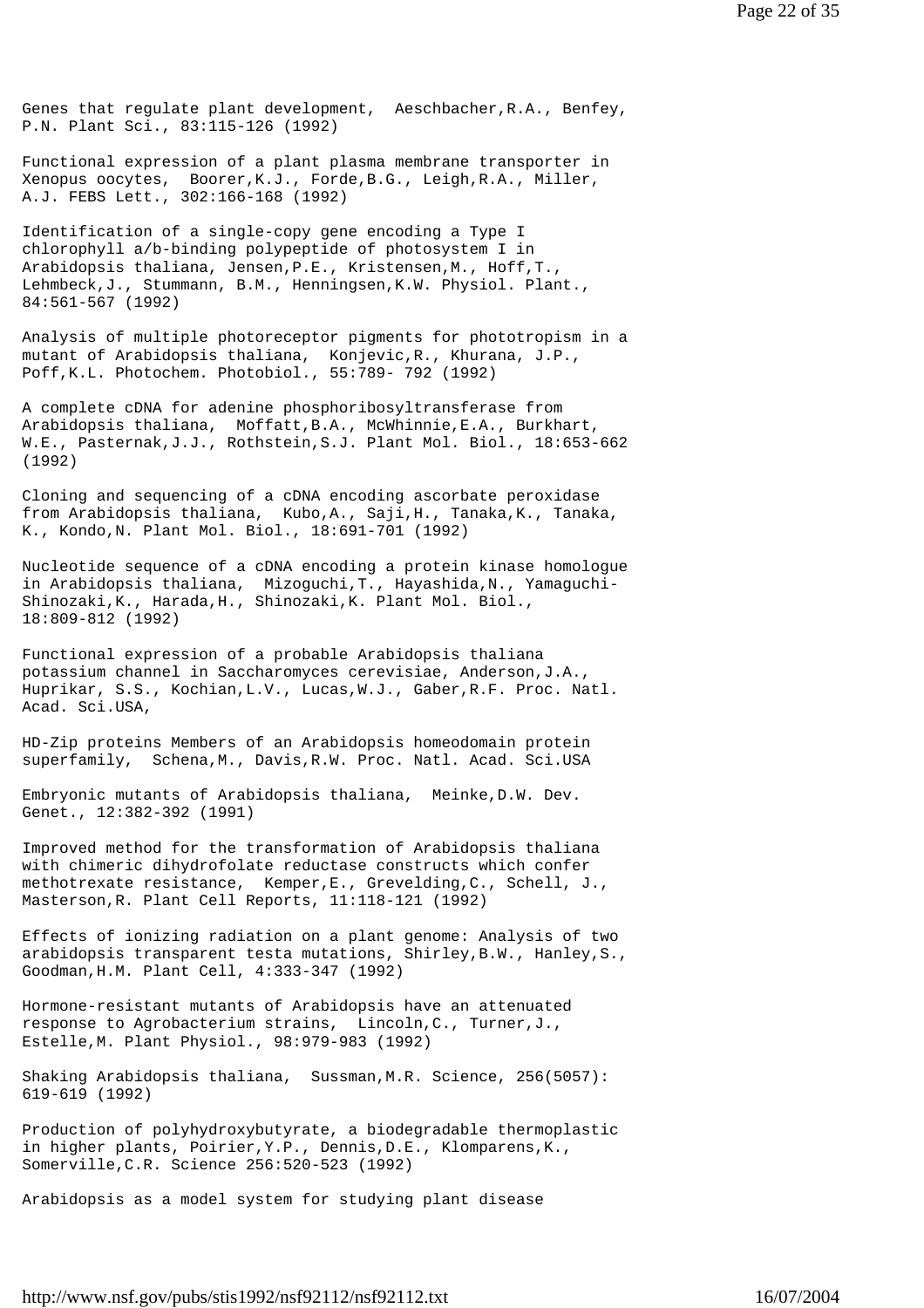resistance mechanisms, Innes,R., Bent,A., Whalen,M., Staskawicz,B. Ann. N.Y. Acad. Sci., 646:228-230 (1991)

Characterization of ADPglucose pyrophosphorylase from a starchdeficient mutant of Arabidopsis thaliana (L.), Li,L., Preiss, J. Carboh. Res., 227:227-239 (1992)

Heterodimerization between light-regulated and ubiquitously expressed Arabidopsis GBF bZIP proteins, Schindler,U., Menkens, A.E., Beckmann,H., Ecker,J.R., Cashmore,A.R. EMBO J., 11:1261-1273 (1992)

DNA binding site preferences and transcriptional activation properties of the Arabidopsis transcription factor GBF1, Schindler, U., Terzaghi,W., Beckmann,H., Kadesch,T., Cashmore,A.R. EMBO J., 11:1275-1289 (1992)

Complementation of the cs dis2-11 cell cycle mutant of Schizosaccharomyces pombe by a protein phosphatase from Arabidopsis thaliana, Nitschke,K., Fleig,U., Schell,J., Palme,K. EMBO J., 11:1327-1333 (1992)

Cloning and expression of an Arabidopsis nitrilase which can convert indole-3-acetonitrile to the plant hormone, indole-3-acetic acid, Bartling,D., Seedorf,M., Mithoefer,A., Weiler, E.W. Eur. J. Biochem., 205:417-424 (1992)

Leucine aminopeptidase from Arabidopsis thaliana--Molecular evidence for a phylogenetically conserved enzyme of protein turnover in higher plants, Bartling,D., Weiler,E.W. Eur. J. Biochem., 205:425-431 (1992)

Multiple resistance to sulfonylureas and imidazolinones conferred by an acetohydroxyacid synthase gene with separate mutations for selective resistance, Hattori,J., Rutledge,R., Labbe,H. Brown,D., Sunohara,G., Miki,B. Molec. Gen. Genet., 232:167-173 (1992)

Behaviour of the maize transposable element Ac in Arabidopsis thaliana, Dean,C., Sjodin,C., Page,T., Jones,J., Lister,C. Plant J., 2:69-81 (1992)

Genetic and phenotypic characterization of cop 1 mutants of Arabidopsis thaliana, Deng,X.-W., Quail,P.H. Plant J., 2:83-95 (1992)

terminal flower A gene affecting inflorescence development in Arabidopsis thaliana, Alvarez,J., Guli,C.L., Yu,X.-H., Smyth,D.R. Plant J., 2:103-116 (1992)

Regulated expression of the calmodulin-related TCH genes in cultured Arabidopsis cells: Induction by calcium and heat shock, Braam,J. Proc. Natl. Acad. Sci.USA

Genes regulating the plant cell cycle: Isolation of a mitoticlike cyclin from Arabidopsis thaliana, Hemerly,A., Bergounioux, C., Van Montagu,M., Inze,D., Ferreira,P. Proc. Natl. Acad. Sci.USA,

A cold-regulated Arabidopsis gene encodes a polypeptide having potent cryoprotective activity, Lin,C., Thomashow,M.F. Biochem. Biophys. Res. Commun., 183:1103-1108 (1992)

Cotyledon cell development in Arabidopsis thaliana during reserve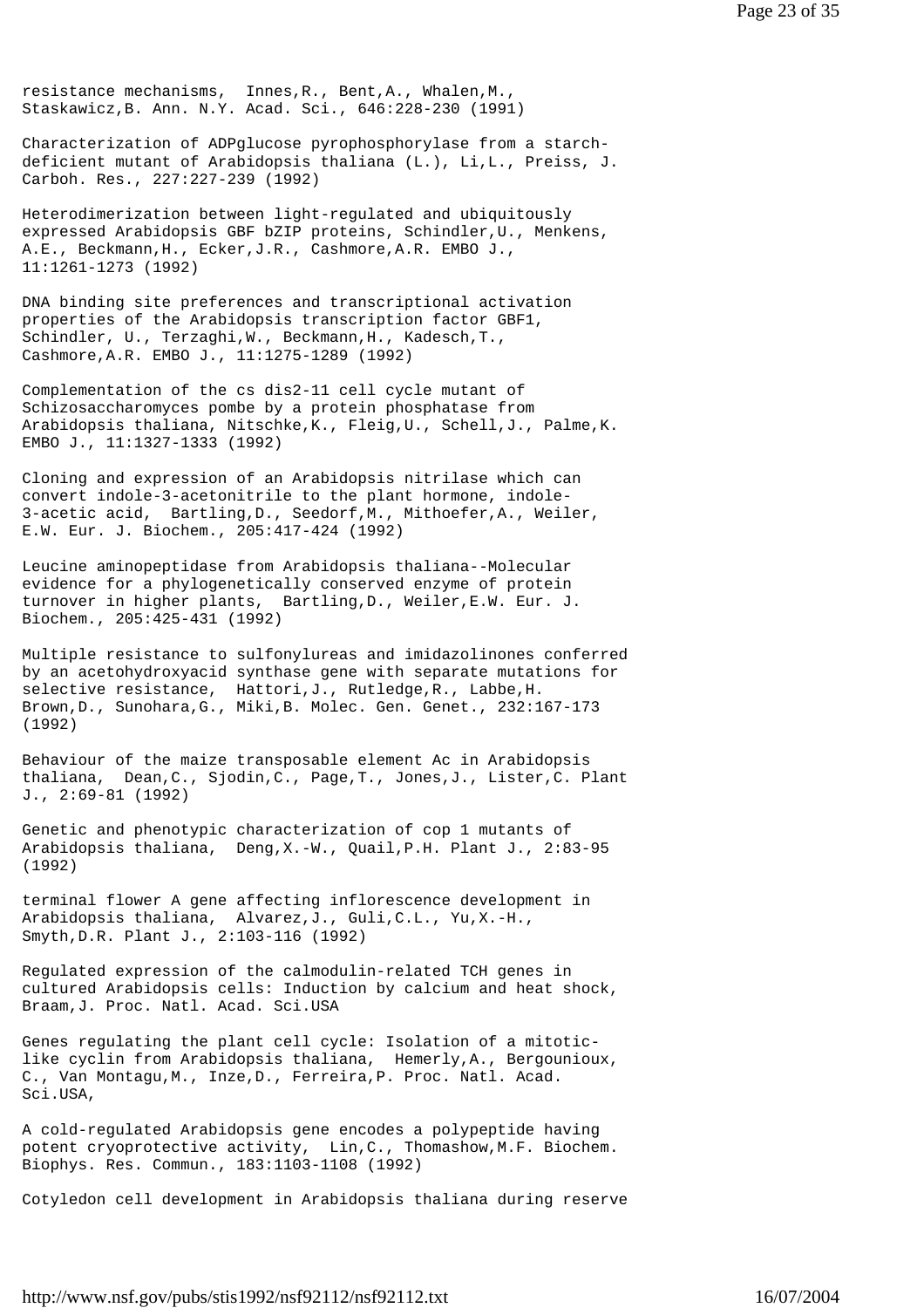deposition, Mansfield,S.G., Briarty,L.G. Can. J. Bot., 70:151-164 (1992)

SUPERMAN, a regulator of floral homeotic genes in Arabidopsis, Bowman,J.L., Sakai,H., Jack,T., Weigel,D., Mayer,U., Meyerowitz, E.M. Development, 114:599-615 (1992)

Sequence and organization of 5S ribosomal RNA-encoding genes of Arabidopsis thaliana, Campell,B.R., Song,Y., Posch,T.E. Cullis,C.A., Town,C.D. Gene, 112:225-228 (1992)

Cloning the Arabidopsis GA1 locus by genomic subtraction, Sun,T., Goodman,H.M., Ausubel,F.M. Plant Cell, 4:119-128 (1992)

Molecular analysis of an auxin binding protein gene located on chromosome 4 of Arabidopsis, Palme,K., Hesse,T., Campos, N., Garbers,C., Yanofsky,M.F., Schell,J. Plant Cell, 4: 193-201 (1992)

Mutations at the Arabidopsis chm locus promote rearrangements of the mitochondrial genome, Martinez-Zapater,J.M., Gil-Vinuelas,P., Capel,J., Somerville,C.R. Plant Cell 4:889-899 (1992) Structure of an mdr-like gene from Arabidopsis thaliana. Evolutionary implications, Dudler,R., Hertig,C. J. Biol. Chem., 267(9):5882-5888 (1992)

A cDNA clone encoding HBP-1b homologue in Arabidopsis thaliana, Kawata,T., Imada,T., Shiraishi,H., Okada,K., Shimura,Y., Iwabuchi, M. Nucl. Acids Res., 20:1141-1141 (1992)

Isolation and characterization of genes encoding chaperonin 60Beta from Arabidopsis thaliana, Zabaleta,E., Oropeza,A., Jimenez,B., Salerno,G., Crespi,M., Herrera-Estrella,L. Gene, 111:175-181 (1992)

Enhancement of NaCl tolerance in Arabidopsis thaliana by exogenous L-asparagine and D-asparagine, Lehle,F.R., Chen,F., Wendt, K.R. Physiol. Plant., 84:223-228 (1992)

Cold acclimation and cold-regulated gene expression in ABA mutants of Arabidopsis thaliana, Gilmour,S.J., Thomashow,M.F.: Plant Molec. Biol., 17:1233-1240 (1991)

cDNA sequence analysis and expression of two cold-regulated genes of Arabidopsis thaliana, Gilmour,S.J., Artus,N.N., Thomashow, M.F. Plant Mol. Biol., 18:13-21 (1992)

cDNA and derived amino acid sequence of a cytosolic Cu,Zn superoxide dismutase from Arabidopsis thaliana (L.) Heyhn, Hindges,R. Slusarenko,A. Plant Mol. Biol., 18:123-125 (1992)

Sucrose synthase of Arabidopsis Genomic cloning and sequence characterization, Chopra,S., Del-favero,J., Dolferus,R., Jacobs, M. Plant Mol. Biol., 18:131-134 (1992)

Isolation and transcriptional competence of three tRNATrp genes from Arabidopsis thaliana L., Lin,T.-Y., March,R., Scanlon, S.R., Folk,W.R. Plant Mol. Biol., 18:159-160 (1992)

The glucosinolate-degrading enzyme myrosinase in Brassicaceae is encoded by a gene family, Xue,J., Lenman,M., Falk,A., Rask, L. Plant Mol. Biol., 18:387-398 (1992)

Molecular cloning approach for a putative ethylene receptor gene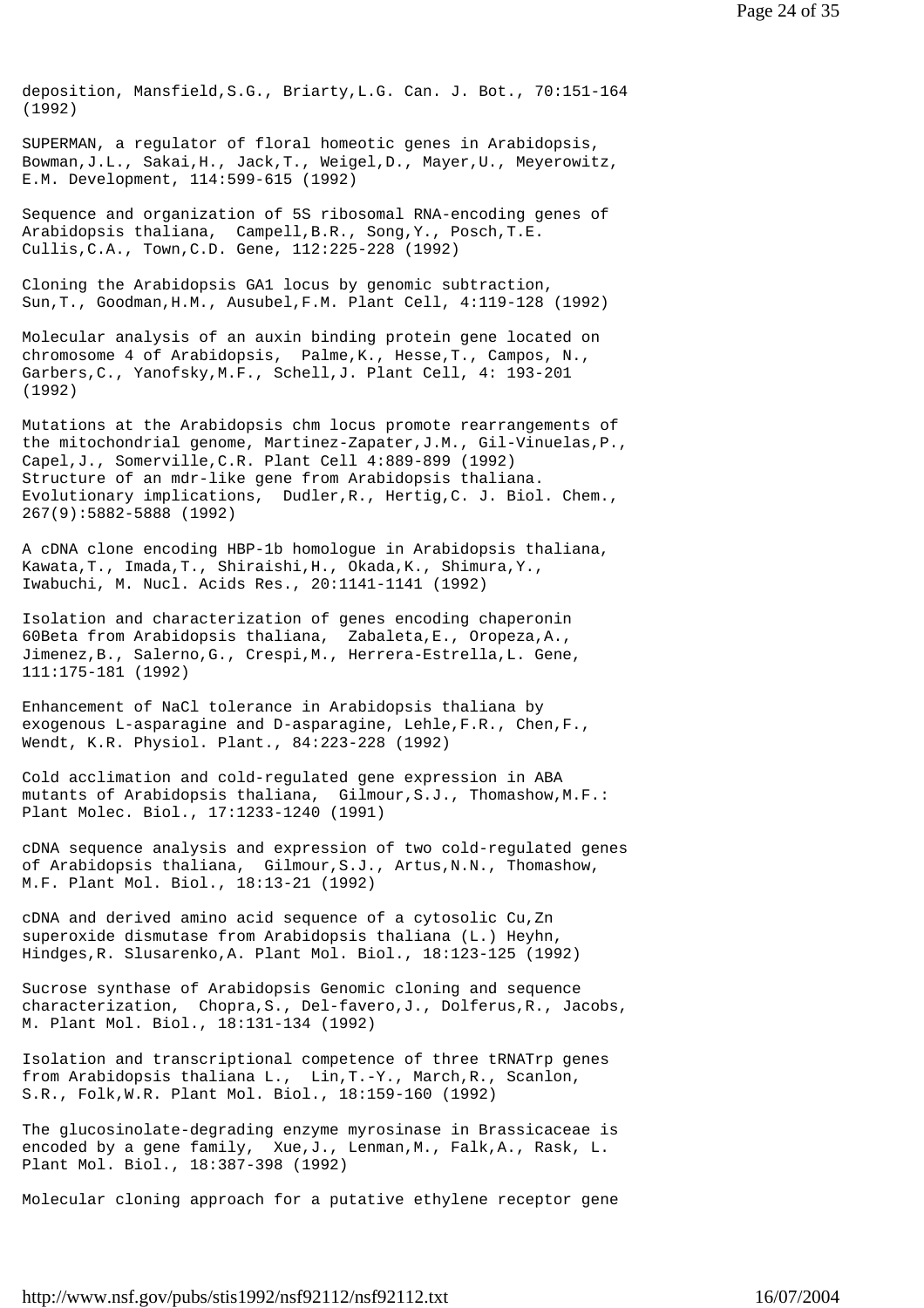in Arabidopsis, Chang,C., Bleecker,A.B., Kwok,S.F., Meyerowitz, E.M. Biochem. Soc. Trans. 20:73-75 (1992)

Specific immune detection and partial purification of G-proteins from Arabidopsis thaliana, Clarkson,J., White,I.R., Millner, P.A. Biochem. Soc. Trans., 20:9S-9S (1992)

Crystallization and preliminary x-ray investigation of a ubiquitin carrier protein (E2) from Arabidopsis thaliana, Cook,W.J., Jeffrey,L.C., Sullivan,M.L., Vierstra,R.D. J. Mol. Biol., 223:1183-1186 (1992)

Methylation sites in angiosperm genes, Gardiner-Garden,M., Sved,J.A., Frommer,M. J. Mol. Evol., 34: 219-230 (1992)

Significant CpG-rich regions in angiosperm genes, Gardiner-Garden,M., Frommer,M. J. Mol. Evol., 34: 231-245 (1992)

Structure and expression of AtS1, an Arabidopsis thaliana gene homologous to the S-locus related genes of Brassica, Dwyer, K.G., Lalonde,B.A., Nasrallah,J.B., Nasrallah,M.E. Molec. Gen. Genet., 231:442-448 (1992)

Molecular cloning and sequence of cDNA encoding the pyrophosphate- energized vacuolar membrane proton pump of Arabidopsis thaliana, Sarafian,V., Kim,Y., Poole,R.J., Rea,P.A. Proc. Natl. Acad. Sci.USA,

Sucrose mimics the light induction of Arabidopsis nitrate reductase gene transcription, Cheng,C.-L., Acedo,G.N., Cristinsin,M. Conkling,M.A. Proc. Natl. Acad. Sci.USA

The homeotic gene APETALA3 of arabidopsis thaliana encodes a MADS box and is expressed in petals and stamens, Jack,T. Brockman,L.L., Meyerowitz,E.M. Cell, 68:683-697 (1992)

DNA binding activity of the arabidopsis G-box binding factor GBF1 is stimulated by phosphorylation by casein kinase II from broccoli, Klimczak,L.J., Schindler,U., Cashmore,A.R. Plant Cell, 4:87-98 (1992)

Evidence for polyamine channels in protoplasts and vacuoles of Arabidopsis thaliana cells, Colombo,R., Cerana,R., Bagni, N. Biochem. Biophys. Res. Commun., 182: 1187-1192 (1992)

2-Trans-abscisic acid biosynthesis and metabolism of ABA-aldehyde and xanthoxin in wild type and the aba mutant of Arabidopsis thaliana, Rock,C.D., Heath,T.G., Zeevaart,J.A.D. J. Exp. Bot., 43(247):249-256 (1992)

Global and local genome mapping in Arabidopsis thaliana by using recombinant inbred lines and random amplified polymorphic DNAs, Reiter,R.S., Williams,J.G.K., Feldmann,K.A., Rafalski, J.A., Tingey,S.V., Scolnik,P.A. Proc. Natl. Acad. Sci.USA

Distribution of the rDNA and three classes of highly repetitive DNA in the chromatin of interphase nuclei of Arabidopsis thaliana, Bauwens,S., Van Oostveldt,P., Engler,G., Van Montagu,M. Chromosoma, 101:41-48 (1991)

Linkage relationships of mutations that affect fatty acid composition in Arabidopsis, Hugly,S., Kunst,L., Somerville,C. J. Hered., 82:484-488 (1991)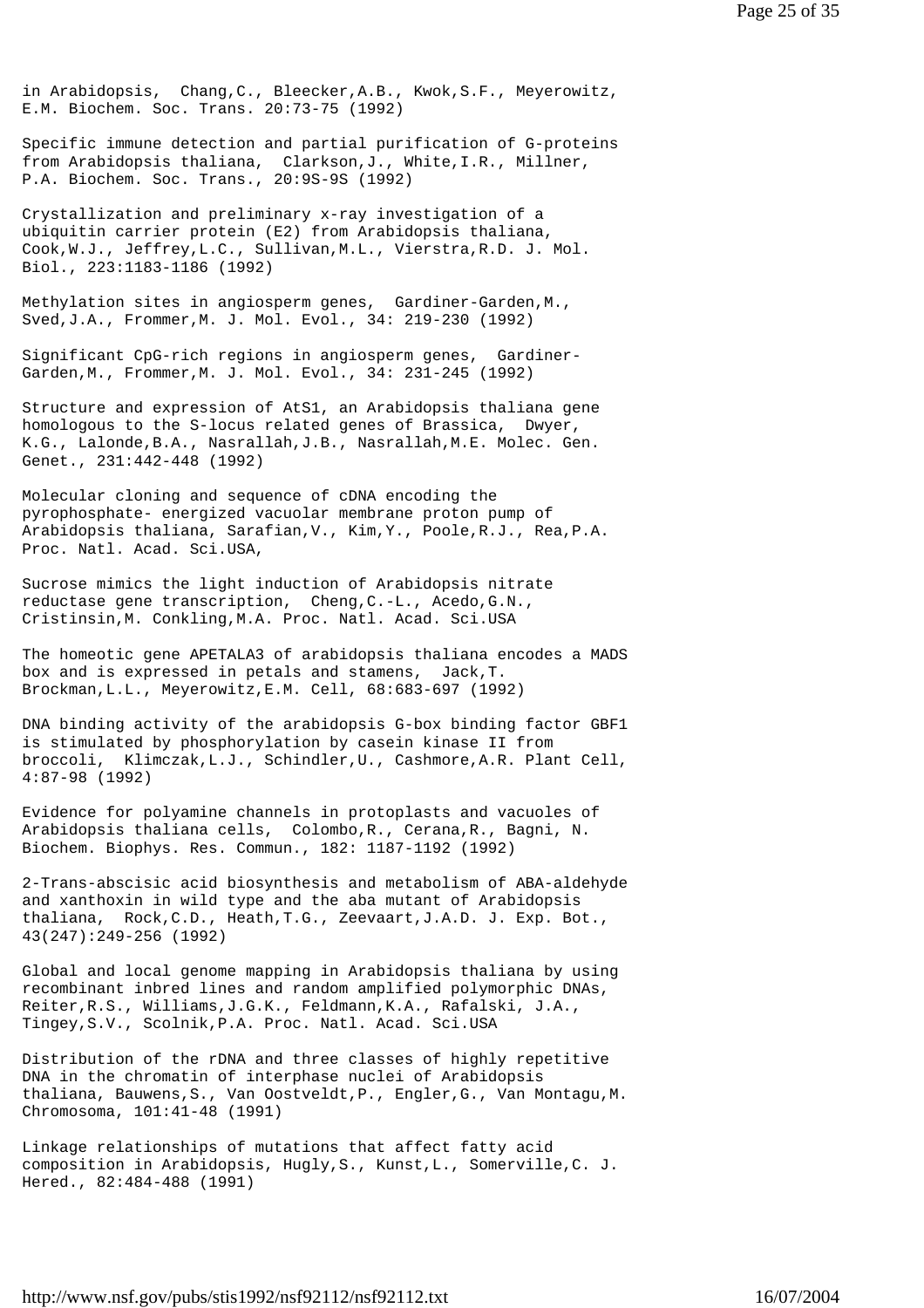Gene targeting in Arabidopsis thaliana, Halfter,U., Morris, P.-C., Willmitzer,L. Molec. Gen. Genet., 231: 186-193 (1992)

Expression of constitutive and tissue-specific acyl carrier protein isoforms in Arabidopsis, Hlousek-Radojcic,A., Post-Beittenmiller,D., Ohlrogge,J.B. Plant Physiol., 98:206- 214 (1992)

Occurrence of temperature-sensitive phenotypic plasticity in chlorophyll-deficient mutants of Arabidopsis thaliana, Markwell, J., Osterman,J.C. Plant Physiol., 98:392-394 (1992)

Arabidopsis thaliana H1 histones--Analysis of two members of a small gene family, Gantt,J.S., Lenvik,T.R. Eur. J. Biochem., 202:1029-1039 (1991)

Arabidopsis mutants deficient in polyunsaturated fatty acid synthesis. Biochemical and genetic characterization of a plant oleoyl-phosphatidylcholine desaturase, Miquel,M., Browse,J. J. Biol. Chem., 267:1502-1509 (1992)

Genetic transformation of Arabidopsis thaliana zygotic embryos and identification of critical parameters influencing transformation efficiency, Sangwan,R.S., Bourgeois,Y., Sangwan-Norreel,B. S. Molec. Gen. Genet., 230:475-485 (1991)

Phytochrome B is not detectable in the hy3 mutant of Arabidopsis, which is deficient in responding to end-of-day far-red light treatments, Nagatani,A., Chory,J., Furuya,M. Plant Cell Physiol., 32:1119-1122 (1991) The hy3 long hypocotyl mutant of Arabidopsis is deficient in phytochrome B, Somers,D.E., Sharrock,R.A., Tepperman,J.M., Quail,P.H. Plant Cell, 3(12):1263-1274 (1991)

Overexpression of phytochrome B induces a short hypocotyl phenotype in transgenic Arabidopsis, Wagner,D., Tepperman,J.M., Quail, P.H. Plant Cell, 3(12):1275-1288 (1991)

Isolation and analysis of cDNAs encoding small GTP-binding proteins of Arabidopsis thaliana, Anai,T., Hasegawa,K., Watanabe, Y., Uchimiya,H., Ishizaki,R., Matsui,M. Gene, 108:259- 264 (1991)

Retention of phytochrome-mediated shade avoidance responses in phytochrome-deficient mutants of Arabidopsis, cucumber and tomato, Whitelam,G.C., Smith,H. J. Plant Physiol., 139:119-125 (1991)

Isolation of mutants of Arabidopsis thaliana in which accumulation of tobacco mosaic virus coat protein is reduced to low levels, Ishikawa,M., Obata,F., Kumagai,T., Ohno,T. Molec. Gen. Genet., 230(1-2):33-38 (1991)

The glutamine synthetase gene family of Arabidopsis thaliana: Light-regulation and differential expression in leaves, roots and seeds, Peterman,T.K., Goodman,H.M. Molec. Gen. Genet., 230(1-2):145-154 (1991)

Insertional mutagenesis in Arabidopsis thaliana, Van Lijsebettens, M., Den Boer,B., Hernalsteens,J.-P., Van Montagu,M. Plant Sci., 80(1-2):27-37 (1991)

Qualitative and quantitative genetic studies of Arabidopsis thaliana, Griffing,B., Scholl,R.L. Genetics, 129:605-609 (1991)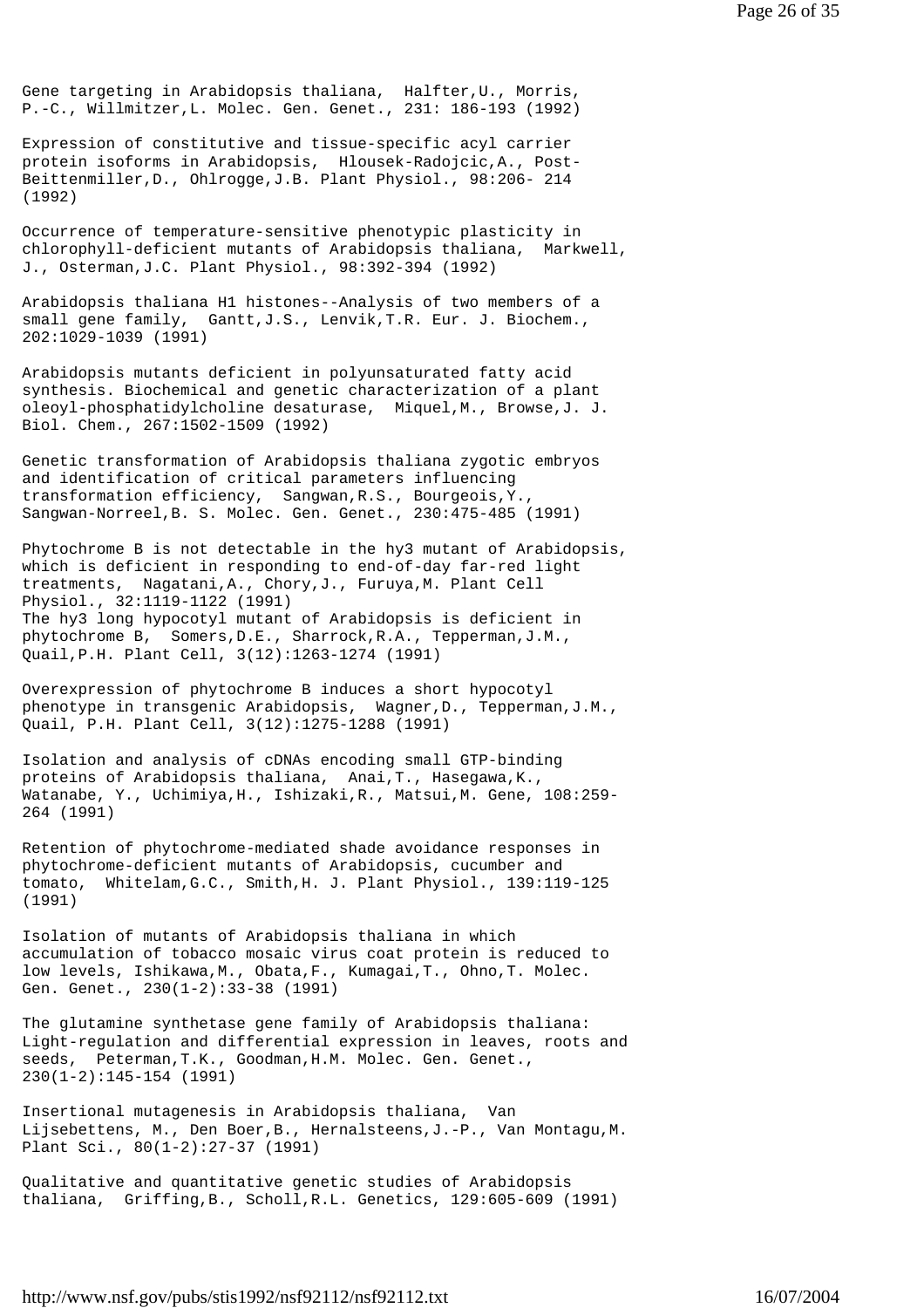Cloning of a 16-kDa ubiquitin carrier protein from wheat and Arabidopsis thaliana. Identification of functional domains by in vitro mutagenesis, Sullivan,M.L., Vierstra,R.D. J. Biol. Chem., 266(35):23878-23885 (1991)

Short-term competition for phosphate between two genotypes of Arabidopsis thaliana (L.) Heynh., Krannitz,P.G., Aarssen, L.W., Lefebvre,D.D. New Phytol., 119:389-396 (1991)

Sugar-dependent expression of the CHS-A gene for chalcone synthase from petunia in transgenic Arabidopsis, Tsukaya,H., Ohshima, T., Naito,S., Chino,M., Komeda,Y. Plant Physiol., 97: 1414-1421 (1991)

Kinetics for phototropic curvature by etiolated seedlings of Arabidopsis thaliana, Orbovic,V., Poff,K.L. Plant Physiol., 97:1470-1475 (1991)

Identification and properties of the major ribonucleases of Arabidopsis thaliana, Yen,Y., Green,P.J. Plant Physiol., 97:1487-1493 (1991)

Electrogenic transport properties of growing Arabidopsis root hairs. The plasma membrane proton pump and potassium channels, Lew,R.R. Plant Physiol., 97:1527-1534 (1991)

Nucleotide sequence of a cDNA clone encoding a Beta-amylase from Arabidopsis thaliana, Monroe,J.D., Salminen,M.D., Preiss, J. Plant Physiol., 97:1599-1601 (1991)

Phytochrome-deficient hy1 and hy2 long hypocotyl mutants of arabidopsis are defective in phytochrome chromophore biosynthesis, Parks,B.M., Quail,P.H. Plant Cell, 3(11):1177-1186 (1991)

The FLO10 gene product regulates the expression domain of homeotic genes AP3 and PI in Arabidopsis flowers, Schultz,E.A., Pickett, F.B., Haughn,G.W. Plant Cell, 3(11):1221-1237 (1991)

Repression of plant tissue culture growth by light is caused by photochemical change in the culture medium, Hangarter,R. P., Stasinopoulos,T.C. Plant Sci., 79:253-257 (1991)

Phytochrome A overexpression inhibits hypocotyl elongation in transgenic Arabidopsis, Boylan,M.T., Quail,P.H. Proc. Natl. Acad. Sci.USA

Correlation of apoproteins with the genes of the major chlorophyll a/b binding protein of photosystem II in Arabidopsis thaliana: Confirmation for the presence of a third member of the LHC IIb gene family, Morishige,D.T., Thornber,J.P. FEBS Lett., 293(1-2):183-187 (1991)

Isolation and characterization of hormone-autonomous tumours of Arabidopsis thaliana, Persinger,S.M., Town,C.D. J. Exp. Bot., 42(244):1363-1370 (1991)

Temporal and spatial development of the cells of the expanding first leaf of Arabidopsis thaliana (L.) Heynh., Pyke,K.A., Marrison,J.L., Leech,R.M. J. Exp. Bot., 42(244):1407-1416 (1991)

Nucleotide sequence and expression of a novel glycine-rich protein gene from Arabidopsis thaliana, Quigley,F., Villiot,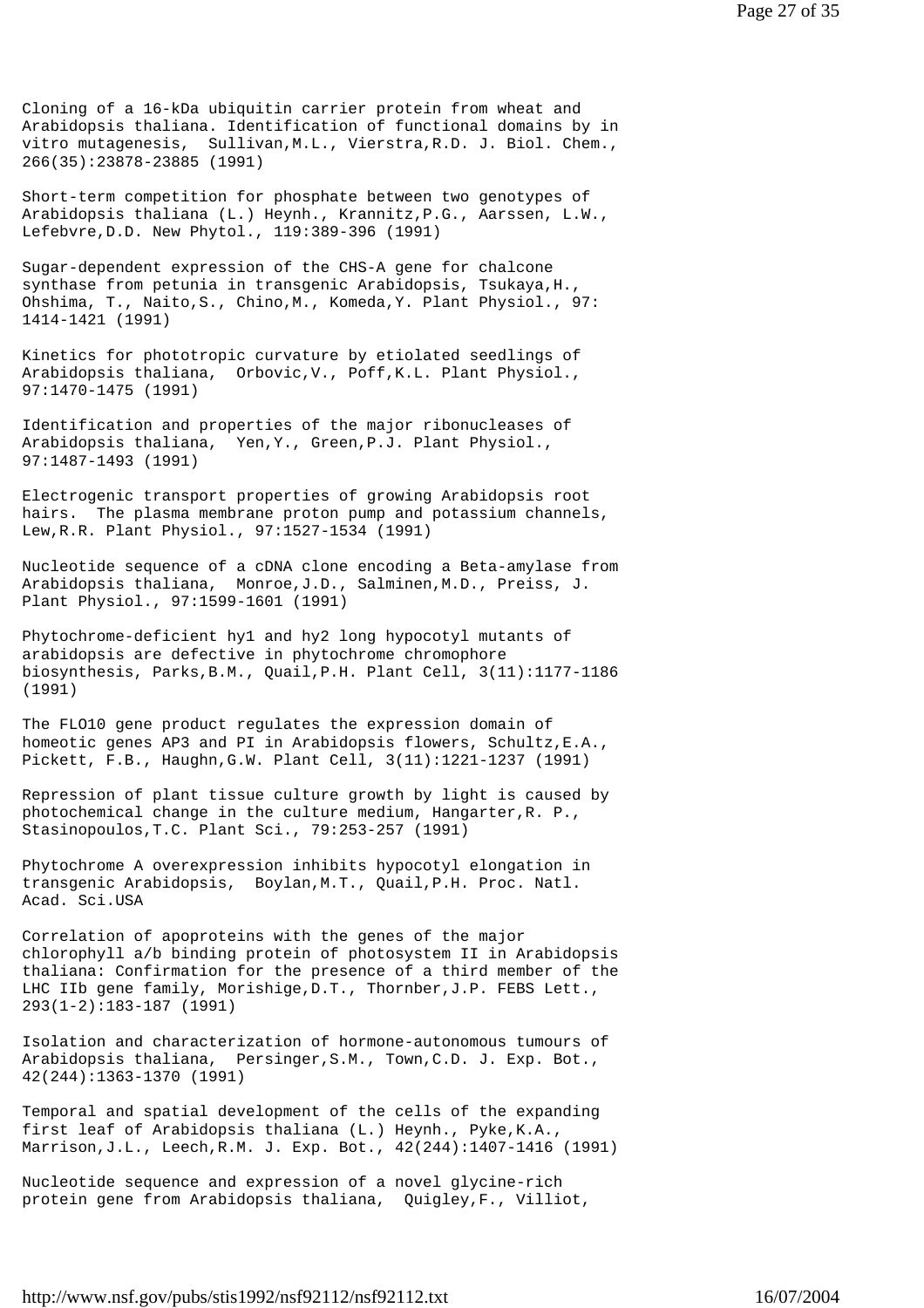M.-L., Mache,R. Plant Mol. Biol., 17:949-952 (1991)

Effect of chlorate treatment on nitrate reductase and nitrite reductase gene expression in Arabidopsis thaliana, LaBrie, S.T., Wilkinson,J.Q., Crawford,N.M. Plant Physiol., 97: 873-879 (1991)

Molecular basis of imidazolinone herbicide resistance in Arabidopsis thaliana var Columbia, Sathasivan,K., Haughn,G.W., Murai,N. Plant Physiol., 97:1044-1050 (1991)

A mutant of Arabidopsis deficient in xylem loading of phosphate, Poirier,Y., Thoma,S., Somerville,C., Schiefelbein,J. Plant Physiol., 97:1087-1093 (1991)

Inward rectifying K+ channels in the plasma membrane of Arabidopsis thaliana, Colombo,R., Cerana,R. Plant Physiol., 97: 1130-1135 (1991)

Physiology of hormone autonomous tissue lines derived from radiation-induced tumors of Arabidopsis thaliana, Campell, B.R., Town,C.D. Plant Physiol., 97:1166-1173 (1991)

A myb gene required for leaf trichome differentiation in Arabidopsis is expressed in stipules, Oppenheimer,D.G., Herman,P.L., Sivakumaran, S., Esch,J., Marks,M.D. Cell, 67:483-493 (1991)

rDNA intergenic region from Arabidopsis thaliana. Structural analysis, intraspecific variation and functional implications, Gruendler,P., Unfried,I., Pascher,K., Schweizer,D. J. Mol. Biol., 221:1209-1222 (1991)

Cloning and chromosomal mapping of nuclear genes encoding chloroplast and cytosolic glyceraldehyde-3-phosphate-dehydrogenase from Arabidopsis thaliana, Shih,M.-C., Heinrich,P., Goodman,H.M. Gene, 104:133-138 (1991)

Developmental and pathogen-induced activation of the Arabidopsis acidic chitinase promoter, Samac,D.A., Shah,D.M. Plant Cell, 3(10):1063-1072 (1991)

Identification of two cell-cycle-controlling cdc2 gene homologs in Arabidopsis thaliana, Hirayama,T., Imajuku,Y., Anai,T., Matsui,M., Oka,A. Gene, 105:159-165 (1991)

Characterization of the gene encoding the 10 kDa polypeptide of photosystem II from Arabidopsis thaliana, Gil-Gomez,G., Marrero,P.F., Haro,D., Ayte,J., Hegardt,F.G. Plant Mol. Biol., 17:517-522 (1991)

A mutation in the arabidopsis TFL1 gene affects inflorescence meristem development, Shannon,S., Meeks-Wagner,D.R. Plant Cell, 3(9):877-892 (1991)

Overexpression of acetohydroxyacid synthase from Arabidopsis as an inducible fusion protein in Escherichia coli. Production of polyclonal antibodies, and immunological characterization of the enzyme, Singh,B., Schmitt,G., Lillis,M., Hand,J.M., Misra,R. Plant Physiol., 97:657-662 (1991)

Effects of the gibberellin biosynthetic inhibitor uniconazol on mutants of Arabidopsis, Nambara,E., Akazawa,T., McCourt, P. Plant Physiol., 97:736-738 (1991)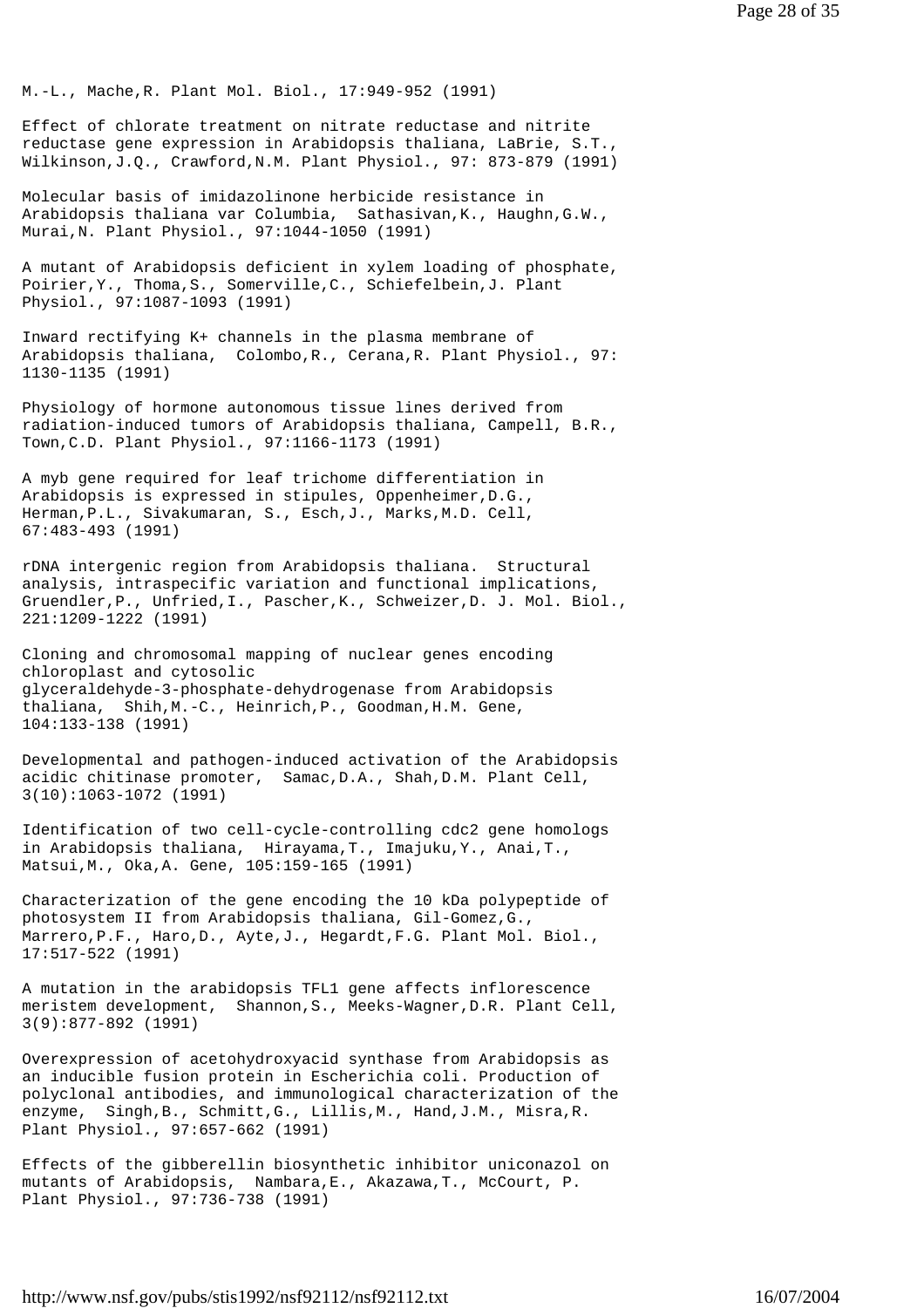A DNA transformation-competent Arabidopsis genomic library in Agrobacterium, Lazo,G.R., Stein,P.A., Ludwig,R.A. BioTechnology, 9(10):963-967 (1991)

Differential induction of 3-deoxy-D-arabino-heptulosonate 7 phosphate synthase genes in Arabidopsis thaliana by wounding and pathogenic attack, Keith,B., Dong,X., Ausubel,F.M., Fink, G.R. Proc. Natl. Acad. Sci.USA

A genetic and physiological analysis of late flowering mutants in Arabidopsis thaliana, Koornneef,M., Hanhart,C.J., Van der Veen,J.H. Molec. Gen. Genet., 229:57-66 (1991)

Mutations affecting body organization in the Arabidopsis embryo, Mayer,U., Ruiz,R.A.T., Berleth,T., Misera,S., Juergens,G.: Nature, 353(6343):402-407 (1991)

Abscisic-acid-deficient mutants at the aba gene locus of Arabidopsis thaliana are impaired in the epoxidation of zeaxanthin, Duckham, S.C., Linforth,R.S.T., Taylor,I.B. Plant Cell Environ., 14:601-606 (1991)

Biochemical genetics of plant secondary metabolites in Arabidopsis thaliana. The glucosinolates, Haughn,G.W., Davin,L., Giblin, M., Underhill,E.W. Plant Physiol., 97:217-226 (1991)

Reversible inactivation of a transgene in Arabidopsis thaliana, Mittelsten Scheid,O., Paszkowski,J., Potrykus,I. Molec. Gen. Genet., 228(1-2):104-112 (1991)

Nucleotide sequence of a cDNA clone encoding chloroplast phosphoribuloki ase from Arabidopsis thaliana, Horsnell,P.R., Raines,C.A.: Plant Mol. Biol., 17:183-184 (1991)

Nucleotide sequence of a cDNA clone encoding chloroplast fructose- 1,6-bisphosphatase from Arabidopsis thaliana, Horsnell,P.R. Raines,C.A. Plant Mol. Biol., 17:185-186 (1991)

Transient expression of Beta-glucuronidase in Arabidopsis thaliana leaves and roots and Brassica napus stems using a pneumatic particle gun, Seki,M., Komeda,Y., Iida,A., Yamada,Y., Morikawa, H. Plant Mol. Biol., 17:259-263 (1991)

Ethylene binding in wild type and mutant Arabidopsis thaliana (L.) Heynh, Sanders,I.O., Harpham,N.V.J., Raskin,I., Smith, A.R., Hall,M.A. Annals Bot., 68:97-103 (1991)

Expression of the Arabidopsis floral homeotic gene AGAMOUS is restricted to specific cell types late in flower development, Bowman,J.L., Drews,G.N., Meyerowitz,E.M. Plant Cell, 3(8): 749-758 (1991)

LEAFY, a homeotic gene that regulates inflorescence development in Arabidopsis, Schultz,E.A., Haughn,G.W. Plant Cell, 3(8): 771-781 (1991)

Effect of light on the NADPH-protochlorophyllide oxidoreductase of Arabidopsis thaliana, Benli,M., Schulz,R., Apel,K. Plant Mol. Biol., 16:615-625 (1991) Expression of nuclear tRNATyr genes from Arabidopsis thaliana in HeLa cell and wheat germ extracts, Stange,N., Beier,D., Beier,H. Plant Mol. Biol., 16:865-875 (1991)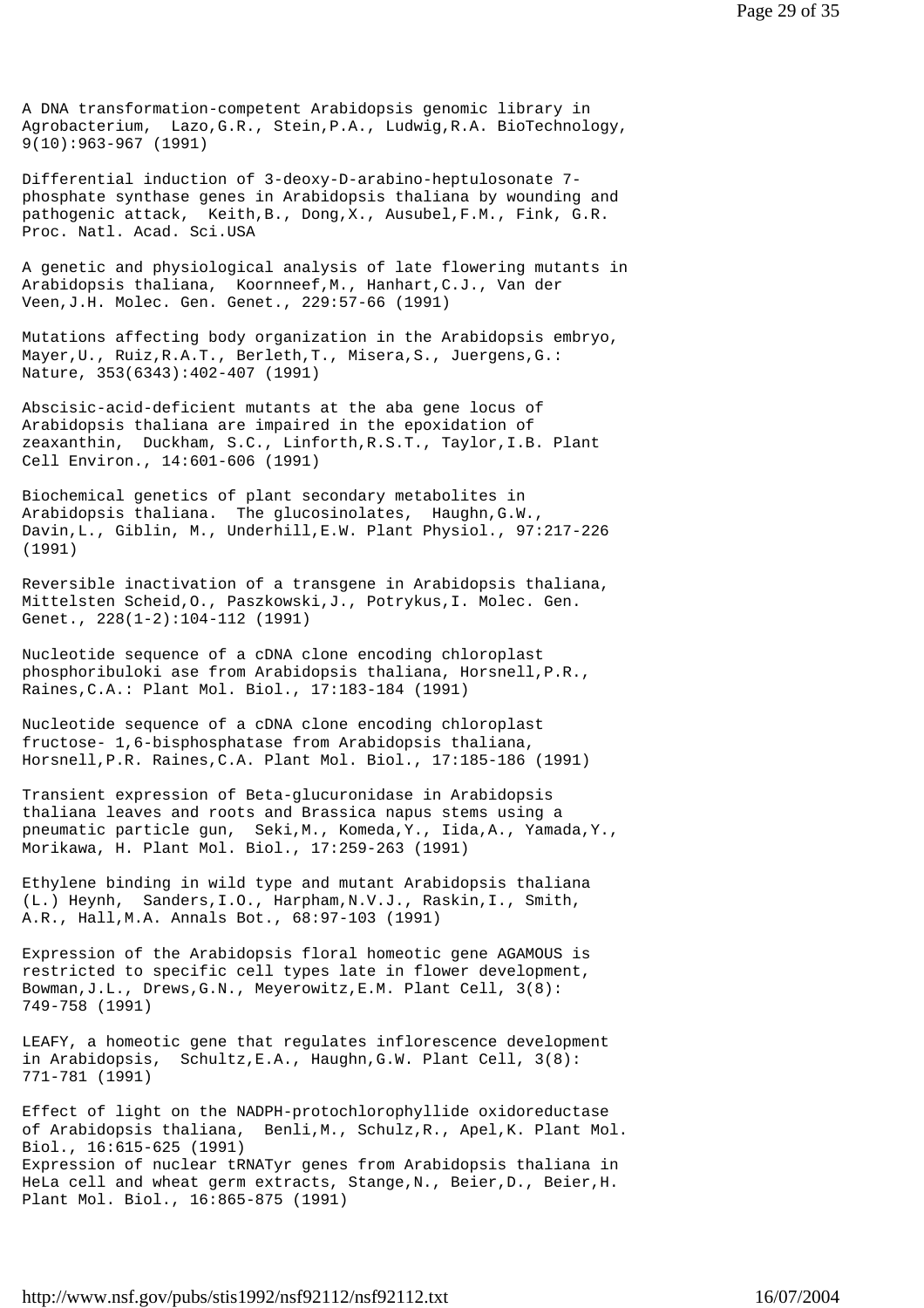Separate signal pathways regulate the expression of a low-temperature- induced gene in Arabidopsis thaliana (L.) Heynh., Nordin,K. Heino,P., Palva,E.T. Plant Mol. Biol., 16:1061- 1071 (1991)

The complete nucleotide sequence of the intergenic spacer region of an rDNA operon from Brassica oleracea and its comparison with other crucifers, Bennett,R.I., Smith,A.G. Plant Mol. Biol., 16:1095-1098 (1991)

The aba mutant of Arabidopsis thaliana is impaired in epoxycarotenoid biosynthesis, Rock,C.D., Zeevaart,J.A.D. Proc. Natl. Acad. Sci.USA

Nucleotide sequences of the mitochondrial genes trnS(TGA) encoding tRNASerTGA in Oenothera berteriana and Arabidopsis thaliana, Binder,S., Knoop,V., Brennicke,A. Gene, 102:245-247 (1991)

Mapping genes essential for embryo development in Arabidopsis thaliana, Patton,D.A., Franzmann,L.H., Meinke,D.W. Molec. Gen. Genet., 227:337-347 (1991)

Rapid image analysis screening procedure for identifying chloroplast number mutants in mesophyll cells of Arabidopsis thaliana (L. ) Heynh., Pyke,K.A., Leech,R.M. Plant Physiol., 96: 1193-1195 (1991)

Primary structures of Arabidopsis calmodulin isoforms deduced from the sequences of cDNA clones, Ling,V., Perera,I., Zielinski, R.E. Plant Physiol., 96:1196-1202 (1991)

Arabinose kinase-deficient mutant of Arabidopsis thaliana, Dolezal,O., Cobbett,C.S. Plant Physiol., 96:1255-1260 (1991)

Isolation, characterization, and chromosomal location of a new cab gene from Arabidopsis thaliana, Zhang,H., Hanley,S. Goodman,H.M. Plant Physiol., 96:1387-1388 (1991)

The effect of ethylene on the growth and development of wildtype and mutant Arabidopsis thaliana (L.) Heynh, Harpham,N. V.J., Berry,A.W., Knee,E.M., Roveda-Hoyos,G., Raskin,I., Sanders, I.O., Smith,A.R., Wood,C.K., Hall,M.A. Annals Bot., 68:55-61 (1991)

Genetic analysis of pattern formation in the Arabidopsis embryo, Juergens,G., Mayer,U., Torres Ruiz,R.A., Berleth,T., Misera, S. Development, 112, Suppl. 1:27-38 (1991)

A genetic and molecular model for flower development in Arabidopsis thaliana, Meyerowitz,E.M., Bowman,J.L., Brockman,L.L., Drews, G.N., Jack,T., Sieburth,L.E., Weigel,D. Development, 112, Suppl. 1:157-167 (1991)

Analysis of two linked genes coding for the acyl carrier protein (ACP) from Arabidopsis thaliana (columbia), Lamppa,G., Jacks, C. Plant Mol. Biol., 16:469-474 (1991)

Requirement of the auxin polar transport system in early stages of Arabidopsis floral bud formation, Okada,K., Ueda,J., Komaki, M.K., Bell,C.J., Shimura,Y. Plant Cell, 3:677-684 (1991)

Arabidopsis mutants lacking blue light-dependent inhibition of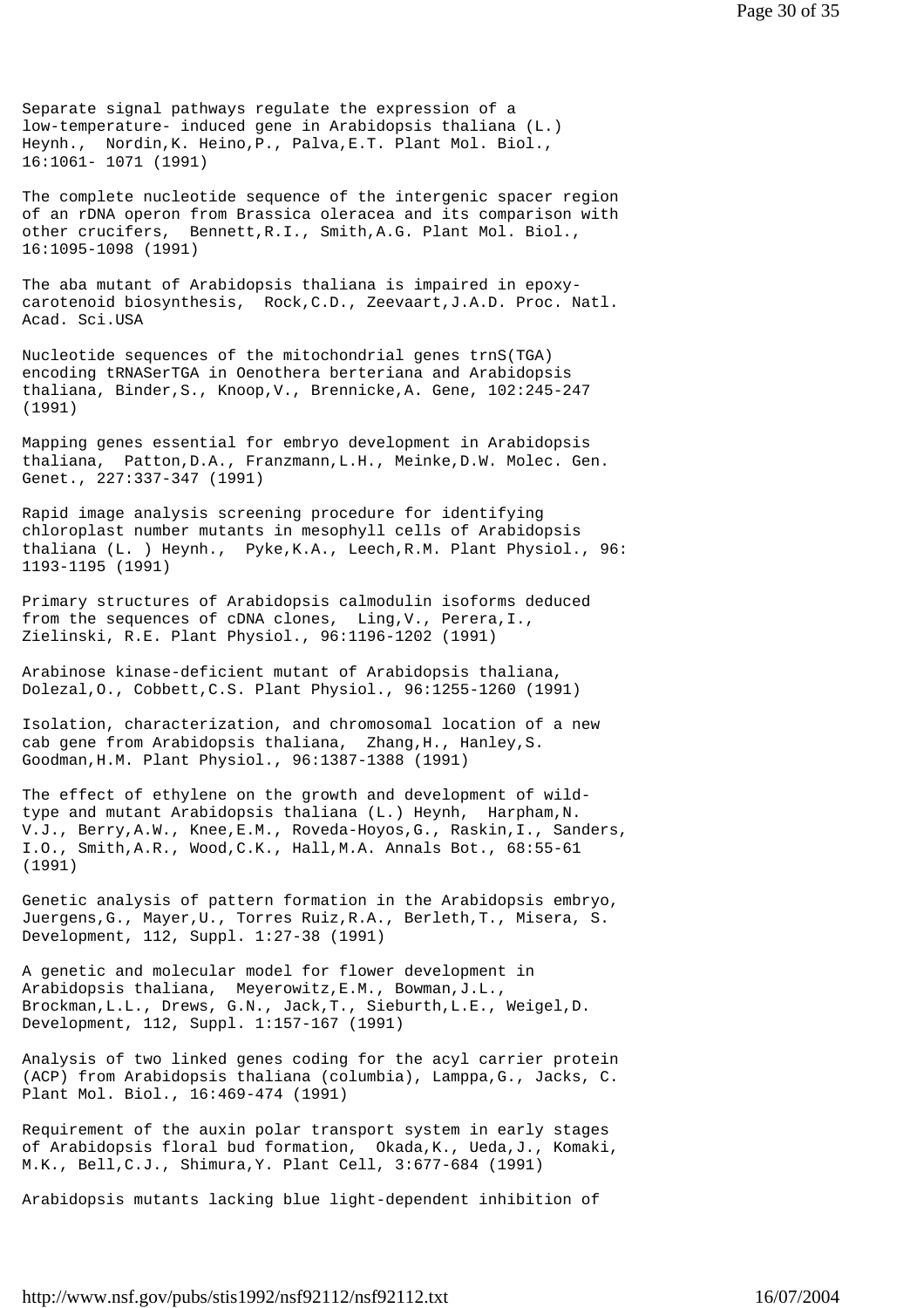hypocotyl elongation, Liscum,E., Hangarter,R.P. Plant Cell, 3:685-694 (1991)

Genes with homology to fungal and S-gene RNases are expressed in Arabidopsis thaliana, Taylor,C.B., Green,P.J. Plant Physiol., 96:980-984 (1991)

Systemic endopolyploidy in Arabidopsis thaliana, Galbraith, D.W., Harkins,K.R., Knapp,S. Plant Physiol., 96:985- 989 (1991)

Gravitropism and starch statoliths in an Arabidopsis mutant, Saether,N., Iversen,T.-H. Planta, 184:491-497 (1991)

What the papers say Molecular genetics of floral development in Arabidopsis thaliana, Pruitt,R.E. BioEssays, 13:347- 349 (1991)

cop1 A regulatory locus involved in light-controlled development and gene expression in Arabidopsis, Deng,X.-W., Caspar,T., Quail,P.H. Genes Devel., 5:1172-1182 (1991)

The centromere region of Arabidopsis thaliana chromosome 1 contains telomere-similar sequences, Richards,E.J., Goodman, H.M., Ausubel,F.M. Nucl. Acids Res., 19(12):3351-3357 (1991)

In vitro desaturation of monogalactosyldiacylglycerol and phosphatidylch line molecular species by chloroplast homogenates, Norman, H.A., Pillai,P., St.John,J.B. Phytochemistry, 30:2217- 2222 (1991)

Phytochrome control of the tms2 gene in transgenic Arabidopsis: A strategy for selecting mutants in the signal transduction pathway, Karlin-Neumann,G.A., Brusslan,J.A., Tobin,E.M. Plant Cell, 3:573-582 (1991)

In vivo random Beta-glucuronidase gene fusions in Arabidopsis thaliana, Kertbundit,S., De Greve,H., Deboeck,F., Van Montagu, M., Hernalsteens,J.-P. Proc. Natl. Acad. Sci.USA

Negative regulation of the arabidopsis homeotic gene AGAMOUS by the APETALA2 product, Drews,G.N., Bowman,J.L., Meyerowitz, E.M. Cell, 65:991-1002 (1991)

A novel class of plant proteins containing a homeodomain with a closely linked leucine zipper motif, Ruberti,I., Sessa,G. Lucchetti,S., Morelli,G. EMBO J., 10:1787-1791 (1991)

Effects of exogenous polyamines and difluoromethylornithine on seed germination and root growth of Arabidopsis thaliana, Mirza,J.I., Bagni,N. Plant Growth Reg., 10:163-168 (1991)

Correction for non-linear relationships between root size and short term Pi uptake in genotype comparisons, Krannitz,P.G. Aarssen,L.W., Lefebvre,D.D. Plant Soil, 133:157-167 (1991)

Relationships between physiological and morphological attributes related to phosphate uptake in 25 genotypes of Arabidopsis thaliana, Krannitz,P.G., Aarssen,L.W., Lefebvre,D.D. Plant Soil, 133:169-175 (1991)

Cloning and characterization of an inorganic pyrophosphatase gene from Arabidopsis thaliana, Kieber,J.J., Signer,E.R.: Plant Mol. Biol., 16:345-348 (1991)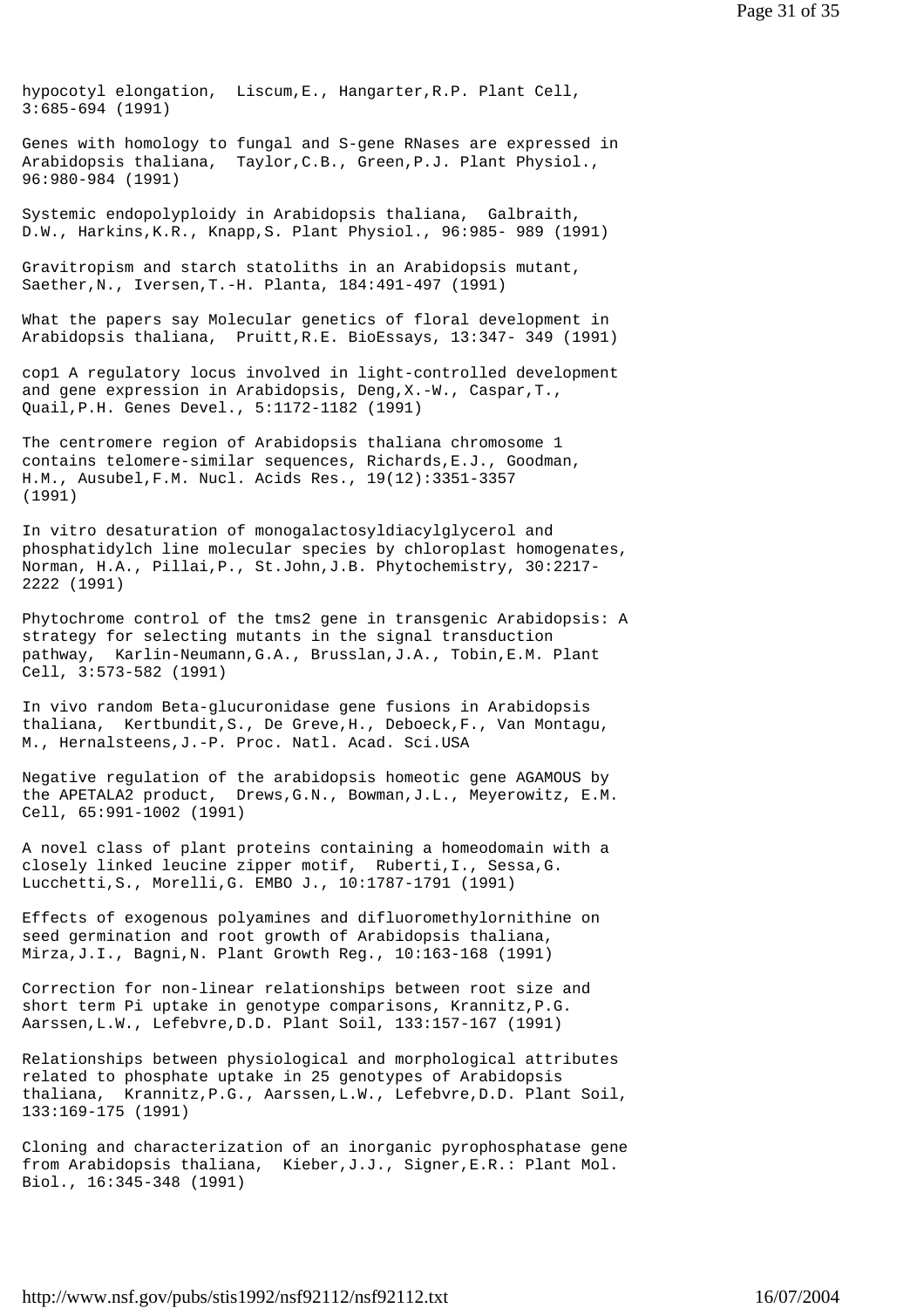The role of homeotic genes in flower development and evolution, Coen,E.S. Ann. Rev. Plant. Physiol. Plant Mol. Biol., 42:241-279 (1991)

Glycerolipid synthesis Biochemistry and regulation, Browse, J., Somerville,C. Ann. Rev. Plant. Physiol. Plant Mol. Biol., 42:467-506 (1991)

Genetic interactions among floral homeotic genes of Arabidopsis, Bowman,J.L., Smyth,D.R., Meyerowitz,E.M. Development, 112: 1-20 (1991)

Tryptophan mutants in Arabidopsis The consequences of duplicated tryptophan synthase Beta genes, Last,R.L., Bissinger,P.H., Mahoney,D.J., Radwanski,E.R., Fink,G.R. Plant Cell, 3: 345-358 (1991)

Phenotypic and genetic analysis of det2, a new mutant that affects light-regulated seedling development in Arabidopsis, Chory,J., Nagpal,P., Peto,C.A. Plant Cell, 3:445-459 (1991)

Identification of the Arabidopsis CHL3 gene as the nitrate reductase structural gene NIA2, Wilkinson,J.Q., Crawford,N. M. Plant Cell, 3:461-471 (1991)

The Arabidopsis functional homolog of the p34cdc2 protein kinase, Ferreira,P.C.G., Hemerly,A.S., Villarroel,R., Van Montagu,M. Inze,D. Plant Cell, 3:531-540 (1991)

Circadian control of cab gene transcription and mRNA accumulation in Arabidopsis, Millar,A.J., Kay,S.A. Plant Cell, 3:541- 550 (1991)

The microtubular cytoskeleton during development of the zygote, proembryo and free-nuclear endosperm in Arabidopsis thaliana (L.) Heynh, Webb,M.C., Gunning,B.E.S. Planta, 184:187- 195 (1991)

Differential expression of the two Arabidopsis nitrate reductase genes, Cheng,C.-L., Acedo,G.N., Dewdney,J., Goodman,H.M., Conkling,M.A. Plant Physiol., 96:275-279 (1991)

Isolation and characterization of a gene encoding a PR-1-like protein from Arabidopsis thaliana, Metzler,M.C., Cutt,J.R. Klessig,D.F. Plant Physiol., 96:346-348 (1991)

Gap junction protein homologue from Arabidopsis thaliana Evidence for connexins in plants, Meiners,S., Xu,A., Schindler, M. Proc. Natl. Acad. Sci.USA

Early embryogenesis in Arabidopsis thaliana. I. The mature embryo sac, Mansfield,S.G., Briarty,L.G., Erni,S. Can. J. Bot., 69:447-460 (1991)

Early embryogenesis in Arabidopsis thaliana. II. The developing embryo, Mansfield,S.G., Briarty,L.G. Can. J. Bot., 69:461-476 (1991)

Transient occurrence of extrachromosomal DNA of an Arabidopsis thaliana transposon-like element, Tat1, Peleman,J., Cottyn, B., Van Camp,W., Van Montagu,M., Inze,D. Proc. Natl. Acad. Sci. USA

The ubiquitin-encoding multigene family of flax, Linum usitatissimum, Agarwal,M.L., Cullis,C.A. Gene, 99:69-75 (1991)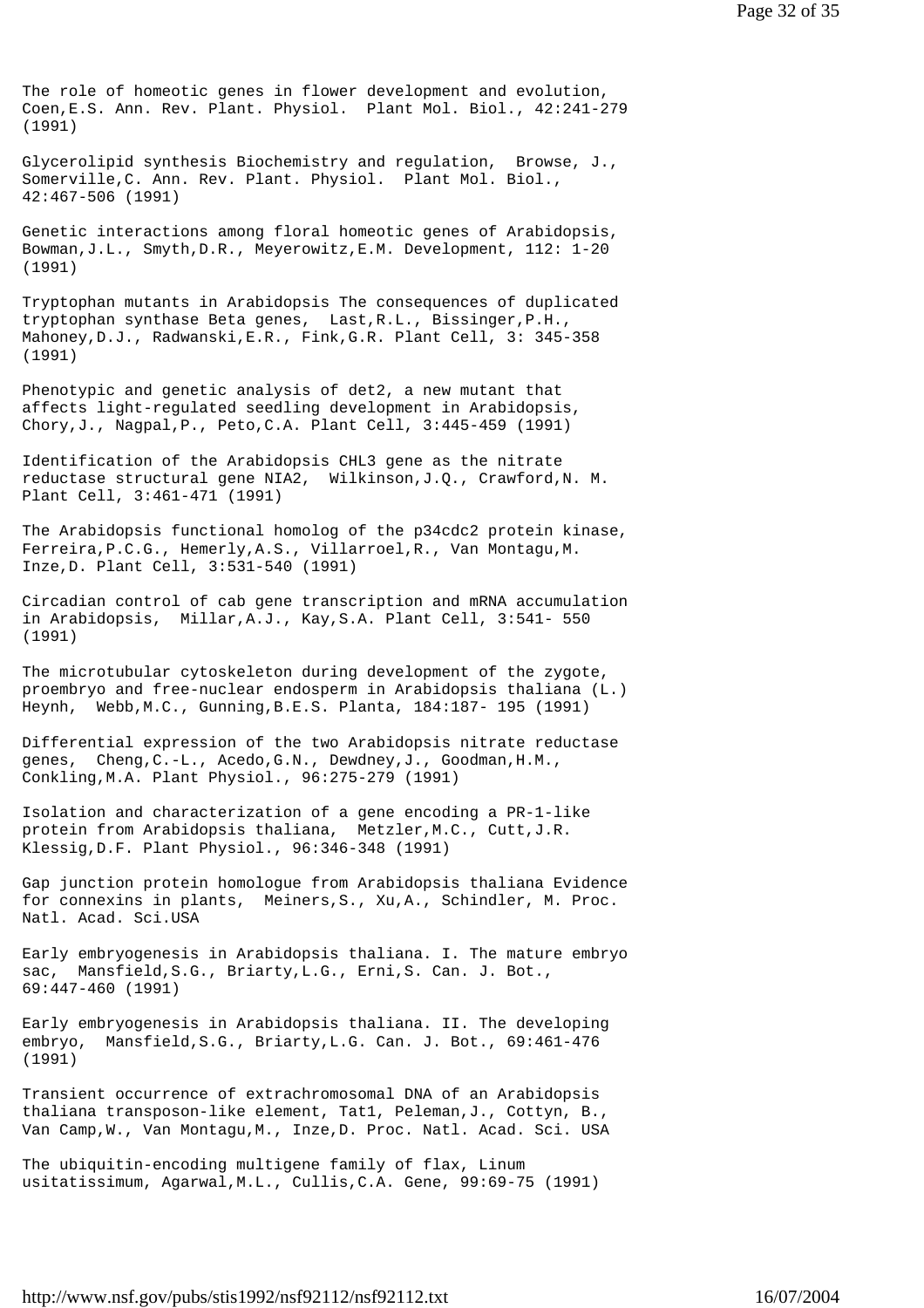Characterization and evolution of napin-encoding genes in radish and related crucifers, Raynal,M., Depigny,D., Grellet,F., Delseny,M. Gene, 99:77-86 (1991)

Two genes, atpC1 and atpC2, for the gamma subunit of Arabidopsis thaliana chloroplast ATP synthase, Inohara,N., Iwamoto,A., Moriyama,Y., Shimomura,S., Maeda,M., Futai,M. J. Biol. Chem., 266:7333-7338 (1991)

A novel seed protein gene from Vicia faba is developmentally regulated in transgenic tobacco and Arabidopsis plants, Baeumlein, H., Boerjan,W., Nagy,I., Bassuener,R., Van Montagu,M., Inze, D., Wobus,U. MGG. Molec. Gen. Genet., 225: 459-467 (1991)

Nucleotide sequences of two genomic DNAs encoding peroxidase of Arabidopsis thaliana, Intapruk,C., Higashimura,N., Yamamoto, K., Okada,N., Shinmyo,A., Takano,M. Gene, 98:237-241 (1991)

Mutants of Arabidopsis with altered regulation of starch degradation, Caspar,T., Lin,T.-P., Kakefuda,G., Benbow,L., Preiss,J., Somerville, C. Plant Physiol., 95:1181-1188 (1991)

A superfamily of Arabidopsis thaliana retrotransposons, Konieczny, A., Voytas,D.F., Cummings,M.P., Ausubel,F.M. Genetics, 127: 801-809 (1991)

Nuclear tRNATyr genes are highly amplified at a single chromosomal site in the genome of Arabidopsis thaliana, Beier,D., Stange, N., Gross,H.J., Beier,H. Molec. Gen. Genet., 225:72-80 (1991)

Cis and trans-acting elements involved in the activation of Arabidopsis thaliana A1 gene encoding the translation elongation factor EF-1Alpha, Curie,C., Liboz,T., Bardet,C., Gander,E. Medale,C., Axelos,M., Lescure,B. Nucl. Acids Res., 19:1305-1310 (1991)

Embryonic lethals and T-DNA insertional mutagenesis in Arabidopsis, Errampalli,D., Patton,D., Castle,L., Mickelson,L., Hansen,K. Schnall,J., Feldmann,K., Meinke,D. Plant Cell, 3:149-157 (1991)

A quantification of the significance of assimilatory starch for growth of Arabidopsis thaliana L. Heynh, Schulze,W., Stitt, M., Schulze,E.-D., Ekkehard Neuhaus,H., Fichtner,K. Plant Physiol., 95:890-895 (1991)

Metabolism of benzyladenine is impaired in a mutant of Arabidopsis thaliana lacking adenine phosphoribosyltransferase activity, Moffatt,B., Pethe,C., Laloue,M. Plant Physiol., 95:900- 908 (1991)

The effect of genetically based differences in seed size on seedling survival in Arabidopsis thaliana (Brassicaceae), Krannitz,P.G., Aarssen,L.W., Dow,J.M. Am. J. Bot., 78:446-450 (1991)

AGL1-AGL6, an Arabidopsis gene family with similarity to floral homeotic and transcription factor genes, Ma,H., Yanofsky,M. F., Meyerowitz,E.M. Genes Devel., 5:484-495 (1991)

Identification of Pseudomonas syringae pathogens of Arabidopsis and a bacterial locus determining avirulence on both Arabidopsis and soybean, Whalen,M.C., Innes,R.W., Bent,A.F., Staskawicz,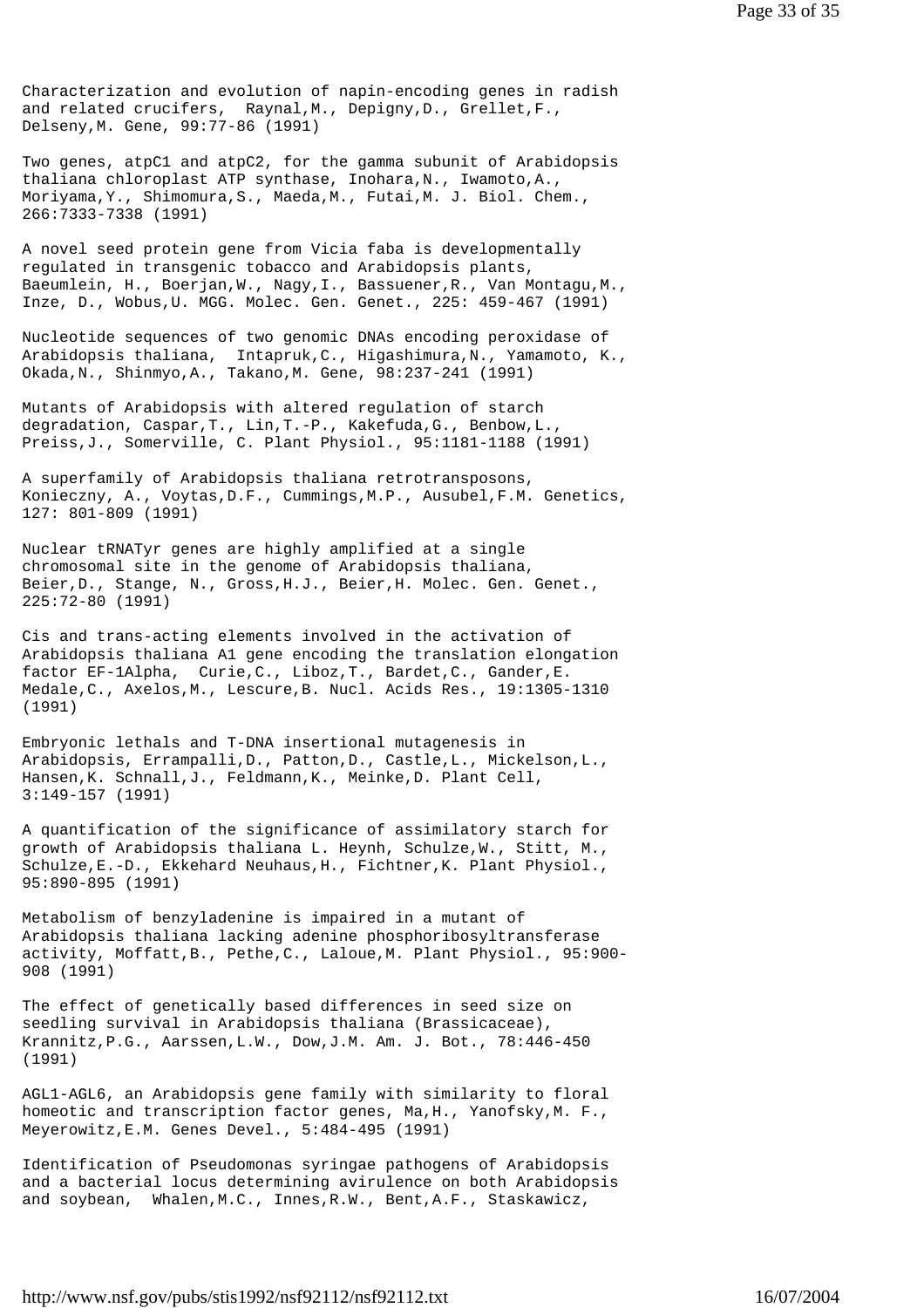B.J. Plant Cell, 3:49-59(1991) Induction of Arabidopsis defense genes by virulent and avirulent Pseudomonas syringae strains and by a cloned avirulence gene, Dong,X., Mindrinos,M., Davis,K.R., Ausubel,F.M. Plant Cell, 3:61-72 (1991)

Chloroplasts of Arabidopsis thaliana homozygous for the ch- 1 locus lack chlorophyll b, lack stable LHCPII and have stacked thylakoids, Murray,D.L., Kohorn,B.D. Plant Mol. Biol., 16:71-79 (1991)

T-DNA integration A mode of illegitimate recombination in plants, Mayerhofer,R., Koncz-Kalman,Z., Nawrath,C., Bakkeren, G., Crameri,A., Angelis,K., Redei,G.P., Schell,J., Hohn,B., Koncz,C. EMBO J., 10:697-704 (1991)

Structure and molecular evolutionary analysis of a plant cytochrome c gene Surprising implications for Arabidopsis thaliana, Kemmerer,E.C., Lei,M., Wu,R. J. Molec. Evolution, 32:227-237 (1991)

Purification and characterization of an antifungal chitinase from Arabidopsis thaliana, Verburg,J.G., Huynh,Q.K. Plant Physiol., 95:450-455 (1991) Characterization of adaptation in phototropism of Arabidopsis thaliana, Janoudi,A.-K., Poff,K.L. Plant Physiol., 95: 517-521 (1991)

UV-B-inducible and temperature-sensitive photoreactivation of cyclobutane pyrimidine dimers in Arabidopsis thaliana, Pang,Q., Hays,J.B. Plant Physiol., 95:536-543 (1991)

Substrate regulation of single potassium and chloride ion channels in Arabidopsis plasma membrane, Lew,R.R. Plant Physiol., 95:642-647 (1991)

A Brassica S locus gene promoter directs sporophytic expression in the anther tapetum of transgenic Arabidopsis, Toriyama, K., Thorsness,M.K., Nasrallah,J.B., Nasrallah,M.E. Dev. Biol., 143:427-431 (1991)

Arabidopsis Sensitivity of growth to high temperature, Binelli, G., Mascarenhas,J.P. Dev. Genet., 11:294-298 (1990)

The mutagenicity of azido derivatives of monosaccharides and alcohols and of N-(3-azido-2-hydroxypropyl) derivatives of purines and pyrimidines in Arabidopsis thaliana and in Salmonella typhimurium, Gichner,T., Holy,A., Spassova,M., Veleminsky, J., Gruz,P. Mutagenesis, 6:55-58 (1991)

Status report of the International Programme on Chemical Safety's Collaborative Study on plant test systems, Sandhu,S.S., De Serres,F.J., Gopalan,H.N.B., Grant,W.F., Veleminsky,J., Becking, G.C. Mut. Res. 257: 19-25 (1991)

Transgenic Arabidopsis thaliana plants obtained by particle bombardment mediated transformation, Seki,M., Shigemoto,N., Komeda,Y., Imamura,J., Morikawa,H. Appl. Microbiol. Biotechnol. 26:228-230 (1991)

Identification and map position of YAC clones comprising one third of the Arabidopsis genome, Hwant,I., Kohchi,T., Huauge,B., Goddman,H., Schmidt,R., Cnops,G., Dean,C., Gibson, S., Iba,K., Lemieux,B., Arondel,V., Danhoff,L., Somerville,C.R. Plant J.